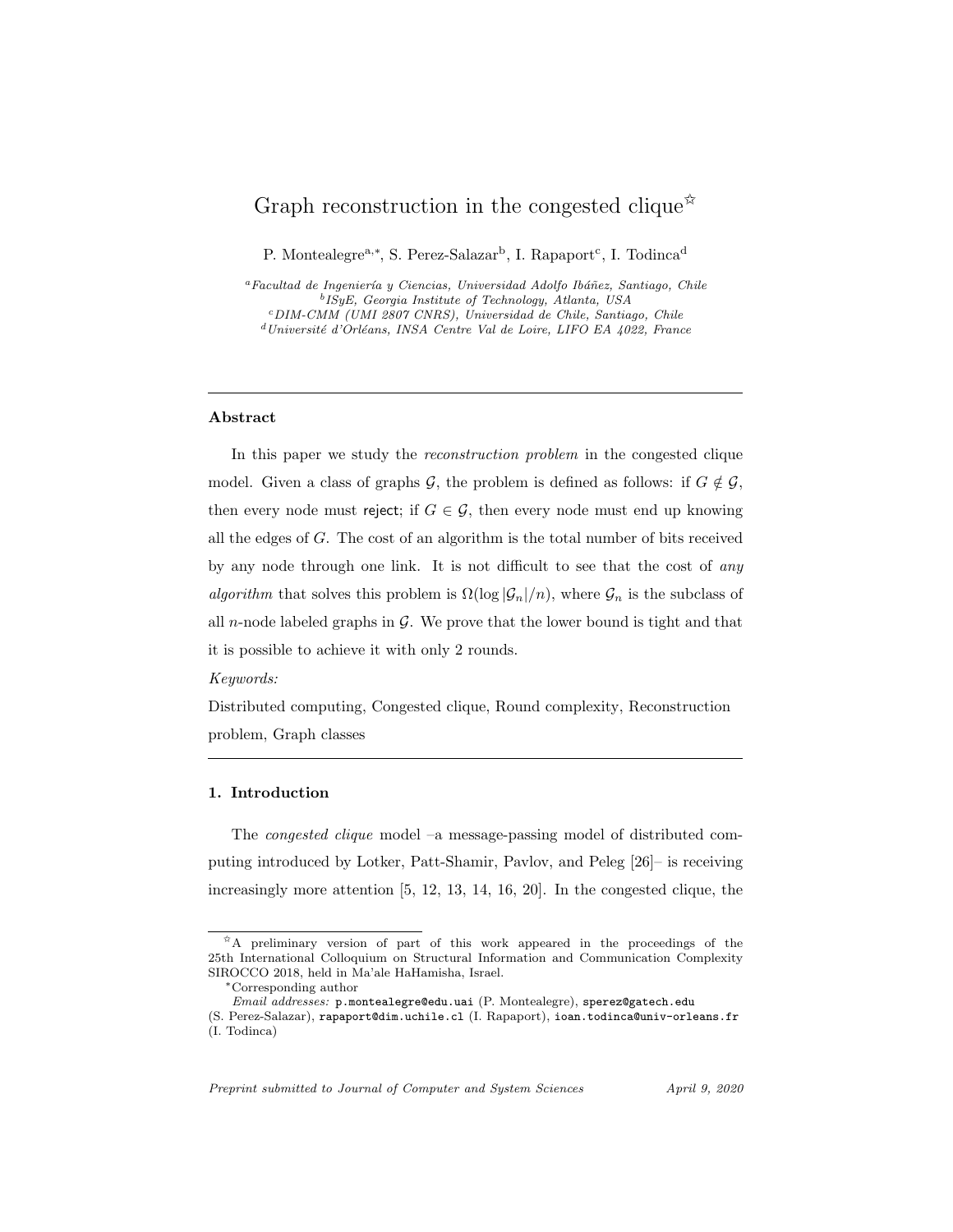underlying communication network is the complete graph. Therefore, in this network of diameter 1, the issue of locality is taken out of the picture. The focus is set on congestion, which is, together with locality, the main issue in distributed computing. The point is the following: if the communication network is a complete graph and the cost of local computation is ignored, then the only obstacle to perform any task is due to congestion alone.

Despite the theoretical motivation of the congested clique model, examples of distributed and parallel systems, where the efficiency depends heavily on the bandwidth and therefore might benefit from our results, are becoming increasingly common. For instance, in [17], the authors show that fast algorithms in the congested clique model can be translated into fast algorithms in the MapReduce model. MapReduce is a well-known, popular parallel-programming framework for processing large scale data [6]. Other similar systems are Pregel [27], Spark [35], Hadoop [34], Dryad [19], etc.

Many theoretical models, aiming to bridge the gap between theory and previously mentioned softwares, have emerged: the Massively Parallel Communication model [2], the MapReduce Computation model [22], the k-Machine model [23]. There is also a precursory model: the Bulk-Synchronous Parallel model of Valiant [33]. All these models are very similar, but not completely identical, to the congested clique model.

#### 1.1. The model

The congested clique model is defined as follows. There are  $n$  nodes which are given distinct identities (IDs), that we assume for simplicity to be numbers between 1 and  $n$ . In this paper we consider the situation where the joint input to the nodes is a graph  $G$ . More precisely, each node v receives as input an n-bit boolean vector  $x_v \in \{0,1\}^n$ , which is the indicator function of its neighborhood in G. Note that the input graph G is an arbitrary n-node graph, a subgraph of the *communication network*  $K_n$ . Nodes execute an algorithm, communicating with each other in synchronous rounds and their goal is to compute some function  $f$ that depends on G. In every round, each of the n nodes may send up to  $n-1$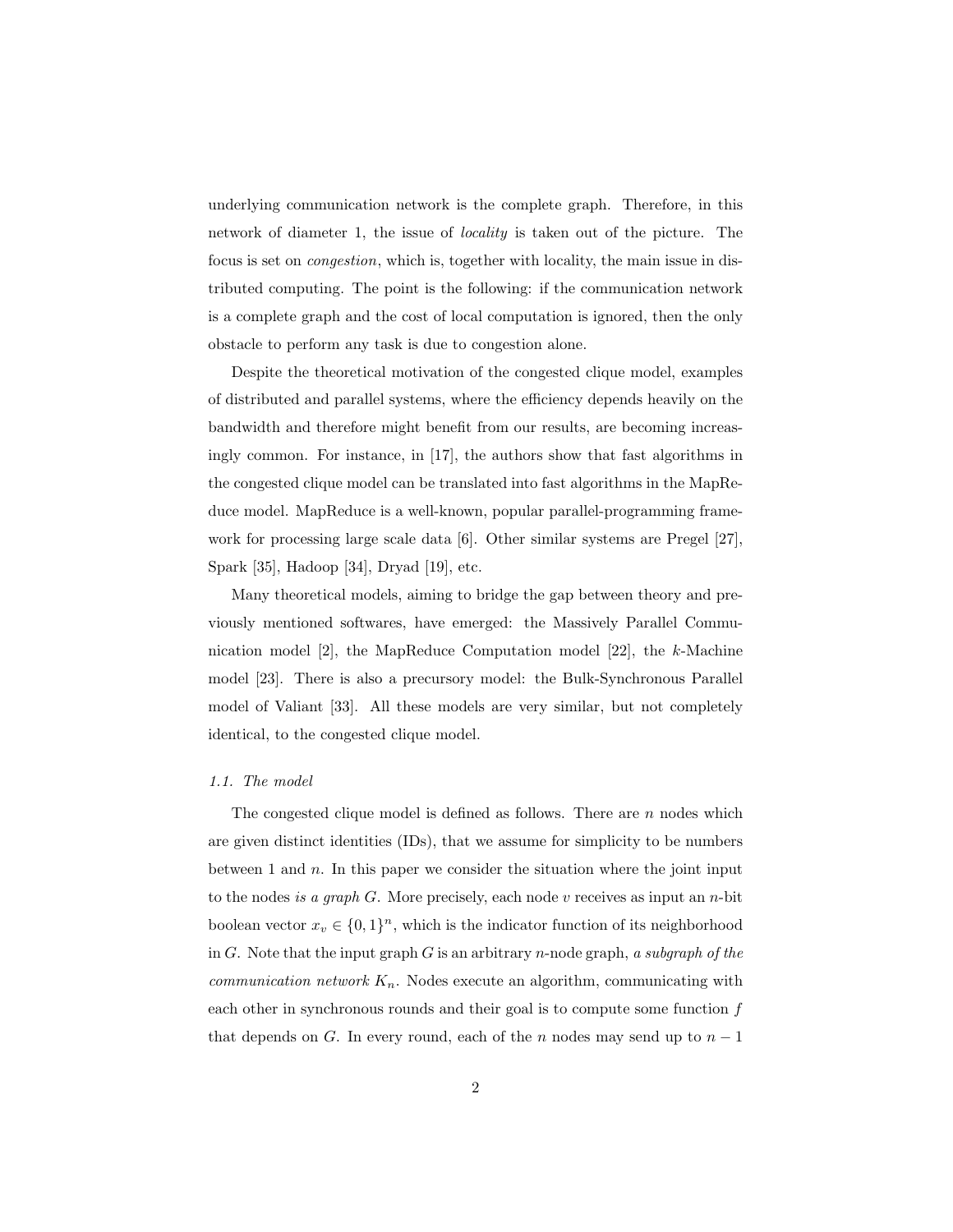different b-bit messages through each of its  $n-1$  communication links. When an algorithm stops every node must know  $f(G)$ . We call  $f(G)$  the output of the distributed algorithm. The parameter  $b$  is known as the *bandwidth* of the algorithm. We denote by R the number of rounds. The product  $R \cdot b$  corresponds to the total number of bits received by a node through one link, and we call it the cost of the algorithm.

An algorithm may be deterministic or randomized. We distinguish two subcases of randomized algorithms: the private-coin setting, where each node flips its own coin; and the public-coin setting, where the coin is shared between all nodes. An  $\varepsilon$ -error algorithm A that computes a function f is a randomized algorithm such that, for every input graph G,  $Pr(A \text{ outputs } f(G)) \geq 1 - \varepsilon$ . In the case where  $\varepsilon \to 0$  as  $n \to \infty$ , we say that A computes f with high probability (w.h.p.). Recall that in this model all nodes compute the same output; therefore, when we run the algorithm either all nodes compute the right answer or none of them does.

The function  $f$  defines the problem to be solved; a  $0/1$ -valued function corresponds to a decision problem (such as connectivity [16]). For other, more general types of problems, f may be more appropriately defined as a relation. This happens, for instance, when we want to construct a minimum spanning tree [14, 20], a maximal independent set [13], a 3-ruling set [18], all-pairs shortest-paths [5], etc. We remark that in these references the model does not consider the restriction that all vertices have to know  $f(G)$  when the algorithm stops. For instance, in the minimum spanning tree problem each vertex has to output only the subset of its incident edges that belong to the tree.

#### 1.2. The reconstruction problem

The most difficult problem one could attempt to solve is the reconstruction problem, where nodes are asked to reconstruct the input graph  $G$ . In fact, if at the end of the algorithm every node has full knowledge of G, then, since nodes have unbounded computational power, they could answer any question concerning G.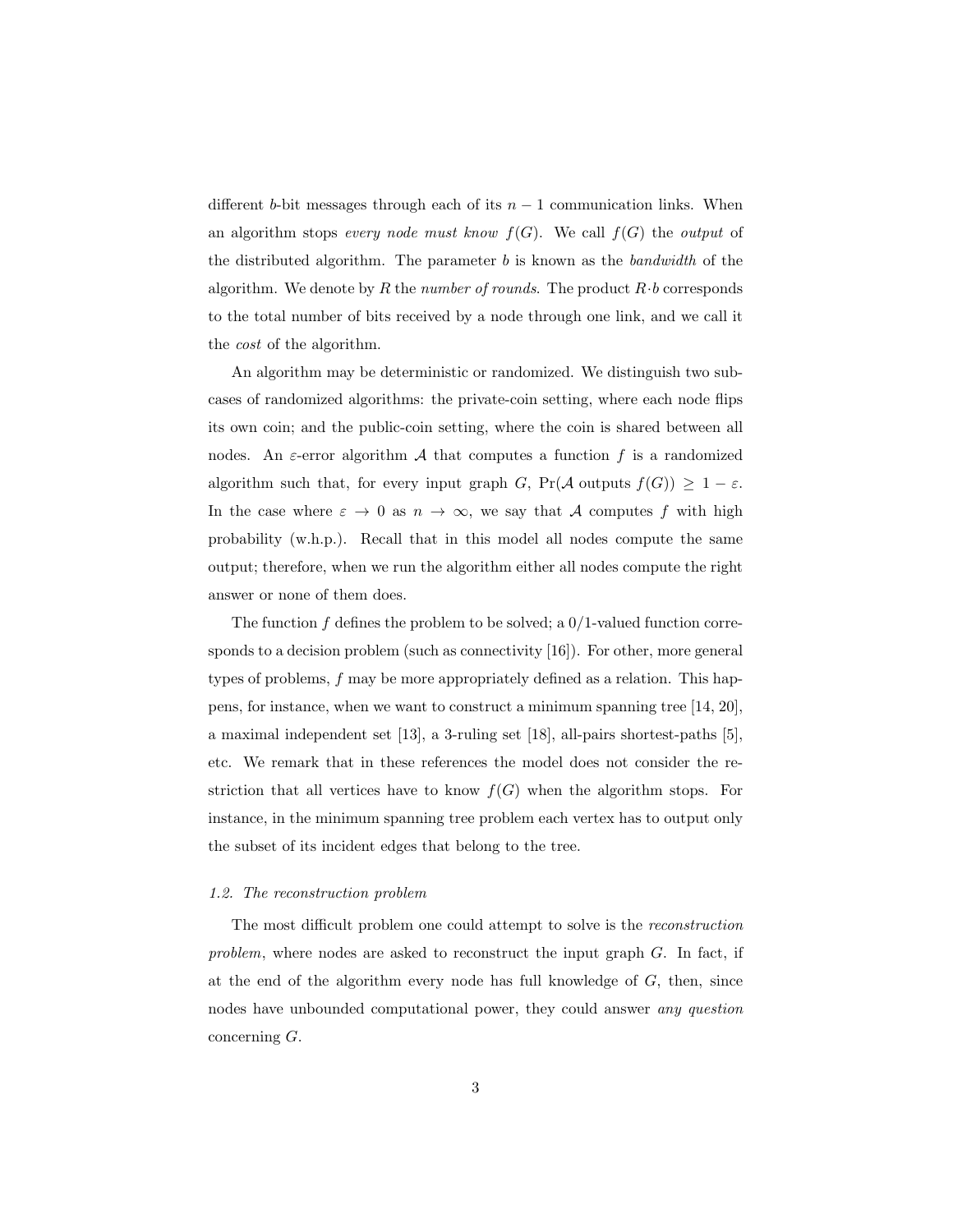In centralized, classical graph algorithms, a widely used approach to cope with NP-hardness is to restrict the class of graphs where the input  $G$  belongs. We use an analogous approach here, in the congested clique model. But, as we explain later, surprisingly, the complexity of the reconstruction problem will only depend on the cardinality of the subclass of n-node graphs in  $\mathcal{G}$ .

We introduce two problems, each defined for a fixed set of graphs  $\mathcal{G}$ . The first one, the *strong reconstruction problem G*-STRONG-REC, is the following.

| - $\mathcal{G}\text{-STRONG-REC}$ |                                               |            |  |
|-----------------------------------|-----------------------------------------------|------------|--|
| <i>Input:</i>                     | An arbitrary graph $G$                        |            |  |
| Output:                           | all the edges of $G$ if $G \in \mathcal{G}$ ; |            |  |
|                                   | reject                                        | otherwise. |  |
|                                   |                                               |            |  |

Recall that the output is computed by every node of the network. In other words, every node of an algorithm that solves  $\mathcal{G}\text{-STRONG-REC}$  must end up knowing whether  $G$  belongs to  $\mathcal{G}$ ; and, in the positive cases, every node also finishes knowing all the edges of G.

We also define a *weak reconstruction problem G*-WEAK-REC. This is a promise problem, where the input graph  $G$  is promised to belong to  $\mathcal{G}$ . In other words, for graphs that do not belong to  $G$ , the behavior of an algorithm that solves  ${\cal G}\text{-}{\rm W}{\rm E}{\rm A}{\rm K}\text{-}{\rm REC}$  does not matter.

| $\overline{C}$ G-Weak-Rec |                      |
|---------------------------|----------------------|
| <i>Input:</i>             | $G \in \mathcal{G}$  |
| Output:                   | all the edges of $G$ |

What is already known about the (strong) reconstruction problem? The answer to this question is that there exist mainly three different types of algorithms for tackling this problem.

First, we have Lenzen's algorithm, which performs a load balancing procedure [24]. It simply distributes all the edges among the nodes, and then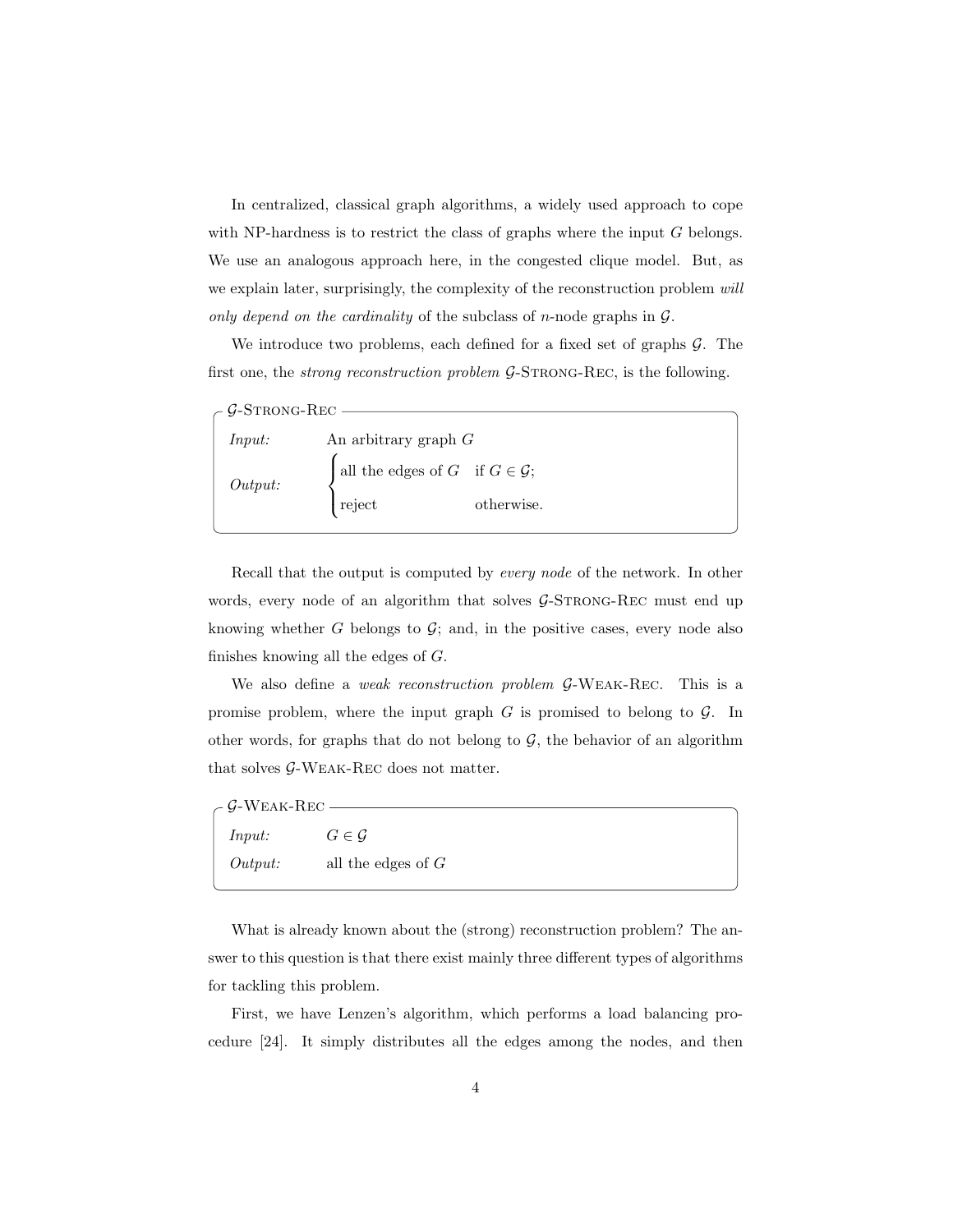broadcasts everything. Therefore, if the class of input graphs  $G$  consists of a subset of *sparse graphs* then such algorithm solves the reconstruction problem very quickly. For instance, if the input graph G contains  $\mathcal{O}(n)$  edges, then Lenzen's algorithm reconstruct  $G$  in a constant number of rounds with bandwidth  $\mathcal{O}(\log n)$ .

The second approach has been devised for graphs with bounded degeneracy. Recall that a graph  $G$  is d-degenerate if one can remove from  $G$  a vertex  $r$  of degree at most d, and then proceed recursively on the resulting graph  $G' = G - r$ , until obtaining the empty graph. Bounded genus graphs such as planar graphs, bounded tree-width graphs, graphs without a fixed graph  $H$  as a minor, are all examples of classes of graphs with bounded degeneracy. In [3, 29] the authors exhibit a one-round deterministic algorithm that solves  $G$ -STRONG-REC using bandwidth  $\mathcal{O}(d \log n) = \mathcal{O}(\log n)$ , where G is the class of d-degenerate graphs.

Note that the class of d-degenerate graphs is simultaneously sparse and hereditary. A class G is hereditary if, for every graph  $G \in \mathcal{G}$ , every induced subgraph of G also belongs to  $\mathcal G$ . Many graph classes are hereditary: forests, planar graphs, bipartite graphs, k-colorable graphs, bounded tree-width graphs, etc. [4]. Moreover, any intersection class of graphs –such as interval graphs, chordal graphs, unit disc graphs, etc.– is also hereditary [4].

The third type of result is related to the reconstruction of particular hereditary graph classes. Authors have studied hereditary classes defined by one fixed forbidden graph  $H$ . A graph  $G$  is called  $H$ -free if  $H$  is not an induced subgraph of G. In [21] the authors studied the (one-round) reconstruction problem of  $H$ -free classes, for all possible graphs  $H$ . In particular, they consider the case when  $H$  is the path of 4 nodes  $P_4$ . They exhibited a one-round, public coin algorithm for solving  $G$ -STRONG-REC using bandwidth  $\mathcal{O}(\log n)$ , where G is the class of  $P_4$ -free graphs, known as *cographs*.

Finally, one can also define a class of graph by forbidding  $H$  as a subgraph (instead of forbidding it as an induced subgraph). Any class defined like this is also hereditary. In [7], the authors prove that the degeneracy of the class of graphs defined by forbidding the subgraph H is upper bounded by  $4 \cdot e^{i(n, H)/n}$ ,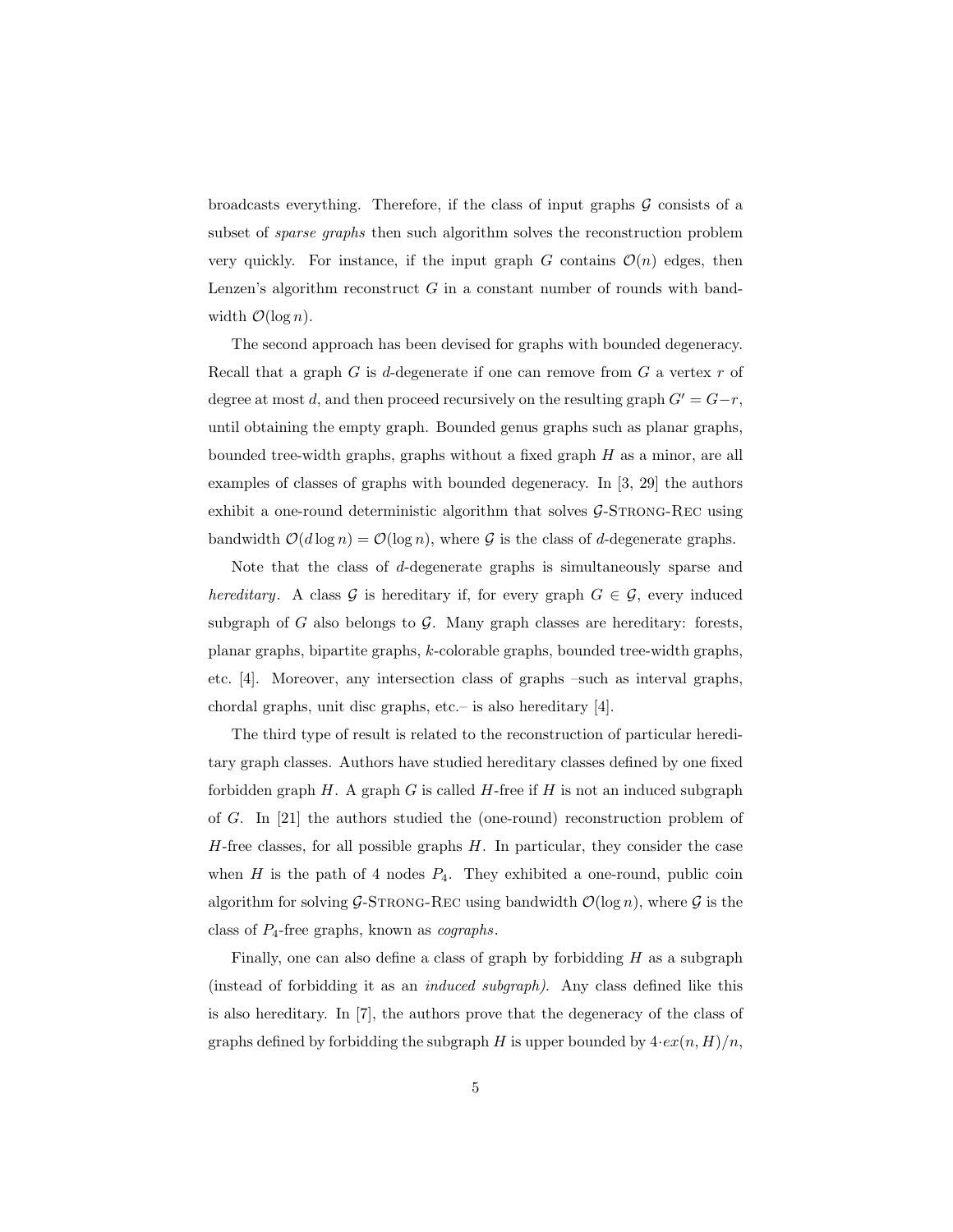where  $ex(n, H)$  is the Turán number of H, defined as the maximum number of edges in an n-node graph not containing an isomorphic copy of  $H$  as a subgraph. Therefore, the class of graphs defined by a forbidden subgraph H can be reconstructed deterministically in one round with bandwidth  $\mathcal{O}((ex(n, H) \log n)/n)$ .

#### 1.3. A key remark

In this short subsection we explain a key aspect of this paper. For any positive integer n, let us define the set  $\mathcal{G}_n$  as the set of all n-node graphs in  $\mathcal{G}$ .

There is an obvious lower bound for  $R \cdot b$ , even for the weak reconstruction problem G-Weak-Rec and even in the public-coin setting. In fact,

$$
R \cdot b = \Omega(\log |\mathcal{G}_n|/n).
$$

This can be seen by noting that, in the randomized case, there must be at least one outcome of the coin tosses for which the correct algorithm reconstructs the input graph in at least  $(1-\varepsilon)$  of the cases. In fact, if this was not true, then we would be contradicting the correctness of the algorithm, which states that for every input graph, in at least  $(1-\varepsilon)$  of the coin tosses, the answer is correct. A useful way to see this is to visualize a matrix where the rows correspond to coin tosses, the columns to input graphs, and each entry is the output given by the algorithm to the corresponding graph and the corresponding sequence of coin tosses.

Now we count the number of bits received by any node. By previous argument, it must be  $\Omega(\log((1-\varepsilon)\cdot|\mathcal{G}_n|)) = \Omega(\log|\mathcal{G}_n|)$ . This holds because in at least one outcome of the coin tosses, the nodes must reconstruct that many different graphs.

On the other hand, the total number of bits received by any node  $v$  of the network is  $(n-1) \cdot R \cdot b+n$ . In fact,  $(n-1) \cdot R \cdot b$  bits are received from the other nodes and  $n$  bits are known by  $v$  at the beginning of the algorithm. Therefore, putting all together, we have  $n + (n - 1) \cdot R \cdot b = \Omega(\log |\mathcal{G}_n|)$ . This implies that  $R \cdot b = \Omega(\log |\mathcal{G}_n|/n).$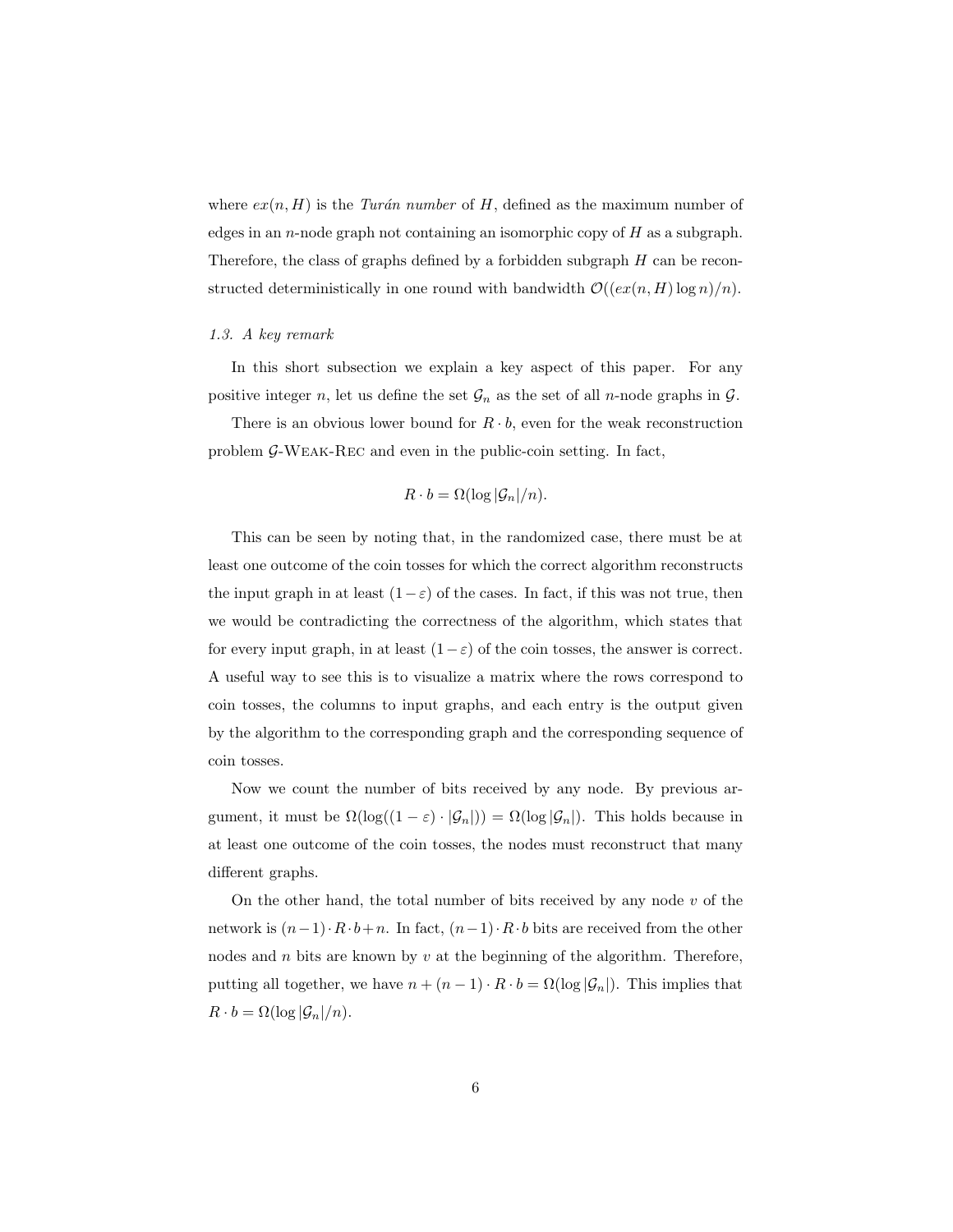In this paper we prove that this bound is essentially tight, even with  $R = 1$ (if G is an hereditary class of graphs) and  $R = 2$  (in the general case).

#### 1.4. Our results

In Section 3 we give, for every hereditary class of graphs  $\mathcal{G}$ , a one-round private-coin randomized algorithm that solves  $\mathcal{G}\text{-STRONG-REC}$  with bandwidth  $\mathcal{O}(\max_{k\in[n]}\log|\mathcal{G}_k|/k+\log n).$ 

We emphasize that our algorithm runs in one round, and therefore it runs in the broadcast congested clique, a restricted version of the congested clique model where, in every round, the  $n-1$  messages sent by a node must be the same. This equivalence –which is a consequence of the requirement that all nodes must compute the output after one round– is proved in Section 2. We also remark that for many hereditary graph classes our algorithm is tight. More precisely, our result implies that  $\mathcal{G}\text{-STRONG-REC}$  can be solved in one round with bandwidth  $\mathcal{O}(\log n)$  when G is the class of forests, planar graphs, d-degenerate graphs, interval graphs, unit-circle graphs, or any other hereditary graph class  $\mathcal G$  such that  $|\mathcal{G}_n| = 2^{\mathcal{O}(n \log n)}$ .

In Section 4 we give a very general result, showing that two rounds are sufficient to solve  $\mathcal{G}\text{-STRONG-REC}$  in the congested clique model, for any set of graphs  $\mathcal{G}$ . More precisely, we provide a two-round deterministic algorithm that solves G-Weak-Rec and a two-round private-coin randomized algorithm that solves  $\mathcal{G}\text{-STRONG-REC}$  w.h.p. We also give a three-round deterministic algorithm solving  $G$ -STRONG-REC. All algorithms run using bandwidth  $\mathcal{O}(\log |\mathcal{G}_n|/n + \log n)$ , so they are asymptotically optimal when  $|\mathcal{G}_n| = 2^{\Omega(n \log n)}$ .

Our result implies, in particular, that  $G$ -STRONG-REC can be solved in two rounds with bandwidth  $\mathcal{O}(\log n)$ , when G is any set of graphs of size  $2^{\mathcal{O}(n \log n)}$ . The only property of the set of graphs  $\mathcal G$  used by our algorithm is the cardinality of  $\mathcal{G}_n$ . Our algorithm does not require  $\mathcal G$  to be closed under isomorphisms.

In Section 5 we revisit the one-round case. Our general algorithm can be adapted to run in one round (i.e., in the broadcast congested clique model) by allowing a larger bandwidth. We show that, for every set of graphs  $\mathcal{G}$ , there is a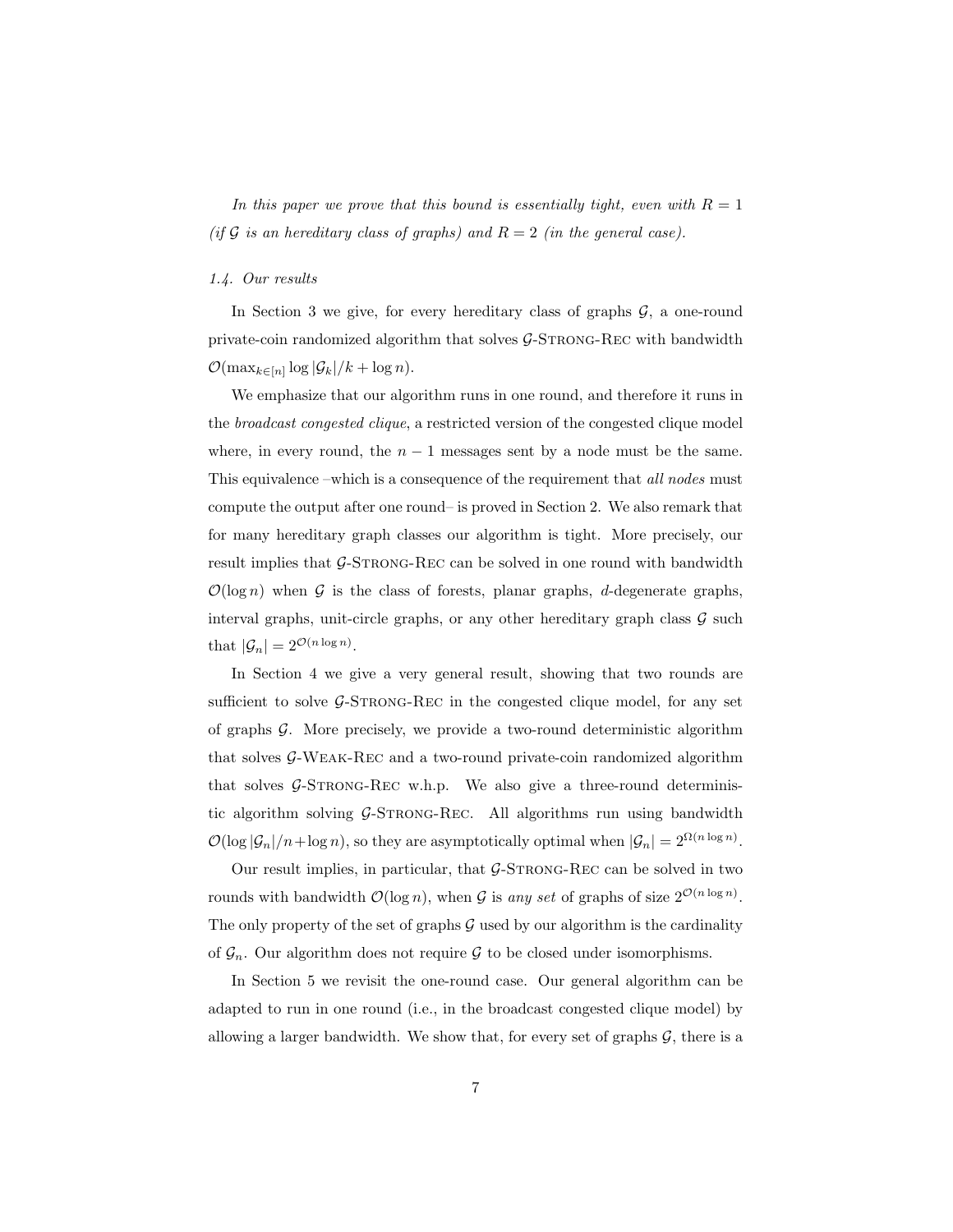one-round deterministic algorithm that solves G-Weak-Rec, and a one-round private-coin algorithm that solves  $G$ -STRONG-REC w.h.p., both of them using bandwidth  $\mathcal{O}(\sqrt{\log |\mathcal{G}_n| \log n} + \log n)$ . We finish Section 5 pointing out that our algorithms are tight with respect to the bandwith as well as the requirement of randomness.

Even though in the congested clique model, by definition, the only complexity measure taken into account is communication, it is important to point out that the general algorithms we present in this paper might run in exponential local time.

Note, however, that unless  $P = NP$  (or even if stronger conjectures in computational complexity are false), this difficulty can not be overcome. In fact, for many graph classes  $G$ , solving  $G$ -STRONG-REC in polynomial local time is impossible.

Let us illustrate this with an example. Consider the *hereditary*, *sparse* class of 3-colorable planar graphs, that we denote **3-col-plan**. It is  $NP$ -complete to decide whether an arbitrary graph belongs to 3-col-plan [11]. Any algorithm in the congested clique model that runs in polynomial local time can be simulated by a sequential algorithm that also runs in polynomial time: simply run the computation of each node one by one at each round. Therefore, unless  $P = NP$ , there is no algorithm running in polynomial local time solving 3-col-planar-Strong-Rec. Nevertheless, when the class of graphs is decidable in (centralized) polynomial time, there is no reason, a priori, preventing us from finding one-round, polynomial local time reconstruction algorithms in the congested clique model.

The remark above motivates the study of the following question: for what graph classes  $\mathcal G$  the reconstruction problem  $\mathcal G$ -STRONG-REC can be solved in one round, bandwidth  $\mathcal{O}(\log |\mathcal{G}_n|/n)$  and *polynomial* local time? In Section 6 we address this question by devising one-round, public-coin algorithms for reconstructing two hereditary classes of graphs: distance-hereditary graphs and graphs of bounded modular width. Both algorithms use bandwidth  $\mathcal{O}(\log n)$ , run in polynomial local time, and give the correct answer w.h.p.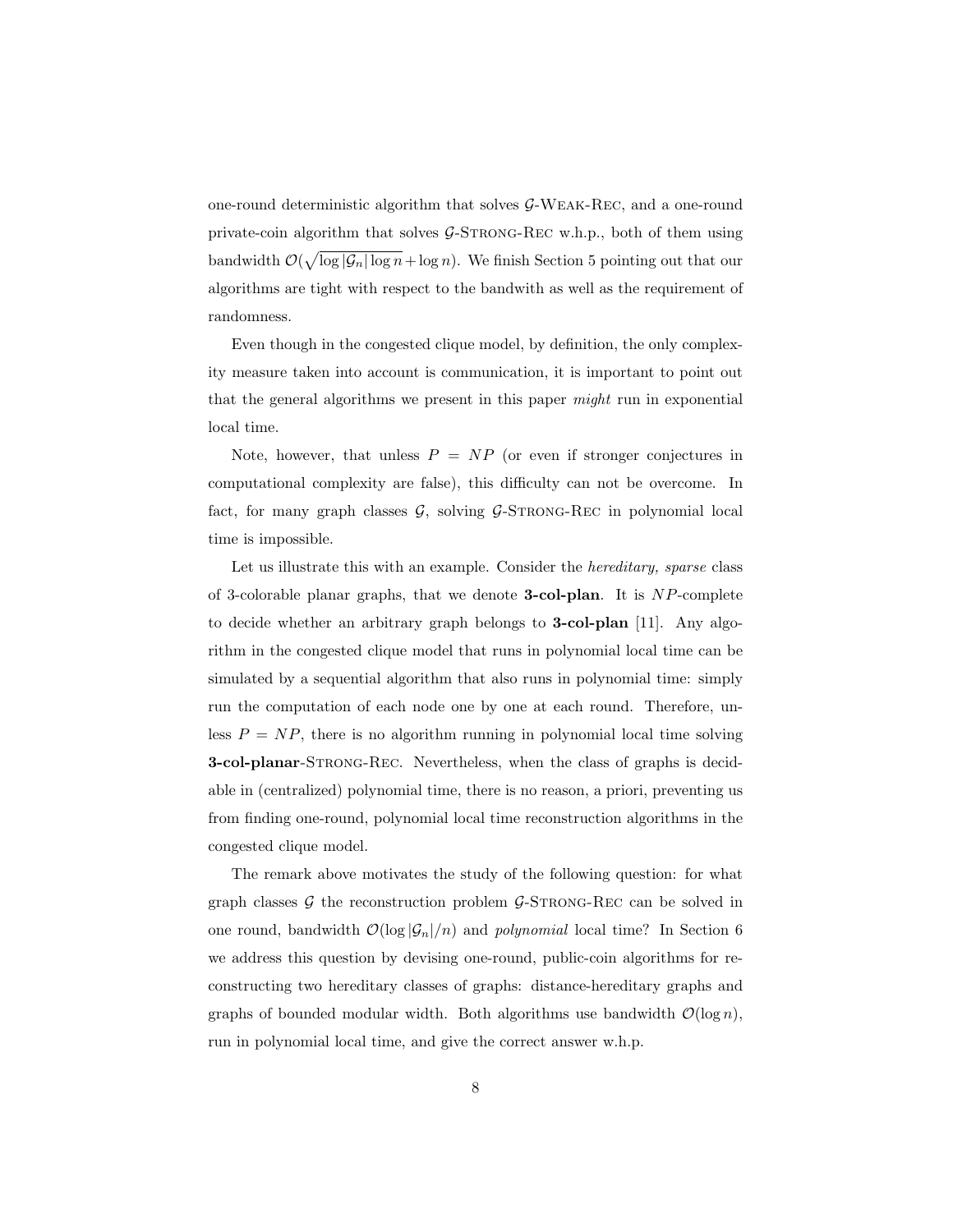We point out that, with respect to the local computation time, there exists an example of a conditional lower-bound. In fact, Drucker et al. [7] show that, assuming the Exponential Time Hypothesis, any randomized algorithm solving triangle-freeness in the broadcast congested clique model such that the local computation time is sub-exponential, has communication cost  $\Omega(n/e^{\sqrt{\log n}})$ . The existence of similar lower-bounds for the reconstruction of graph classes is an interesting and challenging open question.

# 2. Preliminaries

#### 2.1. One-round algorithms

The broadcast congested clique model is a restricted version of the congested clique model where each node is forced, in each round, to send the same message through its  $n - 1$  communication links. But, if we consider one-round algorithms, the two models are the same. In fact, suppose that there is a oneround algorithm  $A$  (deterministic or randomized) in the congested clique with bandwidth  $b$ . We can transform it into an algorithm  $\beta$  in the broadcast version with bandwidth  $b + 1$  as follows. We fix a vertex, say the one with ID 1, and every node j broadcasts the message it would send to node 1 on algorithm  $\mathcal{A}$ , plus one bit indicating whether node  $j$  and node 1 are adjacent in  $G$ . After this communication round of  $\beta$ , every node knows the messages node 1 would have received after the communication round of algorithm A. Moreover, every node knows the neighborhood of node 1. The result follows from the fact that, with this information, node 1 knows the output. Obviously, as we will see in this paper, when multi-round algorithms are considered, the broadcast congested clique model is much less powerful than the congested clique model.

# 2.2. Some graph terminology

Two graphs G and H are *isomorphic* if there exists a bijection  $\varphi: V(G) \to$  $V(H)$  such that any pair of vertices u, v are adjacent in G if and only if  $\varphi(u)$ and  $\varphi(v)$  are adjacent in H. A class of graphs G is a set of graphs which is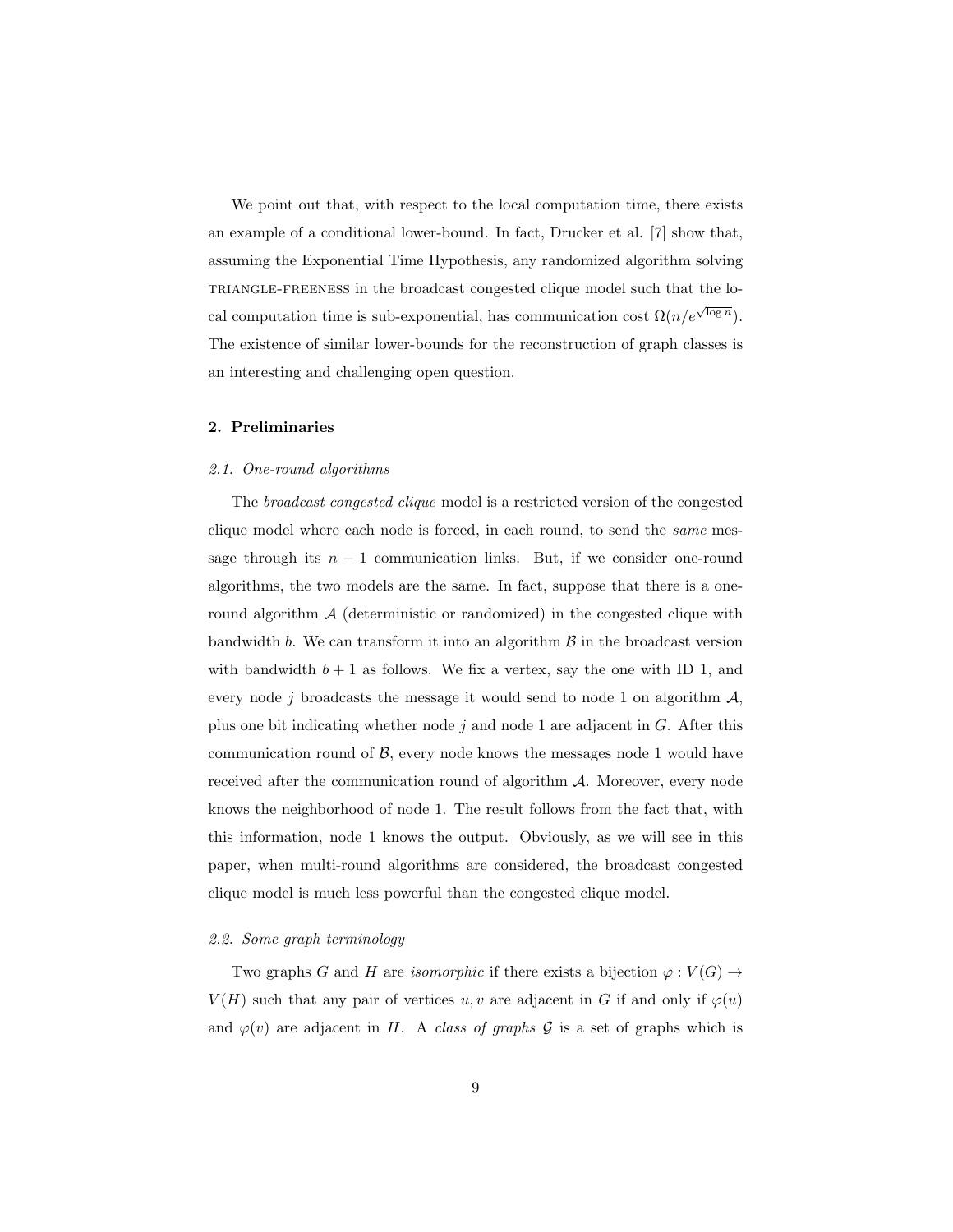closed under isomorphisms, i.e., if G belongs to  $G$  and H is isomorphic to  $G$ , then H also belongs to G. For a class of graphs G and  $n > 0$ , we call  $\mathcal{G}_n$  the subclass of *n*-node graphs in G. For a graph  $G = (V, E)$  and  $U \subseteq V$  we denote by  $G[U]$  the subgraph of G induced by U. More precisely, the vertex set of  $G[U]$ is  $U$  and the edge set consists of all of the edges in  $E$  that have both endpoints in U. A class  $\mathcal G$  is *hereditary* if it is closed under taking induced subgraphs, i.e., for every  $G = (V, E) \in \mathcal{G}$  and every  $U \subseteq V$ , the induced subgraph  $G[U] \in \mathcal{G}$ .

For a graph  $G = (\{v_1, \ldots, v_n\}, E)$ , we call  $A(G)$  its *adjacency matrix*, i.e., the 0 − 1 symmetric square matrix of dimension *n* where  $[A(G)]_{ij} = 1$  if and only if  $v_i$  is adjacent to  $v_j$ . Let M be a square matrix of dimension n, and let  $i \in [n] = \{1, \ldots, n\}$ . We call  $M_i$  the *i*-th row of M. Let N be another square matrix of dimension n. We denote by  $d_r(M, N)$  the row-distance between M and  $N$ , that is, the number of rows that are different between  $M$  and  $N$ . In other words,  $d_r(M, N) = |\{i \in [n] : M_i \neq N_i\}|$ . For  $k > 0$  and  $G = (V, E)$ , we denote by  $D(G, k)$  the set of all graphs  $H = (V, E')$  such that  $d_r(A(G), A(H)) = k$ .

#### 2.3. Fingerprints

A fingerprint is a small representation of a large vector which statisfies that, if two vectors are different, then their fingerprints, w.h.p., are also different [32]. We define here the *fingerprint of a graph*, which is simply the collection of fingerprints of the rows of its adjacency matrix.

Let  $n$  be a positive integer and  $p$  be a prime number. In the following, we denote by  $\mathbb{F}_p$  the finite field of size p and by  $\mathbb{F}_p[X]$  the polynomial ring on  $\mathbb{F}_p$ . A polynomial  $P \in \mathbb{F}_p[X]$  is an expression of the form  $P(x) = \sum_{i=1}^d a_i x^{i-1}$ , where  $a_i \in \mathbb{F}_p$ .

Let q be a prime number such that  $q < n < p$ . For each  $a \in \mathbb{F}_q^n$ , consider the polynomial  $FP(a, \cdot) \in \mathbb{F}_p[X]$  defined as  $FP(a, x) = \sum_{i \in [n]} a_i x^{i-1} \mod p$ , where we interpret the coordinates of a as elements of  $\mathbb{F}_p$ .

For  $t \in \mathbb{F}_p$ , we call  $FP(a, t)$  the *fingerprint* of a and t. The following lemma is direct.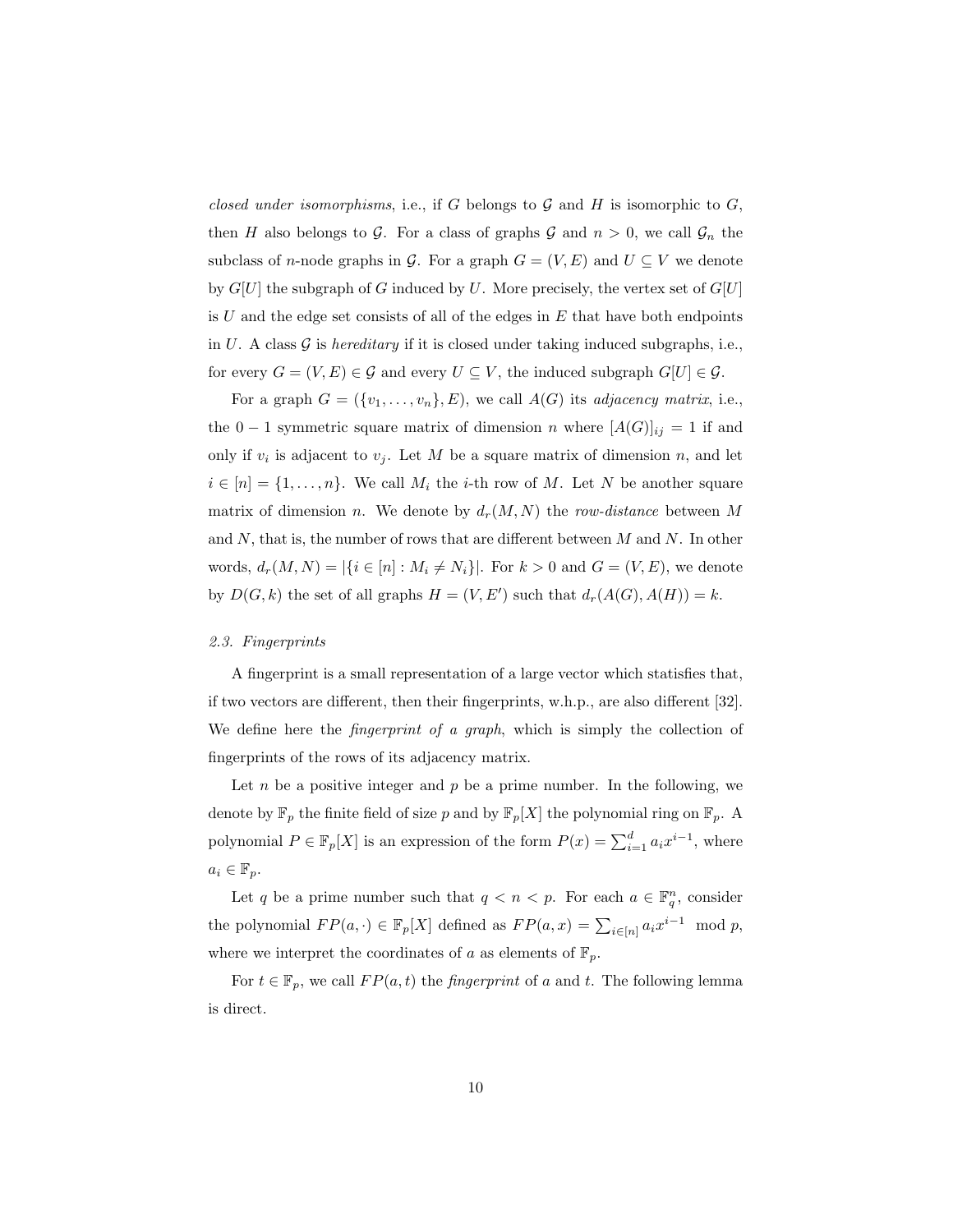**Lemma 1.** [25] Let n be a positive integer, p and q be two prime numbers such that  $q < n < p$ . Let  $a, b \in (\mathbb{F}_q)^n$  such that  $a \neq b$ . Then,  $\vert \{t \in \mathbb{F}_p : P(a,t) =$  $P(b, t)$ }|  $\leq n - 1$ .

We extend the definition of fingerprints to matrices. Let  $M$  be a square matrix of dimension *n* and coordinates in  $\mathbb{F}_q$ , and let *T* be an element of  $(\mathbb{F}_p)^n$ . We call  $FP(M, T) \in (\mathbb{F}_p)^n$  the *fingerprint of* M and T, defined as  $FP(M, T) =$  $(FP(M_1, T_1), \ldots, FP(M_n, T_n)),$  where  $M_i$  is the *i*-th row of  $M$ , for each  $i \in [n]$ .

For a graph of size n, and  $T \in (\mathbb{F}_p)^n$  we denote by  $FP(G, T)$  the fingerprint of  $A(G)$  and T.

# 3. Reconstructing hereditary graph classes

Suppose that  $T = (T_1, \ldots, T_n) \in (\mathbb{F}_p)^n$  is such that every  $T_i$  is picked uniformly at random. In that case, the fingerprints of two  $n$ -node graphs  $H$  and G, that correspond to  $F(G, T)$  and  $F(H, T)$ , are random vectors. These fingerprints are different with a probability that grows exponentially with respect to the number of nodes having different neighborhoods in  $G$  and  $H$ . Therefore, roughly speaking, if  $G$  is a set of graphs where all graphs are very different, then each graph in  $\mathcal G$  will have a different fingerprint.

What happens when  $G$  differs from  $H$  only in a few nodes? We have two different answers, depending on whether: (i) the graphs belong to some hereditary class of graphs  $\mathcal{G}$ ; (ii) the graphs are arbitrary.

In this section we address the first, hereditary case. More precisely, we prove that, for any graph G that belongs to some hereditary graph class  $\mathcal{G}$ , the number of graphs  $H \in \mathcal{G}$  which are *close* to G (in terms of the number different rows in the corresponding adjacency matrices) is small. Therefore, the fingerprints will be different even for graphs which are close between themselves.

For tackling the second, general case, together with fingerprints, we use error-correcting codes (see Section 4).

Now we give the main result. Later we explain the consequences of this result for well-known hereditary graph classes.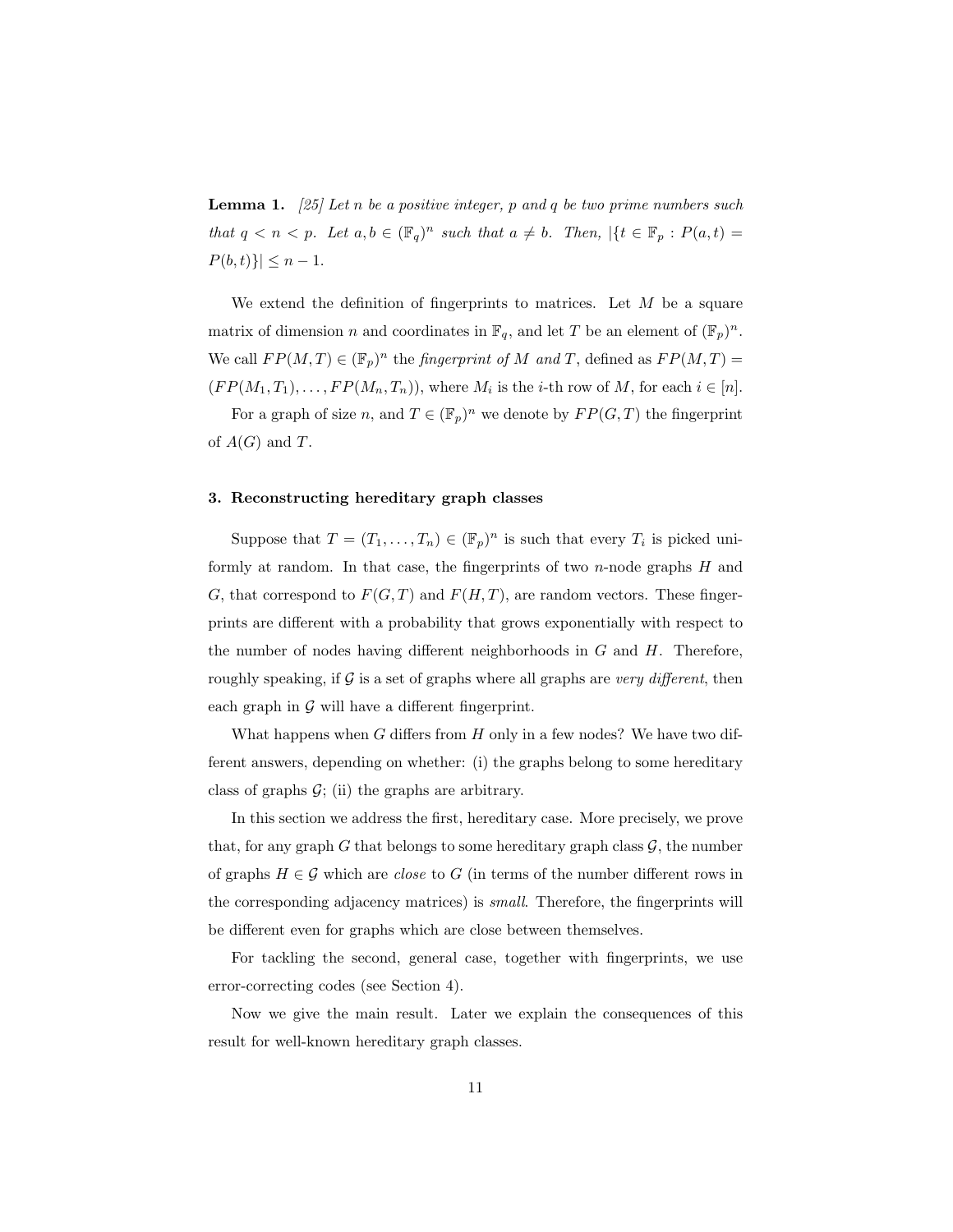**Theorem 1.** Let  $\mathcal G$  be an hereditary class of graphs. There exists a one-round private-coin algorithm that solves  $G$ -STRONG-REC w.h.p. and bandwidth

$$
\mathcal{O}(\max_{k \in [n]} (\log(|\mathcal{G}_k|)/k) + \log n).
$$

PROOF. In the algorithm, nodes use a prime number  $p$ , whose value will be chosen later. The description of the algorithm is given in Algorithm 1.

Let T in  $(\mathbb{F}_p)^n$  be picked uniformly at random. We show that, for every G, if some  $H \in \mathcal{G}_n$  satisfies  $FP(H, T) = FP(G, T)$ , then  $G = H$  w.h.p. First, note that

$$
\Pr(\exists H \in \mathcal{G}_n \text{ s.t. } H \neq G \text{ and } FP(G, T) = FP(H, T))
$$
  
\$\le\$  

$$
\sum_{k \in [n]} \Pr(\exists H \in \mathcal{G}_n \cap D(G, k) \text{ s.t. } FP(G, T) = FP(H, T)),
$$

where  $D(G, k)$  is the set of all graphs H such that the number of rows where the adjacency matrices of  $H$  and  $G$  differ is  $k$ .

Now suppose that  $H \neq G$  and let  $0 < k \leq n$  be such that H belongs to  $D(G, k) \cap \mathcal{G}_n$ . From Lemma 1 we deduce that  $Pr(FP(G, T) = FP(H, T)) \le$  $\left(\frac{n}{p}\right)^k$ . It follows that

$$
\Pr(\exists H \in \mathcal{G}_n \cap D(G,k) \text{ s.t. } FP(G,T) = FP(H,T)) \leq \left(\frac{n}{p}\right)^k \cdot |\mathcal{G}_n \cap D(G,k)|.
$$

We now claim that  $|\mathcal{G}_n \cap D(G,k)| \leq {n \choose k} |\mathcal{G}_k|$ . Indeed, we can interpret a graph H in  $D(G, k)$  as a graph built by picking k vertices  $\{v_1, \ldots v_k\}$  of G and then adding or removing edges between those vertices. Since  $\mathcal G$  is hereditary, the graph induced by  $\{v_1, \ldots, v_k\}$  must belong to  $\mathcal{G}_k$ . Therefore,  $|\mathcal{G}_n \cap D(G, k)| \leq$  $\binom{n}{k}$   $|\mathcal{G}_k|$ . This claim implies:

$$
\Pr(\exists H \in \mathcal{G}_n \cap D(G, k) \text{ s.t. } FP(G, T) = FP(H, T)) \le \left(\frac{n}{p}\right)^k \cdot \left(\frac{ne}{k}\right)^k \cdot |\mathcal{G}_k|
$$
  

$$
\le \left(\frac{n^2 \cdot e \cdot (|\mathcal{G}_k|)^{1/k}}{p}\right)^k.
$$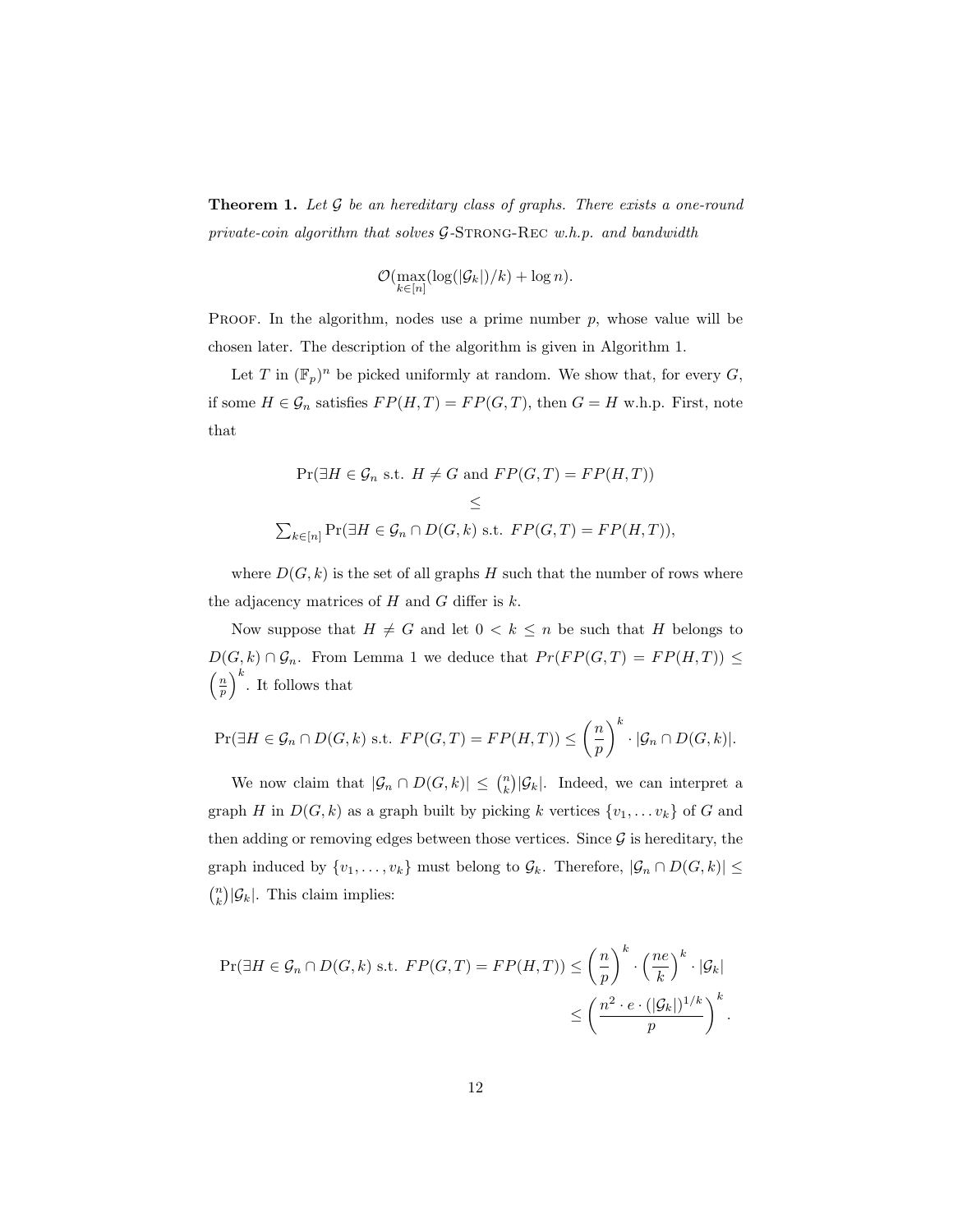Let  $f: \mathbb{N} \to \mathbb{R}$  be defined as  $f(n) = n \cdot \max_{k \in [n]} \frac{\log |\mathcal{G}_k|}{k}$ . Note that this function is increasing, satisfies  $f(n)/n \le f(n+1)/(n+1)$ , and  $\log |\mathcal{G}_n| \le f(n)$ . Therefore,  $(|\mathcal{G}_k|)^{1/k} \leq 2^{f(k)/k} \leq 2^{f(n)/n}$ . We deduce:

$$
\Pr(\exists H \in \mathcal{G}_n \text{ s.t. } H \neq G \text{ and } FP(G, T) = FP(H, T)) \le \sum_{k \in [n]} \left(\frac{n^2 \cdot e \cdot 2^{f(n)/n}}{p}\right)^k
$$

.

We now fix p as the smallest prime number greater than  $n^4 \cdot e \cdot 2^{f(n)/n}$ , and we get that with probability at least  $1 - 1/n$ , either  $G = H$  or  $F(H, T) \neq F(G, T)$ , for every  $H \in \mathcal{G}_n$ . Hence, the algorithm solves  $\mathcal{G}\text{-STRONG-REC}$  w.h.p.

Note that the bandwidth required by node  $i$  in the algorithm equals the number of bits required to represent the pair  $(t_i, F(x_i, t_i))$ , which are two integers in  $[p]$ . Therefore, the bandwidth of the algorithm is

$$
2\lceil \log p \rceil = \mathcal{O}(f(n)/n + \log n) = \mathcal{O}\left(\max_{k \in [n]} (\log(|\mathcal{G}_k|)/k) + \log n\right).
$$

Algorithm 1:  $G$ -STRONG-REC when  $G$  is hereditary. Algorithm executed by node i

- **1** Compute p, the smallest prime greater than  $n^4 \cdot e \cdot 2^{f(n)/n}$ , where  $f(n) = n \cdot \max_{k \in [n]} \frac{\log |\mathcal{G}_k|}{k}$ ;
- 2 Pick  $T_i \in \mathbb{F}_p$  uniformly at random using private coins ;
- **3** Compute  $FP(x_i, T_i)$ ;
- 4 Communicate  $FP(x_i, T_i)$  and  $T_i$ ;
- 5 Receive  $T = (T_1, \ldots, T_n)$  and  $FP(G, T)$ ;
- 6 Look for  $H \in \mathcal{G}_n$  such that  $FP(H, T) = FP(G, T);$
- 7 If  $H$  exists and is unique, output  $H$ . Otherwise, reject.

We deduce the following corollary.

**Corollary 1.** Let  $\mathcal G$  be an hereditary class of graphs, and h be an increasing function such that  $|\mathcal{G}_n| = 2^{\theta(nh(n))}$ . Then, our private-coin algorithm solves  $\mathcal{G}_n$ STRONG-REC w.h.p., in one-round, with bandwidth  $\Theta(\log |\mathcal{G}_n|/n + \log n)$ . This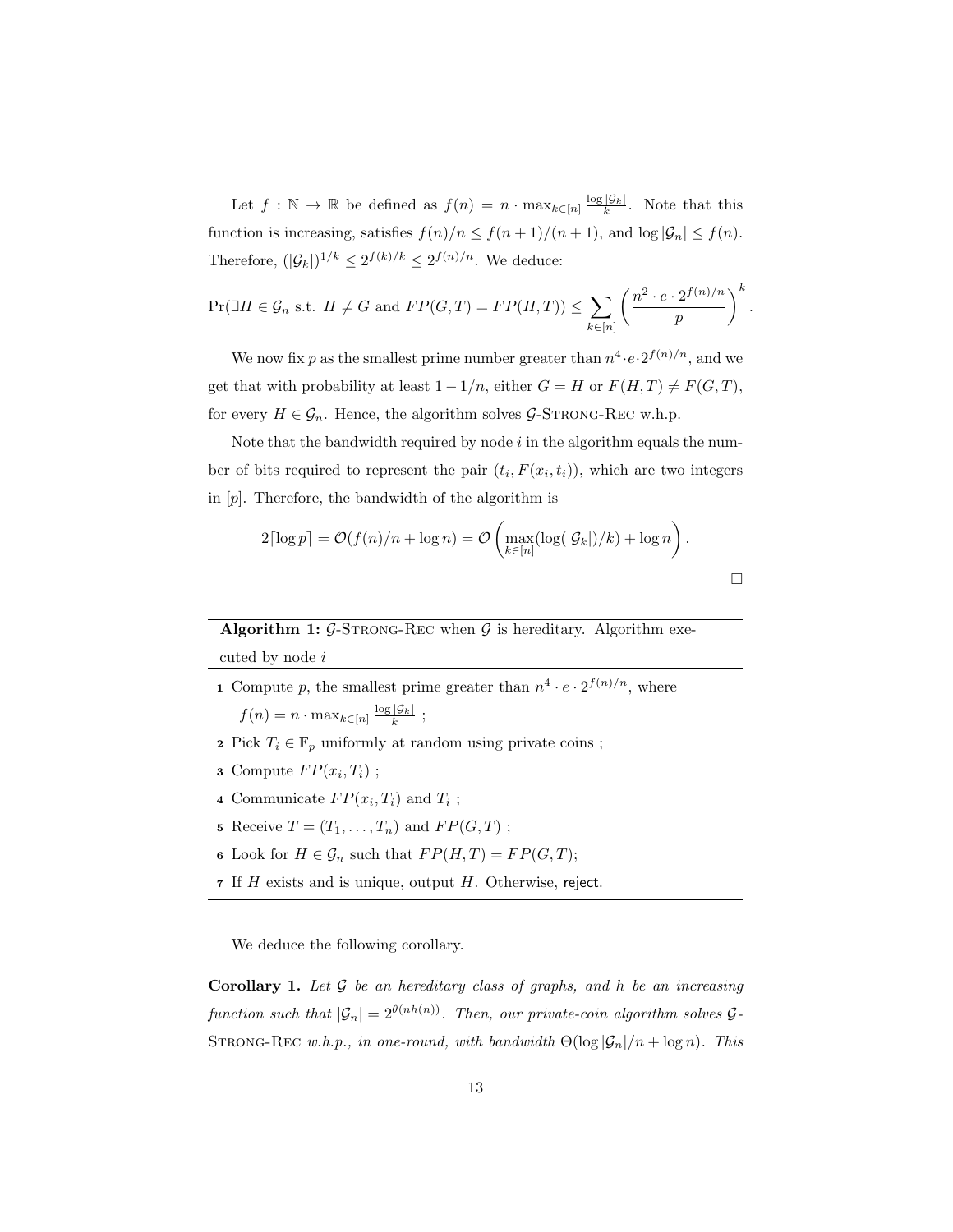matches the lower bound on the cost  $R \cdot b$  (which must be satisfied even in the public coin setting).

PROOF. We simply note the existence of constants  $c_1, c_2 > 0$  such that:

$$
\max_{k \in [n]} (\log(|\mathcal{G}_k|)/k) \leq c_2 \cdot \max_{k \in [n]} h(k) \leq c_2 \cdot h(n) \leq (c_2/c_1) \cdot (\log(|\mathcal{G}_n|)/n).
$$

Therefore, the algorithm of Theorem 1 uses bandwidth  $\mathcal{O}(\log(|\mathcal{G}_n|)/n)$ .  $\Box$ 

Remark 1. In [31], Scheinerman and Zito showed that hereditary graph classes have highly-constrained growth rates. They showed (Theorem 1 in [31]) that, for any hereditary class of graphs G, one of the following behaviors must hold:  $|\mathcal{G}_n| \in \{O(1), n^{\Theta(1)}, 2^{\Theta(n)}, 2^{\Theta(n \log n)}, 2^{\omega(n \log n)}\}\$ . Corollary 1 implies that our algorithm is tight for any hereditary class of graphs such that  $|\mathcal{G}_n| = 2^{\Theta(n \log n)}$ .

**Remark 2.** In this section we have shown that, if a class  $\mathcal G$  is hereditary and we want to reconstruct it, we do not need the graphs in  $\mathcal G$  to be sparse. We just need the class to be small. For example, the class of interval graphs contains very dense graphs (including the clique), but it is small, since it contains  $2^{\mathcal{O}(n \log n)}$ different labeled n-node graphs. Therefore, there exists a one-round algorithm that reconstructs the class of interval graphs using bandwidth  $\mathcal{O}(\log n)$ .

**Remark 3.** Consider the class  $G$  of d-degenerate graphs. This class is hereditary and is such that  $|\mathcal{G}_n| = 2^{\mathcal{O}(n \log n)}$ . Therefore, we may conclude, from Corollary 1, the existence of a private-coin algorithm that solves  $G$ -STRONG-REC w.h.p., in one-round, with bandwidth  $\Theta(\log |\mathcal{G}_n|/n + \log n)$ . Nevertheless, the reconstruction algorithm for d-degenerate graphs given in  $[3, 29]$  is deterministic, and therefore that result is stronger than the general one we present here.

# 4. Reconstructing arbitrary graph classes

In this section we show that there exists a two-round private-coin algorithm in the congested clique model that solves  $\mathcal{G}\text{-STRONG-REC}$  w.h.p. and bandwidth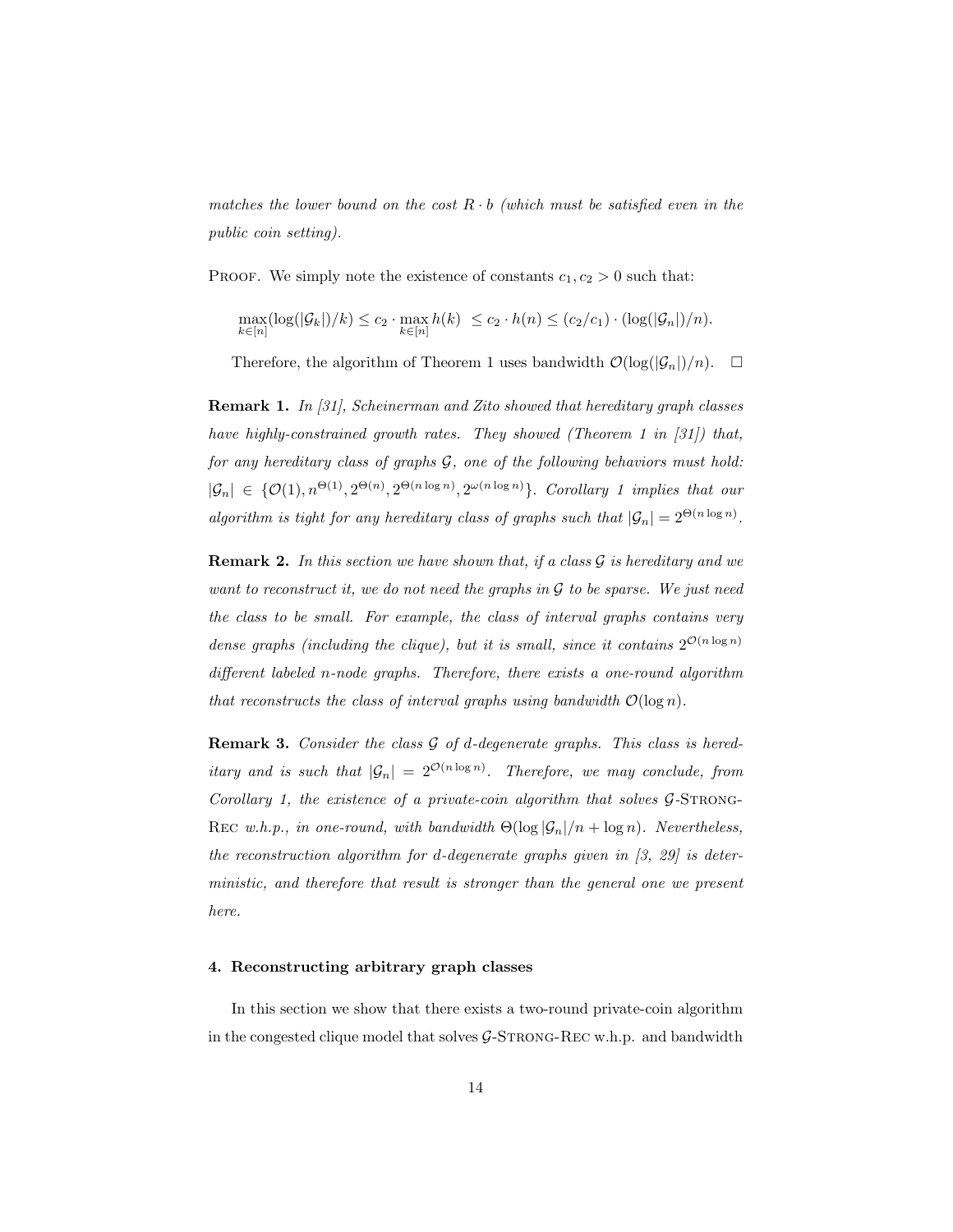$\mathcal{O}(\log |\mathcal{G}_n|/n + \log n)$ . Our algorithm is based, roughly, on the same ideas used to reconstruct hereditary classes of graphs. But the problem we encounter is the following: while in the case of hereditary classes of graphs, we had for every graph G and  $k > 0$ , a bound on the number of graphs contained in  $D(G, k) \cap \mathcal{G}_n$ , this is not the case in an arbitrary family  $G$ . Therefore, fingerprints alone are not enough to differentiate graphs. To cope with this obstacle, we use Reed-Solomon error-correcting codes [30]. Error-correcting codes map vectors into slightly larger ones, satisfying that the mapping of two different vectors differ in many coordinates. With this, we define error-correcting-graphs where, instead of vectors, we map any graph into a slightly larger one. The mapping of two different graphs will have many nodes with different neighborhoods. We show that the fingerprint of such mapping uniquely identifies the graphs in  $\mathcal{G}$ , for any  $G$ . The advantage of our construction is that it can be computed locally by each node as a function of its neighborhood (i.e., as a function of the corresponding row of the adjacency matrix).

**Definition 1.** Let  $0 \leq k \leq n$ , and let q be the smallest prime number greater than  $n + k$ . An error correcting code with parameters  $(n, k)$  is a mapping  $C: \{0,1\}^n \to (\mathbb{F}_q)^{n+k}$ , satisfying:

- 1) For every  $x \in \{0,1\}^n$  and  $i \in [n]$ ,  $C(x)_i = x_i$ .
- 2) For each  $x, y \in \{0,1\}^n$ ,  $x \neq y$  implies  $|\{i \in [n+k] : C(x)_i \neq C(y)_i\}| \geq k$ .

For sake of completeness, we recall the construction of an error correcting code with parameters  $(n, k)$ . For  $x \in \{0, 1\}^n$ , let  $P_x$  be the unique polynomial of degree (at most) n in  $\mathbb{F}_q[X]$  satisfying  $P_x(i) = x_i$  for each  $i \in [n]$ . The function C is then defined as  $C(x) = (P_x(1), \ldots, P_x(n+k))$ . This function satisfies properties (1) and (2). We now adapt the definition of error correcting codes to graphs.

**Definition 2.** For a graph  $G$ , we call  $C(G)$  the square matrix of dimension  $n + k$  with elements in  $\mathbb{F}_q$  defined as follows.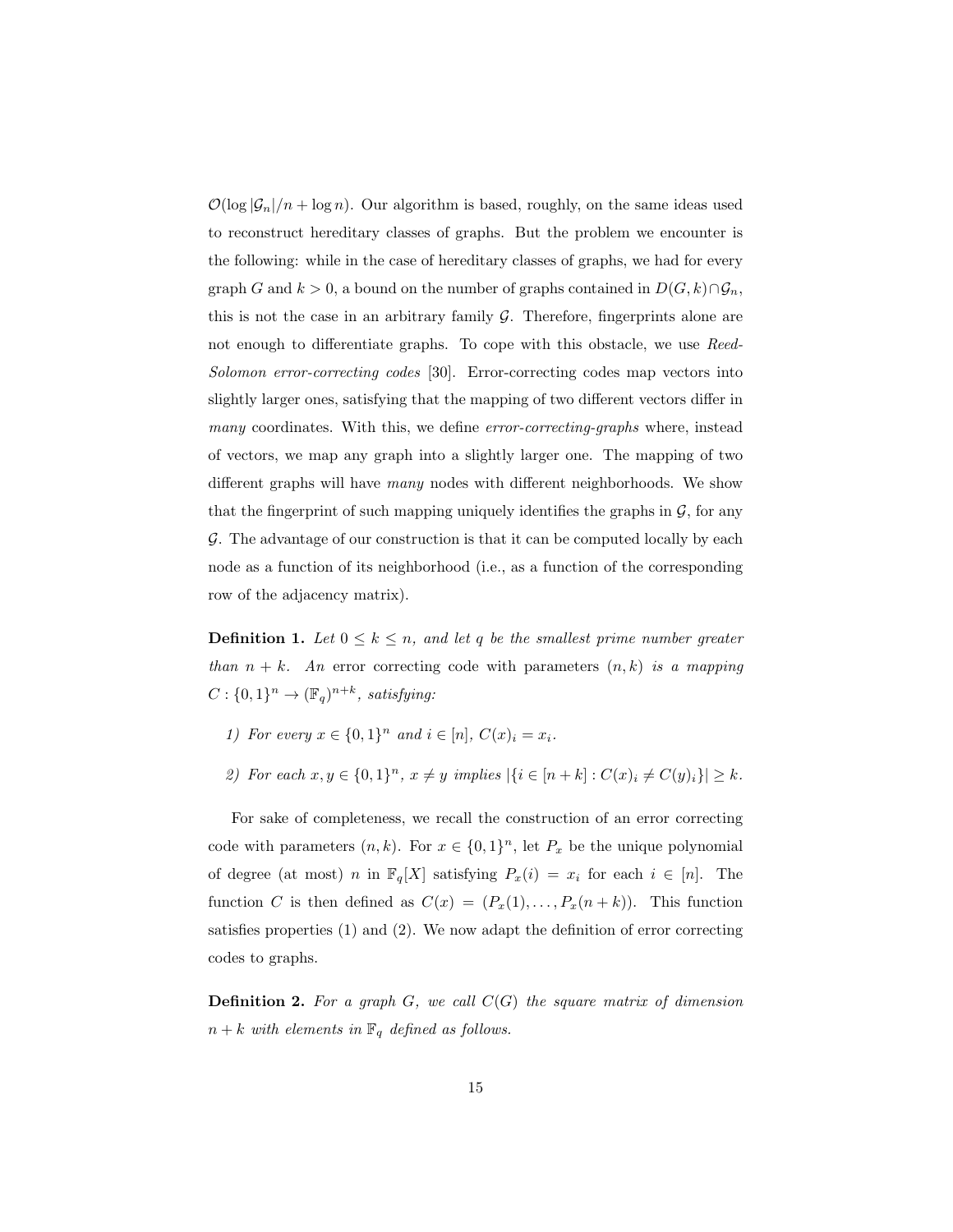- For each  $i \in [n]$ , the *i*-th row of  $C(G)$  is  $C(A(G)_i) \in (\mathbb{F}_q)^{n+k}$  (recall that  $A(G)_i$  is the *i*-th row of the adjacency matrix of G).
- For each  $i \in [k]$ , the  $(n+i)$ -th row of  $C(G)$  is the vector

$$
(C(A(G)1)n+i,..., C(A(G)n)n+i,\vec{0}) \in (\mathbb{F}_q)^{n+k},
$$

where  $\vec{0}$  is the zero-vector of  $\mathbb{F}_q^d$ , and  $C(x)_j \in \mathbb{F}_q$  is the j-th element of  $C(x)$ .

We can represent  $C(x)$  as a pair  $(x, \tilde{x})$ , where  $\tilde{x}$  belongs to  $(\mathbb{F}_q)^k$ . Similarly, for a graph  $G$ , we can represent  $C(G)$  as the symmetric matrix:

$$
C(G) = \left[ \begin{array}{cc} A(G) & \widetilde{A(G)} \\ \widetilde{A(G)}^T & 0 \end{array} \right],
$$

where  $\widetilde{A(G)}$  is the matrix with rows  $C(A(G_i)_{i})_{n+1}, \ldots, C(A(G)_i)_{n+k}$ , with  $i \in$  $[n].$ 

**Remark 4.** Note that  $d_r(C(G), C(H)) > k$ , for every two different n-node graphs H and G. Indeed, if  $G \neq H$ , there exists  $i \in [n]$  such that  $A(G)_i$  is different than  $A(H)_i$ . Then, by definition of C (Property 2 of Definition 1),  $|\{j \in$  $[n+k] : C(A(G))_{i,j} \neq C(A(H))_{i,j}$ ] > k. This means that  $d_r(C(G), C(H)) > k$ , because  $C(G)$  and  $C(H)$  are symmetric matrices.

**Lemma 2.** Let  $\mathcal G$  be a set of graphs,  $C$  the error correcting code with parameters  $(n, k)$ , and let p be the smallest prime number greater than  $(n + k) \cdot |\mathcal{G}_n|^{2/k}$ . Then, there exists  $T \in (\mathbb{F}_p)^{n+k}$  depending only on G, satisfying  $FP(C(G), T) \neq$  $FP(C(H), T)$  for all different  $G, H \in \mathcal{G}_n$ .

PROOF. From Remark 4, we know that  $d_r(C(G), C(H)) > k$ , for every two different *n*-node graphs H and G. Then, if we pick  $T \in (\mathbb{F}_p)^{n+k}$  uniformly at random we have, from Lemma 1:

$$
\Pr(FP(C(G),T) = FP(C(H),T)) < \left(\frac{n+k}{p}\right)^k.
$$

Then, by the union bound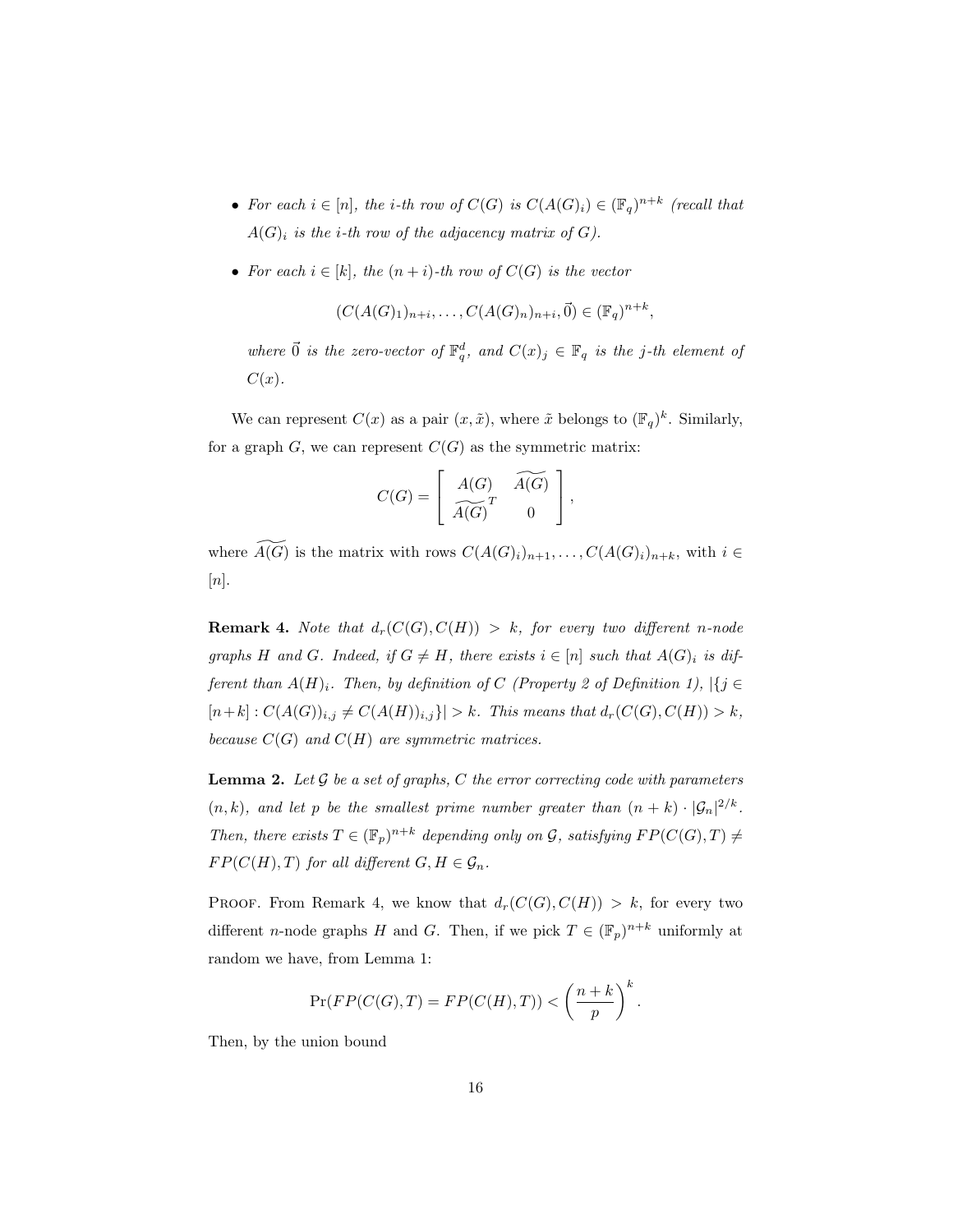$$
\Pr(\exists G, H \in \mathcal{G}_n \text{ s.t. } G \neq H \text{ and } FP(C(G), T) = FP(C(H), T))
$$
  

$$
< \left(\frac{n+k}{p}\right)^k \cdot |\mathcal{G}_n|^2 \le 1.
$$

The last inequality follows from the choice of  $p$ . Therefore, there must exist a  $T \in (\mathbb{F}_p)^{n+k}$  such that  $FP(C(G), T) \neq FP(C(H), T)$ , for all different  $G, H \in \mathcal{G}_n$ .

**Theorem 2.** Let  $\mathcal G$  be a set of graphs. The following holds:

- 1) There exists a two-round deterministic algorithm in the congested clique model that solves G-WEAK-REC with bandwidth  $\mathcal{O}(\log |\mathcal{G}_n|/n + \log n)$ .
- 2) There exists a three-round deterministic algorithm in the congested clique model that solves G-STRONG-REC with bandwidth  $\mathcal{O}(\log |\mathcal{G}_n|/n + \log n)$ .
- 3) There exists a two-round private-coin algorithm in the congested clique model that solves G-STRONG-REC with bandwidth  $\mathcal{O}(\log |\mathcal{G}_n|/n + \log n)$ w.h.p.

PROOF. The first algorithm we explain here, Algorithm 2, is deterministic and solves G-WEAK-REC with bandwidth  $\mathcal{O}(\log |\mathcal{G}_n|/n + \log n)$ . The algorithms for (2) and (3) are slight modifications of Algorithm 2 and will also be explained in this proof.

1) Let p be the first prime greater than  $2n \cdot |\mathcal{G}_n|^{2/n}$  (then  $p \le 4n \cdot |\mathcal{G}_n|^{2/n}$ ), and let  $q$  be the smallest prime number greater than  $2n$ . In the algorithm, node i first computes  $C(x_i)$ , where C is the error correcting code with parameters  $(n, n)$ . Then, for each  $j \in [n]$  node i communicates  $C(x_i)_{i+n}$  to node j. This communication round requires bandwidth  $\lceil \log q \rceil = \mathcal{O}(\log n)$ . After the first communication round, node i knows  $C(x_i)$  and  $(C(x_1)_{i+n}, \ldots, C(x_n)_{i+n})$ , i.e., it knows rows i and  $i+n$  of matrix  $C(G)$ . Each node computes a vector  $T \in (\mathbb{F}_p)^{2n}$ such that  $FP(C(G), T) \neq FP(C(H), T)$ , for all different  $G, H \in \mathcal{G}_n$  (each node computes the same  $T$ ). The existence of  $T$  is given by Lemma 2. Then, node  $i$ communicates (broadcasts)  $FP(C(G)_i, T_i)$  and  $FP(C(G)_{i+n}, T_{i+n})$ . This communication round requires bandwidth  $2\lceil \log p \rceil = \mathcal{O}((\log |\mathcal{G}_n|)/n + \log n)$ . After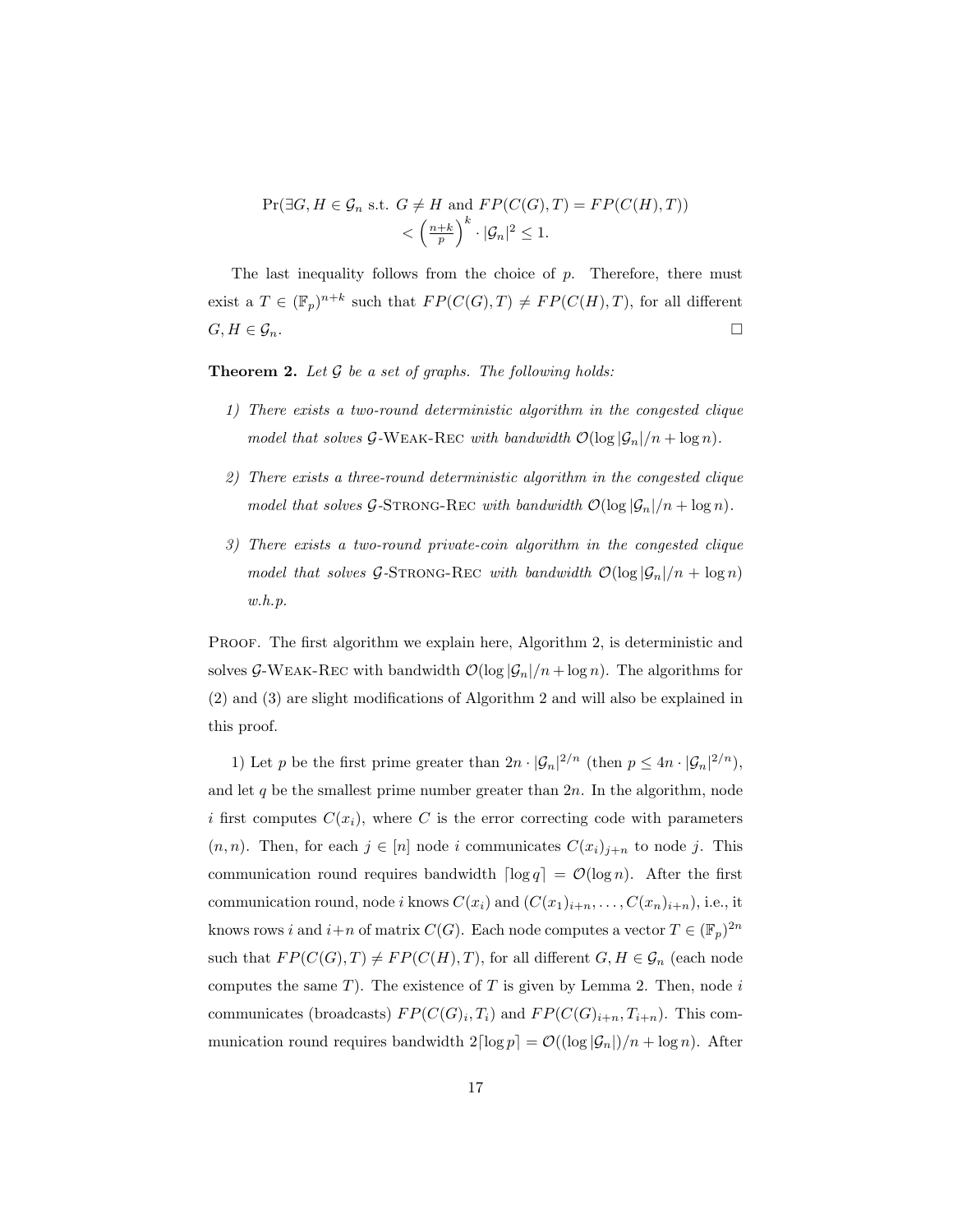the second communication round, each node knows  $FP(C(G), T)$ . Then, they locally compute the unique  $H \in \mathcal{G}_n$  such that  $FP(C(H), T) = FP(C(G), T)$ . Since G belongs to  $\mathcal{G}_n$ , then necessarily  $G = H$ .

2) Suppose now that we are solving  $G$ -STRONG-REC. In this case G does not necessarily belong to  $\mathcal{G}_n$ . After receiving the fingerprints of  $C(G)$ , the nodes look for a graph H in  $\mathcal{G}_n$  that satisfies  $FP(C(G), T) = FP(C(H), T)$  (line 9 in Algorithm 2). If such a graph exists, we call it a *candidate*. Otherwise, every node decides that G is not in  $\mathcal{G}_n$ , so they reject. Note that, if the candidate exists, then it is unique, since  $FP(C(H_1), T) \neq FP(C(H_2), T)$  for all different  $H_1$ ,  $H_2$  in  $\mathcal{G}_n$ . So, if the candidate H exists, each node i checks whether the neighborhood of vertex  $i$  on  $G$  and  $H$  are equal, and announces the answer in the third round (communicating one bit). If every node announces affirmatively, then they output  $G = H$ . Otherwise, it means that G is not in  $\mathcal{G}_n$ , so every node rejects.

3) We now show that, if we allow the algorithm to be randomized, then we can spare the third round. In fact, nodes only need to run Algorithm 3 after the first round of Algorithm 2. Let us explain this now. Let  $p' \in [n^2, 2n^2]$  be a prime number. In the second round, node i picks  $S_i \in \mathbb{F}_p$ , and it communicates, together with  $FP(C(G)_i, T_i)$  and  $FP(C(G)_{i+n}, T_{i+n})$ , also  $FP(x_i, S_i)$ . After the second round of communication, if a candidate  $H \in \mathcal{G}_n$  exists, each node computes  $S = (S_1, ..., S_n)$ ,  $FP(G, S) = (FP(x_1, S_1), ..., FP(x_n, S_n)$ . If  $FP(G, S) = FP(H, S)$ , then nodes deduce that  $G = H$ . Otherwise, they deduce that  $G \notin \mathcal{G}_n$  and *rejects*. Note that if G belongs to  $\mathcal{G}_n$ , then the algorithm always gives the correct answer. Otherwise, it rejects w.h.p. Indeed, if  $G \notin \mathcal{G}_n$ , then  $H \neq G$ , and from Lemma 1,  $Pr(FP(G, T) = FP(H, T)) \leq 1/n$ .

Our private-coin algorithm for  $\mathcal{G}\text{-STRONG-REC}$  has one-sided error. In fact, if the input graph belongs to  $\mathcal{G}$ , then our algorithm reconstructs it with probability 1. On the other hand, if G does not belong to  $G$ , then our algorithm fails to discard the candidate with probability at most  $1/n$ .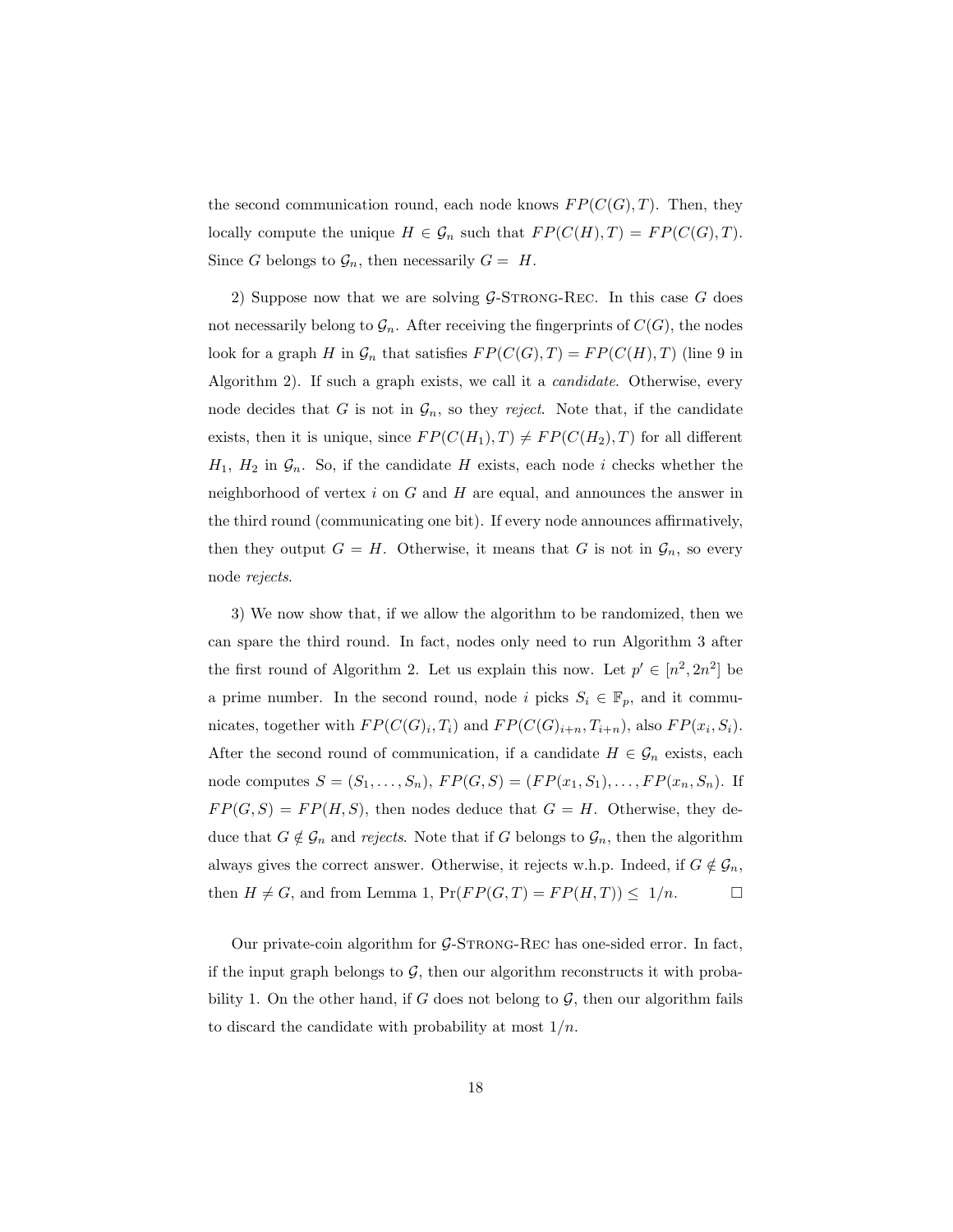- 1 Compute  $C(x_i)$ , where C is the error-correcting-code with parameters  $(n, n);$
- 2 Communicate the element  $n + j$  of  $C(x_i)$  to player j;
- **3** Receive  $C(x_1)_{n+i}, \ldots, C(x_n)_{n+i}$ ;
- 4 Call  $C(x_{i+n}) = (C(x_1)_{n+i}, \ldots, C(x_n)_{n+i}, \vec{0})$ , where  $\vec{0}$  is the zero vector of  $(\mathbb{F}_p)^n$ ;
- 5 Compute p as the smallest prime greater than  $2n \cdot |\mathcal{G}_n|^{2/n}$ ;
- **6** Compute T, the vector in  $\mathbb{F}_p^{2n}$ , given by Lemma 2;
- 7 Compute and communicate (broadcast)  $FP(C(x_i), T_i)$  and

 $FP(C(x_{n+i}), T_{n+i});$ 

- **8** Receive  $FP(C(G), T);$
- 9 Look for  $H \in \mathcal{G}_n$  such that  $FP(C(H), T) = FP(C(G), T);$
- 10 Output  $H$ .

# 5. Revisiting the one-round case

In this section we revisit the one-round case (and therefore the broadcast congested clique model). But, instead of studying hereditary graph classes, we study arbitrary graph classes, and we show that for this general case we need a larger bandwith. Our results are tight, not only in terms of the bandwidth, but also in the necessity of using randomness.

**Theorem 3.** Let  $\mathcal G$  be a set of graphs. The following holds:

- 1) There exists a one-round deterministic algorithm in the congested clique model that solves G-WEAK-REC with bandwidth  $\mathcal{O}(\sqrt{\log |\mathcal{G}_n| \log n} + \log n)$ .
- 2) There exists a one-round private-coin algorithm in the congested clique model that solves G-STRONG-REC with bandwidth  $\mathcal{O}(\sqrt{\log |\mathcal{G}_n| \log n} + \log n)$ w.h.p.

Proof. The algorithms in this case are very similar to the algorithms we provided in the proof of Theorem 2. Let  $k$  be a parameter whose value will be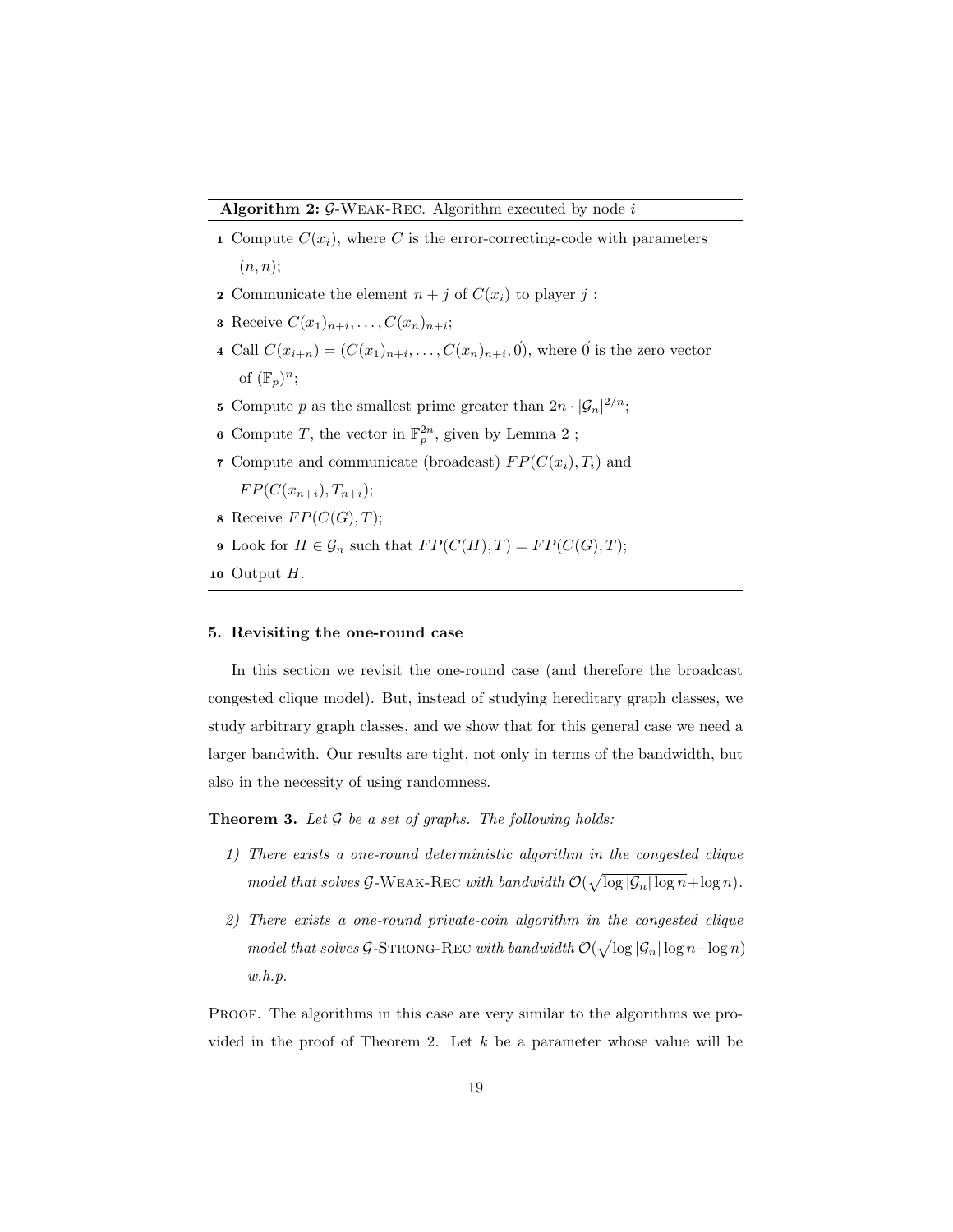#### **Algorithm 3:** Checking a candidate  $H$ . Algorithm executed by node

- 1 Compute p', the smallest prime number such that  $p' > n^2$ ;
- 2 Pick  $T_i \in \mathbb{F}_p$  uniformly at random using private coins;
- **3** Compute  $FP(x_i, T_i)$ ;

i

- 4 Communicate  $FP(x_i, T_i)$  and  $T_i$ ;
- 5 Receive  $T = (T_1, \ldots, T_n)$  and  $FP(G, T)$ ;
- 6 Output H if  $FP(H, T) = FP(G, T)$ , otherwise reject.

chosen at the end of the proof, and let  $C$  be the error-correcting-code with parameters  $(n, k)$ . Let p be the smallest prime number greater than  $2n \cdot |\mathcal{G}|^{2/k}$ . Let  $T \in (\mathbb{F}_p)^{n+k}$  be the vector given by Lemma 2, corresponding to  $\mathcal{G}$ . In the algorithm, every node i computes  $C(x_i)$ , and communicates  $FP(C(x_i), T_i)$ together with  $C(x_i)_{n+1}, \ldots, C(x_i)_{n+k} \in (\mathbb{F}_q)^k$ , where q is the smallest prime greater than  $k + n$ . Note that the communication round requires bandwidth

$$
\mathcal{O}(\log p + k \cdot \log(n + k)) = \mathcal{O}(\log |\mathcal{G}_n|/k + (k+1) \cdot \log n).
$$

After the communication round, every node knows  $FP(C(x_i), T_i)$ , for all  $i \in [n]$ , and also knows the matrix  $\tilde{A(G)}$ . Therefore, every node can compute  $FP(C(x_i), T_i)$ , for all  $i \in \{n+1, \ldots, n+k\}$ , and, moreover, compute  $FP(C(G), T)$ .

From the construction of T, there is at most one graph  $H \in \mathcal{G}_n$  such that  $FP(C(G), T) = FP(C(H), T)$ . Therefore, if G belongs to G, every node can reconstruct it.

On the other hand, if we are solving  $G$ -STRONG-REC, then we proceed as in the algorithm of Theorem 2, either testing whether  $H = G$  in one more round, or sending a fingerprint of G to check with high probability if a candidate  $H \in \mathcal{G}_n$ such that  $FP(C(G), T) = FP(C(H), T)$  is indeed equal to G. This verification requires to send  $\mathcal{O}(\log n)$  more bits, which fits in the asymptotic bound of the bandwidth. The optimal value of  $k$ , that is, the one which minimizes the expres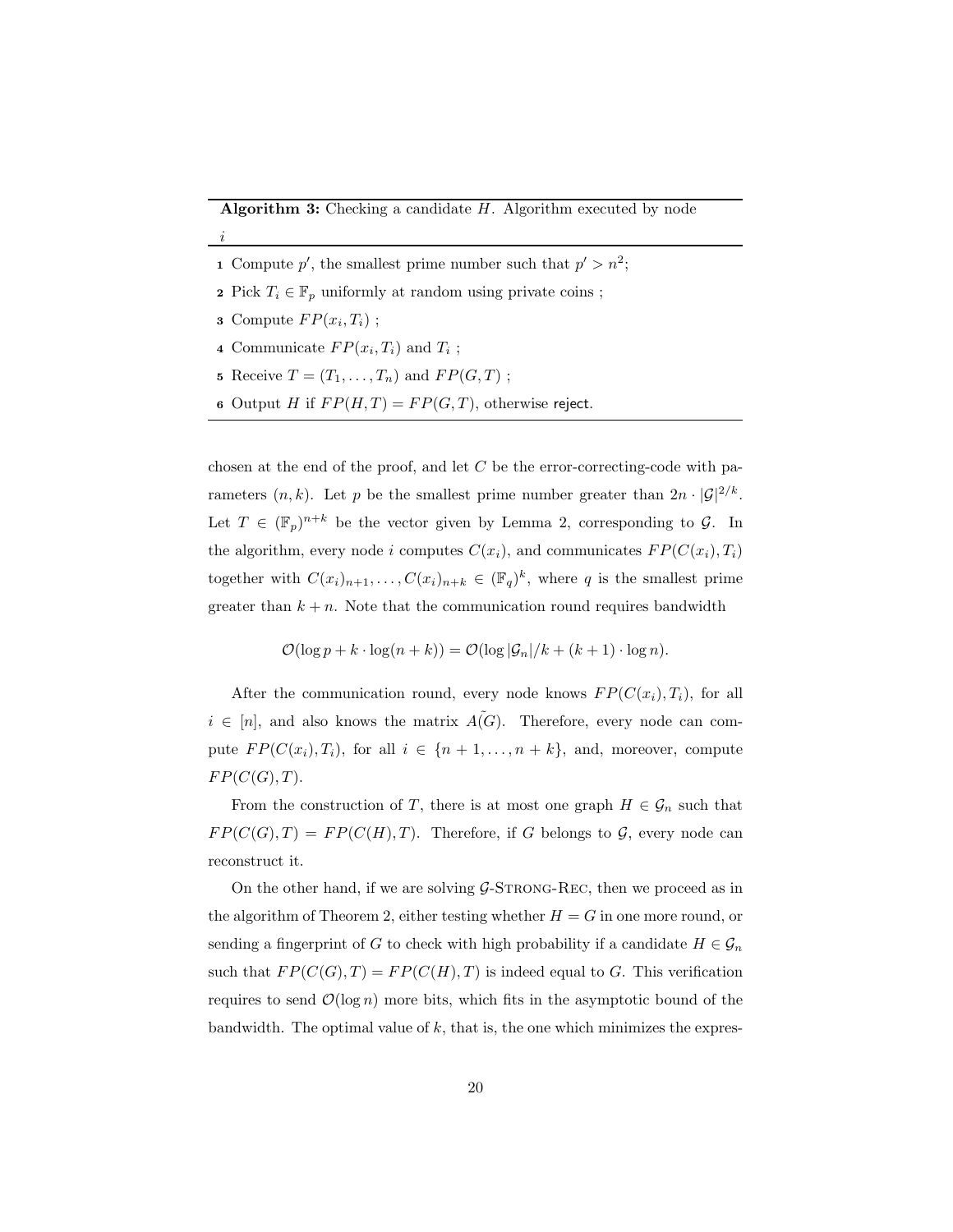sion  $\mathcal{O}(\log |\mathcal{G}_n|/k + (k+1) \cdot \log n)$ , is such that  $k = \mathcal{O}\left(\sqrt{\frac{\log |\mathcal{G}_n|}{\log n}}\right)$  . Therefore, the bandwidth is  $\mathcal{O}(\sqrt{\log |\mathcal{G}_n| \log n} + \log n)$ .

**Remark 5.** Consider the case where  $\mathcal G$  is sparse but we want to reconstruct it using the broadcast congested clique model (and therefore we can not use Lenzen's algorithm). Suppose, for instance, that the number of edges of graphs in  $\mathcal G$  is  $\mathcal O(n)$ . The naive algorithm, where every node broadcasts its incident edges, may take  $\Omega(n/b)$  rounds, because some nodes may have  $\Omega(n)$  neighbors (recall that b is the bandwidth). In Theorem 3 above, we proved that, in the broadcast congested clique model, we can reconstruct any class of graphs G in one round using bandwidth  $b = \mathcal{O}(\sqrt{\log |\mathcal{G}_n| \log n} + \log n)$ . The class of graphs having  $\mathcal{O}(n)$ edges satisfies that  $\log |\mathcal{G}_n| = \mathcal{O}(n \log n)$ . Hence, we can reconstruct it in one round using bandwidth  $b = \mathcal{O}(\sqrt{n}\log n)$ . This algorithm is much faster than the naive one, that would take, for the same bandwidth,  $\Omega(\sqrt{n}/\log n)$  rounds.

Our algorithms for solving  $G-WEAK-REC$  and  $G-STRONG-REC$  are tight, from two different perspectives. First, from the point of view of the bandwidth. In fact, in Theorem 4 we exhibit a class of graphs  $\mathcal G$  satisfying  $|\mathcal G_n| \leq 2^{\mathcal O(n)}$ such that every algorithm (deterministic or randomized) solving  $\mathcal{G}\text{-}\text{W}\text{EAK-}\text{Rec}$ in the broadcast congested clique model has cost  $Rb = \Omega(\sqrt{\log |\mathcal{G}_n|})$ . This lower bound matches the upper one-round bound given in Theorem 3 (up to logarithmic factors).

Second, if we want to solve  $\mathcal{G}\text{-STRONG-REC}$  with non-trivial, general oneround algorithms, we are forced to use randomness. In fact, we exhibit in Theorem 5 a set of graphs  $\mathcal{G}^*$  satisfying  $|\mathcal{G}_n^*| \leq 2^n$  such that, every one-round deterministic algorithm that solves  $G^*$ -STRONG-REC, requires bandwidth  $\Omega(n)$ .

**Theorem 4.** There exists a class of graphs  $\mathcal{G}^+$  satisfying  $|\mathcal{G}_n^+| \leq 2^{\mathcal{O}(n)}$  such that, any  $\epsilon$ -error public-coin algorithm in the broadcast congested clique model that solves  $\mathcal{G}^+$ -WEAK-REC, has cost  $Rb = \Omega(\sqrt{n}) = \Omega(\sqrt{\log |\mathcal{G}_n^+|}).$ 

PROOF. Let  $\mathcal{G}^+$  be the class of graphs defined as follows: G belongs to  $\mathcal{G}_n^+$  if and only if G is the disjoint union of a graph H of  $\lceil \sqrt{n} \rceil$  nodes and  $n - |H|$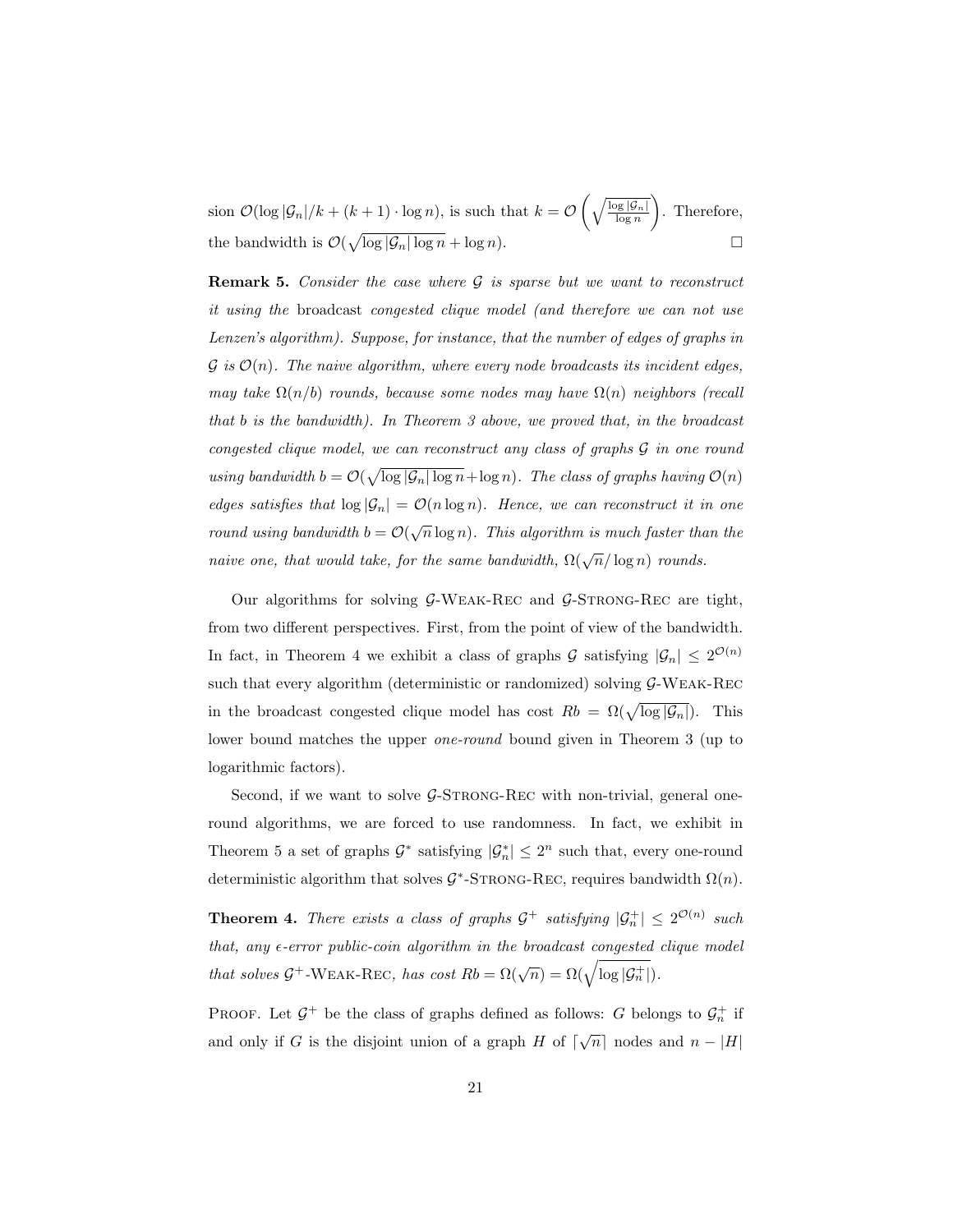isolated nodes. Note that  $|\mathcal{G}_n^+| = \binom{n}{\lfloor \sqrt{n} \rfloor} \cdot 2^{\binom{\lceil \sqrt{n} \rceil}{2}} \leq 2^{\mathcal{O}(n)}$ . Indeed, there are  $2^{\binom{\lceil \sqrt{n} \rceil}{2}} = 2^{\mathcal{O}(n)}$  labeled graphs of size  $\lceil \sqrt{n} \rceil$ , and at most  $\binom{n}{\lceil \sqrt{n} \rceil} = 2^{\mathcal{O}(\sqrt{n}\log n)}$ different labelings of a graph of  $\sqrt{n}$  nodes using n labels (so  $\mathcal{G}^+$  is closed under isomorphisms).

Let A be an  $\epsilon$ -error public-coin algorithm solving  $\mathcal{G}^+$ -WEAK-REC in  $R(n)$ rounds and bandwidth  $b(n)$ , on input graphs of size n.

Consider now the following algorithm  $\beta$  that solves  $\mathcal{U}\text{-}\mathbf{W}\text{-}\mathbf{A}\mathbf{K}\text{-}\mathbf{R}\text{-}\mathbf{C}$ , where  $\mathcal{U}$ is the set of all graphs: on input graph G of size n, each node  $i \in [n]$  supposes that it is contained in a graph  $G^+$  formed by G plus  $n^2 - n$  isolated vertices with identifiers  $(n + 1), \ldots, n^2$ . Note that  $G^+$  belongs to  $G^+$ . Then, node i simulates A as follows: at each round, node  $i \in [n]$  produces the message of node i in  $G^+$  according to A. Note that the messages produced by nodes labeled  $(n+1), \ldots, n^2$  do not depend on G, so they can be produced by any node of G without any extra communication. Since  $A$  solves  $G^+$ -WEAK-REC, when the algorithm halts every node knows all the edges of  $G^+$ , so they reconstruct G ignoring vertices labeled  $(n+1), \ldots, n^2$ .

We deduce that algorithm  $\beta$  solves U-WEAK-REC. Note that the cost of  $\beta$ is  $R(n^2)b(n^2)$  on input graphs of size *n*. We deduce that  $R(n^2)b(n^2) = \Omega(n)$ , i.e., the cost of A is  $\Omega(\sqrt{n})$ .  $\overline{n}$ ).

We now show that when restricted to one-round algorithms, the use of randomness is necessary in order to have non-trivial general algorithms solving  $G$ -Strong-Rec.

**Definition 3.** We say that an algorithm recognizes  $G$  if the algorithm decides whether an input graph  $G$  belongs to  $G$ . We call  $G$ -RECOGNITION the problem of recognizing G.

**Theorem 5.** There exists a set of graphs  $\mathcal{G}^*$  satisfying  $|\mathcal{G}^*_n| \leq 2^n$  such that, any one-round deterministic algorithm in the congested clique model that solves  $\mathcal{G}^*$ -RECOGNITION, requires bandwidth  $\Omega(n)$ .

PROOF. We prove this theorem by a counting argument. Our goal is to show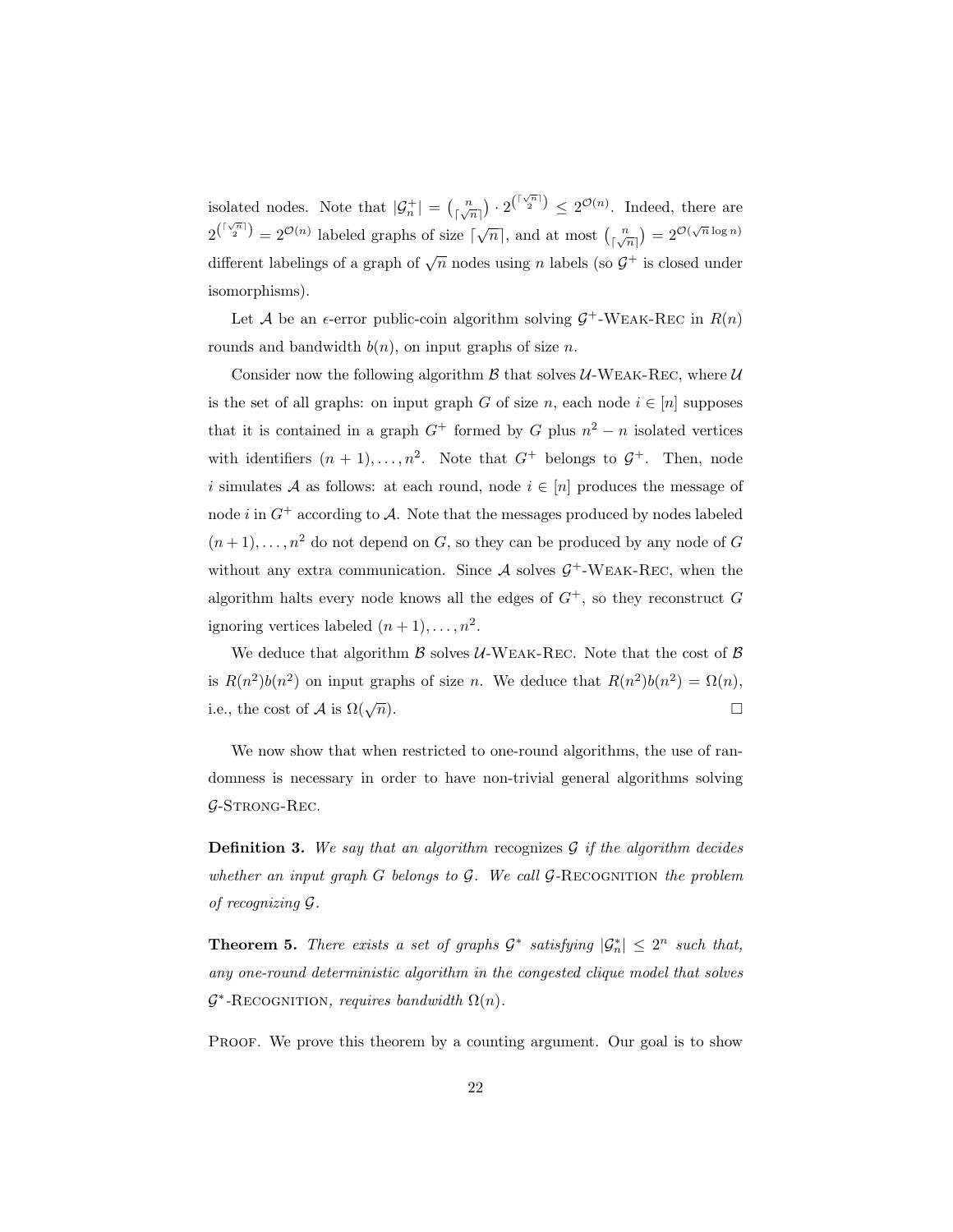that there are more small sets of graphs than one-round deterministic algorithms capable to recognize them. We first count the number of sets of graphs (not necessarily closed under taking isomorphism) containing  $2<sup>n</sup>$  different graphs of size *n*. We call the family of these sets C. There are  $2^{n \choose 2}$  possible graphs of size  $n,$  so  $\binom{2\binom{n}{2}}{2n}$  $2n \choose 2n}$  possible choices for graphs in C. We deduce that there exists  $c_1 > 0$ such that  $|\mathcal{C}| \geq 2^{c_1 \cdot n^2 \cdot 2^n}$ .

On the other hand, we count the number of one-round deterministic algorithms that recognize a set of graphs in C with bandwidth at most  $\beta$ . A one-round deterministic algorithm is composed of two parts: the algorithm before the communication round, and the algorithm after the communication. The first part of the algorithm is defined by the messages that a node sends on each input. The input of a node is its neighborhood represented by a Boolean vector of size  $n$ , and an integer representing its label. Therefore, the first part of the algorithm is defined by the messages corresponding to all the  $n2^n$  possible inputs. Since the bandwidth is  $\beta$ , we obtain that there are  $2^{n\beta 2^n}$  possible choices for the first part of the algorithm.

The second part of the algorithm is defined by a function  $f_{\mathcal{G}}: (\{0,1\}^{\beta})^n \to$  $\{0,1\}$ , such that if  $m = (m_1, \ldots, m_n)$  are the messages sent by the nodes in the communication round, then  $f(m) = 1$  if and only if m was produced from an input graph belonging to  $G$ . The crucial observation is that this implies that  $f$ can output 1 in at most  $2^n$  inputs. Therefore, the number of possible second parts of the algorithm is  $\sum_{i \in [2^n]} \binom{2^{n\beta}}{i}$  $\binom{n\beta}{i} \le (1+2^{n\beta})^{2^n} \le 2^{c_2 \cdot n\beta 2^n}$ , where  $c_2 > 0$ is a constant.

We deduce that the number of one-round deterministic algorithms with bandwidth  $\beta$  that are capable to recognize a set of graphs in C is at most  $2^{c_3 n \beta 2^n}$ , with  $c_3 > 0$ . Since we are considering only deterministic algorithms, two different sets must be recognized by two different algorithms. This implies that  $2^{c_3 n \beta 2^n}$  must be greater than  $2^{c_1 n^2 2^n}$ , so  $\beta = \Omega(n)$ . Finally, we construct the set  $\mathcal{G}^*$  by picking, for each n, one set of graphs contained in  $\mathcal{C}$  that can not be recognized by any algorithm of bandwidth  $o(n)$ .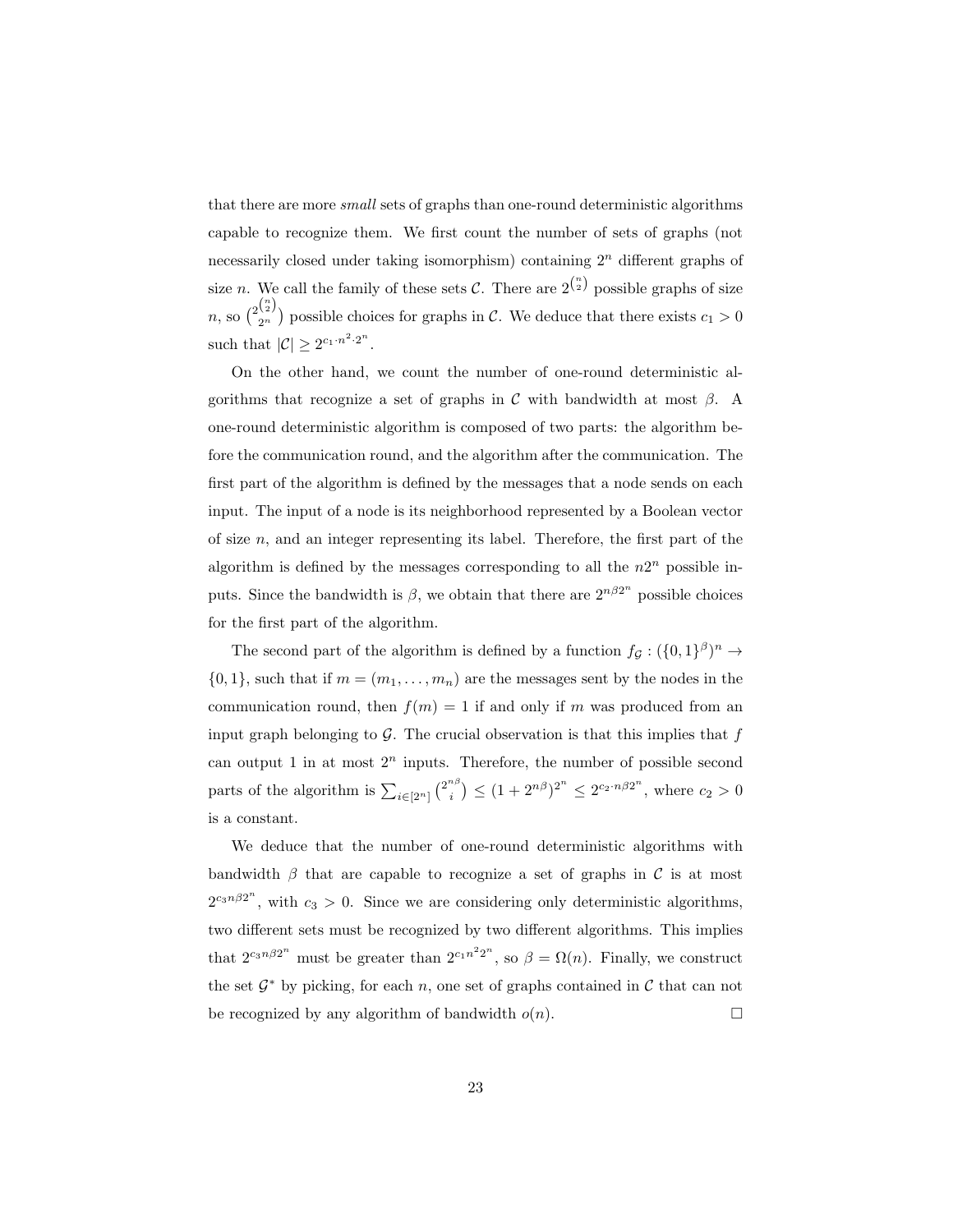**Remark 6.** Note that for any set of graphs  $G$ , problem  $G$ -STRONG-REC is at least as hard as  $G$ -RECOGNITION. We conclude that there exists a set of graphs  $\mathcal{G}^*$  satisfying  $|\mathcal{G}^*_n| \leq 2^n$  such that, any one-round deterministic algorithm that solves  $\mathcal{G}^*$ -STRONG-REC, requires bandwidth  $\Omega(n)$ . Note that, from Theorem 3, we know that  $G^*$ -STRONG-REC can be solved using a one-round private-coin algorithm with bandwidth  $\mathcal{O}(\sqrt{n \log n})$  w.h.p.

Unfortunately, we do not know any explicit set of graphs  $\mathcal G$  satisfying the above remark.

# 6. Local time complexity

Even though in the congested clique model, by definition, the only complexity measure taken into account is communication, it is important to point out that the general algorithms we presented in this paper might run in exponential local time. The reason behind this is that nodes, at some point, need to look, in  $\mathcal{G}_n$ , for a graph having the same fingerprint as the fingerprint of  $G$ . The search space is obviously super-polynomial when  $|\mathcal{G}_n|$  is super-polynomial (see, for instance, line 6 of Algorithm 1).

In this section we initiate the study of the following question: for what graph classes  $\mathcal G$  can the reconstruction problem  $\mathcal G$ -STRONG-REC be solved in one round, bandwidth  $\mathcal{O}(\log |\mathcal{G}_n|/n)$  and *polynomial* local time? We already know that this can be achieved for d-degenerate graphs (deterministically) and for cographs (with public coins). Using ideas from the cograph reconstruction algorithm [21] we devise here one-round public-coin algorithms for reconstructing *distance*hereditary graphs and graphs of bounded modular width. Both algorithms use bandwidth  $\mathcal{O}(\log n)$ , run in polynomial local time, and give the correct answer w.h.p. (Distance-hereditary graphs and graphs of bounded modular width are well studied hereditary graph classes in the context of sequential algorithms  $|8$ , 9]).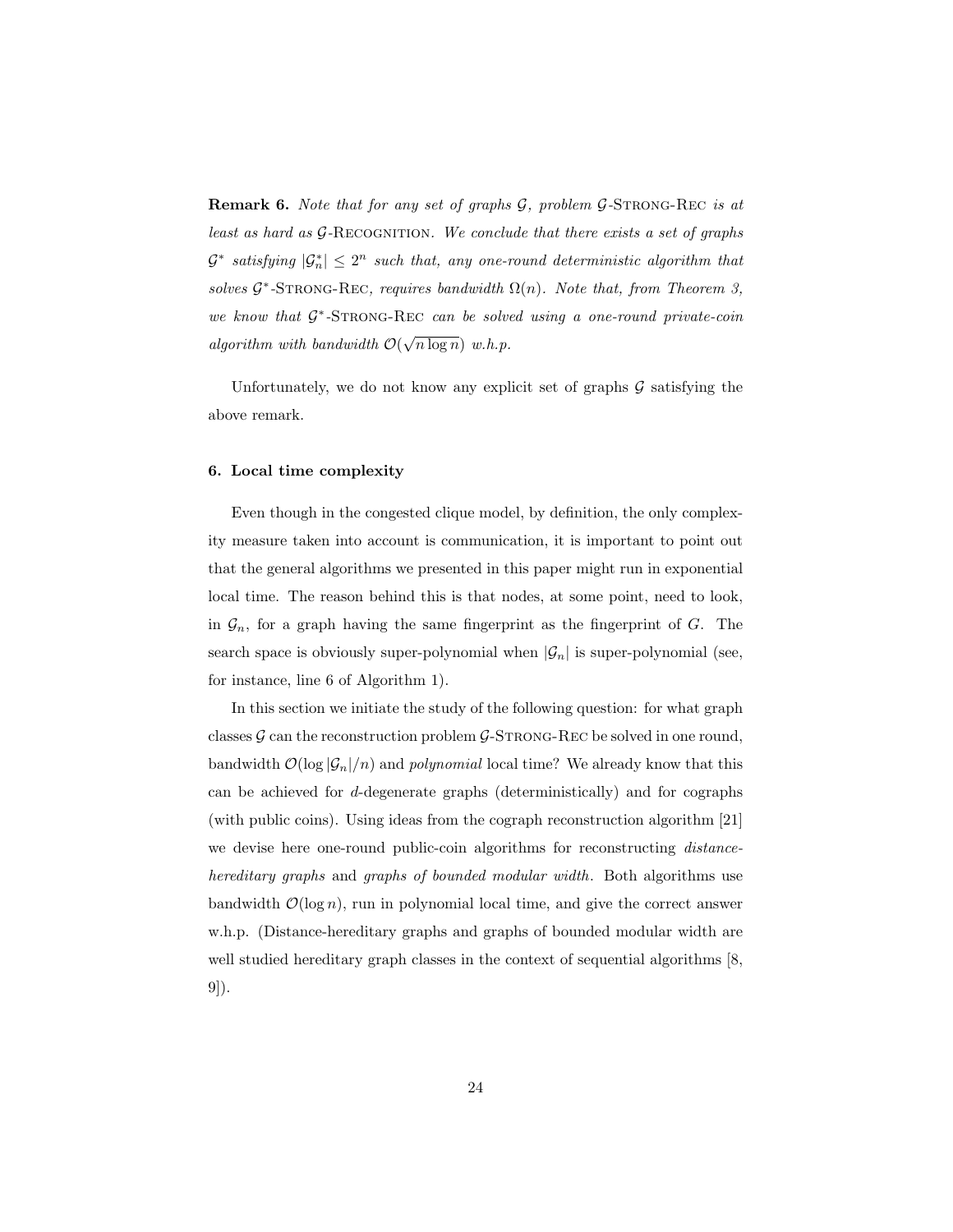#### 6.1. Distance hereditary graphs

A graph  $G = (V, E)$  is distance-hereditary if the distance between any two nodes of a same connected component is preserved in any induced subgraph that contains them. Distance-hereditary graphs can be characterized by the existence of a twin-pendant vertex decomposition. To define this decomposition, we must introduce some concepts. For more information about distance-hereditary graphs, we recommend the book on graph classes written by Brandstädt, Le and Spinrad [4].

Let G be a graph. A vertex v in G is called *pendant* if v has only one neighbor. Two vertices  $u, v$  in  $G$  are called *true twins* if  $u$  and  $v$  are adjacent, and share the same neighborhood, i.e.,  $N(u) = N(v)$ . Similarly, u and v are called false twins when u and v are non-adjacent and share the same neighborhood.

A twin-pendant vertex decomposition of an n-node graph G is a sequence  $(v_1, \ldots, v_n)$  of vertices of G, such that, for each  $i \in \{1, \ldots, n\}$ , one of the following conditions is true:

- 1.  $v_i$  is a pendant vertex in  $G[\{v_{i+1}, \ldots, v_n\}],$
- 2.  $v_i$  has a true-twin in  $G[\{v_{i+1}, \ldots, v_n\}],$
- 3.  $v_i$  has a false-twin in  $G[\{v_{i+1}, \ldots, v_n\}].$

**Theorem 6** ([1]). A graph G is distance-hereditary if and only if G has a twinpendant vertex decomposition.

We use previous proposition to devise a one-round, public-coin algorithm to reconstruct the class of distance-hereditary graphs.

**Definition 4.** Let p be a prime number, and let  $G = (V, E)$  be a graph. A vector  $m = ((a_v, b_v))_{v \in V} \in \mathbb{F}_p^{2n}$  is valid for G at  $t \in \mathbb{F}_p$  if there is a linearly independent family of polynomials  $\Phi = (\phi_v)_{v \in V}$  in  $\mathbb{F}_p[X]$  such that, for each  $v \in V$ ,

$$
a_v = \phi_v(t) \mod p
$$
 and  $b_v = \sum_{w \in N_G(v)} \phi_w(t) \mod p$ .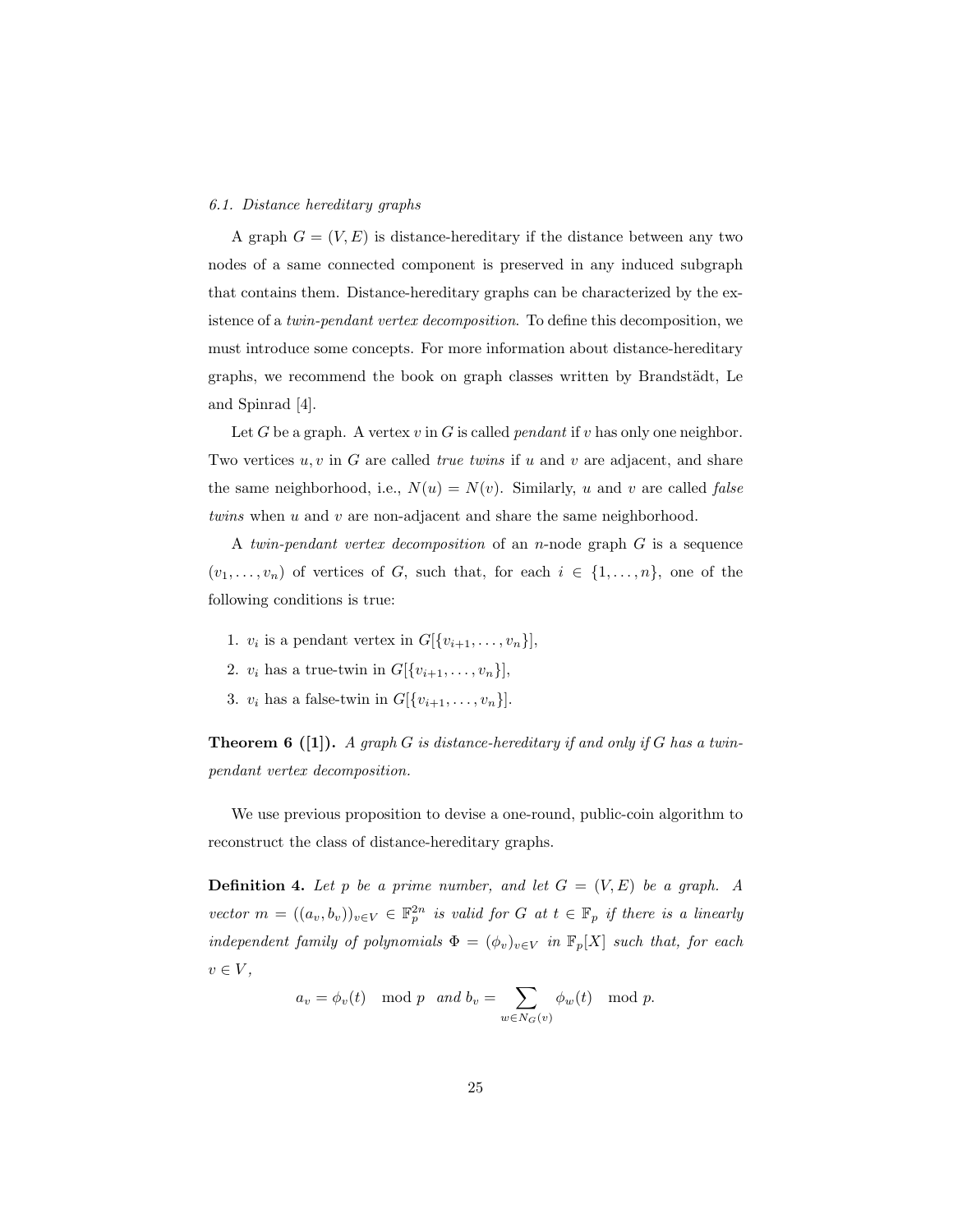Note that, if node  $w$  in  $G$  has degree 1, and its neighbor is node  $u$ , then  $b_w = a_u$ . Moreover, two twin nodes u, w in G satisfy either  $b_u = b_w$  (if they are non-adjacent) or  $b_u + a_u = b_w + a_w$  (if they are adjacent). In the following two lemmas, we show how to compute, from a valid vector of a graph G, a valid vector of the graph obtained by the deletion of some specific nodes.

**Lemma 3.** Let  $m = ((a_v, b_v))_{v \in V} \in (\mathbb{F}_p)^{2n}$  be valid for  $G = (V, E)$  at t. Let w be a node of degree  $1$  in  $G$ , and let u be its unique neighbor in  $G$ . Then, the vector  $m' = ((a'_v, b'_v))_{v \in V \setminus \{w\}} \in (\mathbb{F}_p)^{2n-2}$  is valid for  $G - w$  at t, where

$$
a'_{v} = a_{v} \text{ for all } v \in V \setminus \{w\}, \qquad b'_{v} = \begin{cases} b_{v} & \text{if } v \neq u \\ b_{u} - a_{w} & \text{if } v = u \end{cases}
$$

PROOF. Let  $\Phi = (\phi_v)_{v \in V}$  be a linearly independent family of polynomials associated to m. We simply note that m' is a valid vector of  $G - w$  in t for the family of polynomials  $\Phi' = (\phi'_v)_{v \in V \setminus \{w\}}$  such that  $\phi'_v = \phi_v$  for all  $v \in V \setminus \{w\}.$ Indeed, for all  $v \in V \setminus \{w\}$ ,  $a'_v = \phi'_v(t) = \phi_v(t) = a_v$ . On the other hand, for all  $v \neq u, w,$ 

$$
b'_{v} = \sum_{x \in N_G(v) \setminus \{w\}} \phi'_{x}(t) = \sum_{x \in N_G(v) \setminus \{w\}} \phi_{x}(t) = b_{v}.
$$
  
Finally, 
$$
b'_{u} = \sum_{x \in N_G(v) \setminus \{w\}} \phi'_{x}(t) = \sum_{x \in N_G(v)} \phi_{x}(t) - \phi_{w}(t) = b_{u} - a_{w}.
$$

**Lemma 4.** Let  $m = ((a_v, b_v))_{v \in V} \in (\mathbb{F}_p)^{2n}$  be valid for  $G = (V, E)$  at  $t \in \mathbb{F}_p$ . Let u, w be (true or false) twins in G such that  $a_u \neq a_w$ . Then, a vector

$$
m' = ((a'_v, b'_v))_{v \in V \setminus \{w\}} \in (\mathbb{F}_p)^{2n-2}
$$

is valid for  $G - w$  at t, where

$$
a'_{v} = \begin{cases} a_{v} & \text{if } v \neq u \\ a_{u} + a_{w} & \text{if } v = u \end{cases} \qquad b'_{v} = \begin{cases} b_{v} & \text{if } v \neq u \\ b_{u} - a_{w} \delta_{uw} & \text{if } v = u \end{cases}
$$

and  $\delta_{uw} = 1$  if  $a_u + b_u = a_w + b_w$  and 0 otherwise.

PROOF. Let  $\Phi = (\phi_v)_{v \in V}$  be a linearly independent family of polynomials associated to  $m$ .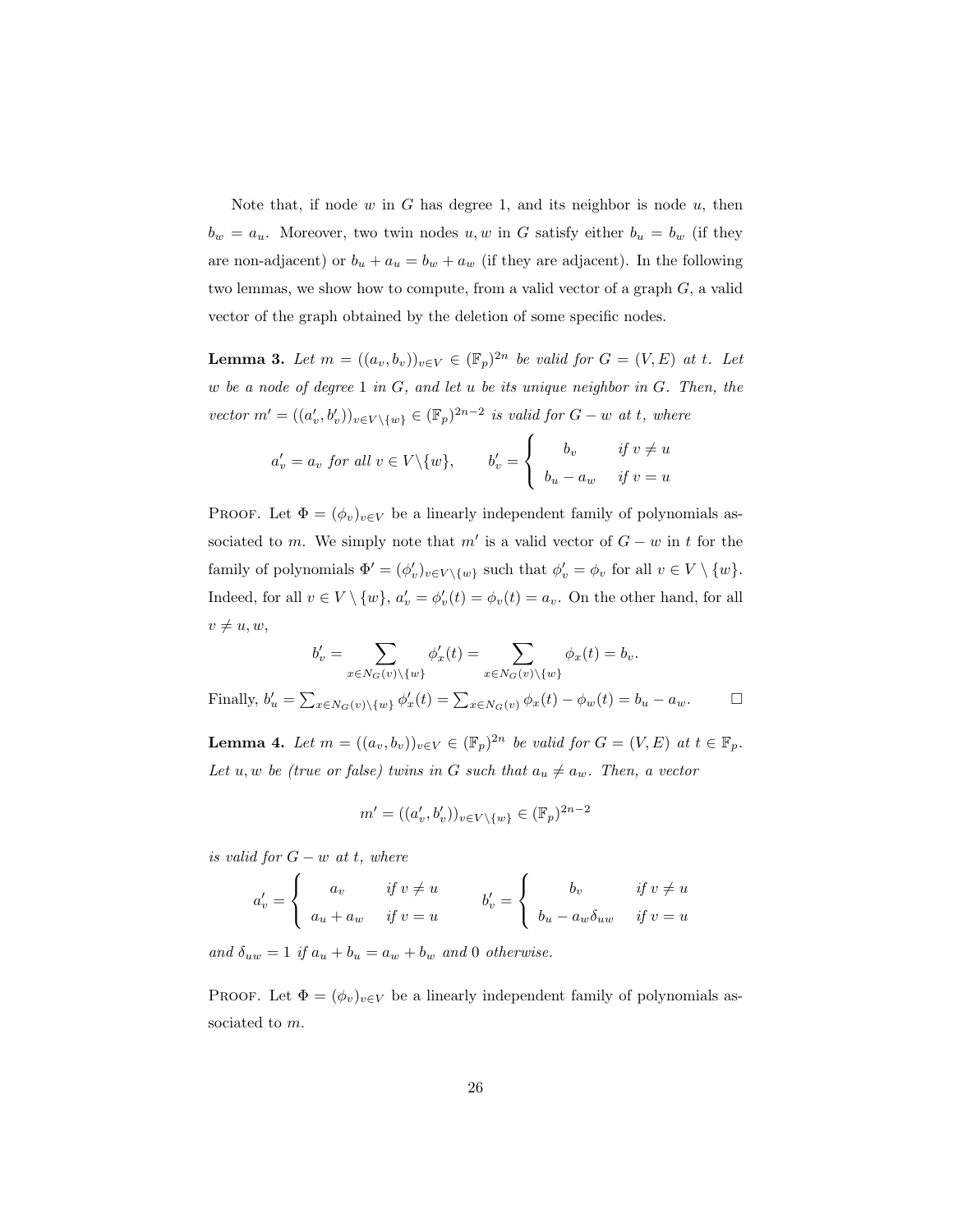Consider the family of polynomials  $\Phi' = (\phi'_v)_{v \in V \setminus \{w\}}$ , given by  $\phi'_v = \phi_v$  for each  $v \neq u$  and  $\phi'_u = \phi_u + \phi_w$ , which is trivially linearly independent because  $\Phi$ is. We will show that  $m' = ((a'_v, b'_v))_{v \in V \setminus \{w\}} \in (\mathbb{F}_p)^{2n-2}$  is valid for  $G - w$  at t for the family of polynomials  $\Phi'$ , i.e.,  $a'_v = \phi'_v(t)$  and  $b'_v = \sum_{x \in N_G(v) \setminus \{w\}} \phi'_x(t)$ . First, if  $v \neq u$  then  $a'_v = \phi'_v(t) = \phi_v(t) = a_v$ . On the other hand,  $a'_u = \phi'_u(t) = a_v$ .  $\phi_u(t) + \phi_w(t) = a_u + a_w.$ 

Now fix  $v \neq u$ , and note that either both u and w are neighbors of v, or none of them, because  $u$  and  $w$  are twins. If  $u$  and  $w$  are neighbors of  $v$ , then,

$$
b'_{v} = \sum_{x \in N_G(v) \setminus \{w\}} \phi'_{x}(t)
$$
  
=  $\phi'_{u}(t) + \sum_{x \in N_G(v) \setminus \{u, w\}} \phi'_{x}(t)$   
=  $\phi_{u}(t) + \phi_{w}(t) + \sum_{x \in N_G(v) \setminus \{u, w\}} \phi_{x}(t)$   
=  $b_{v}$ 

On the other hand, if  $u$  and  $w$  are not neighbors of  $v$ , then

$$
b_v'=\sum_{x\in N_G(v)\backslash\{w\}}\phi_x'(t)=\sum_{x\in N_G(v)\backslash\{u,w\}}\phi_x'(t)=\sum_{x\in N_G(v)\backslash\{u,w\}}\phi_x(t)=b_v.
$$

Finally, remember that u and w are adjacent if and only if  $a_u + b_u = a_w + b_w$ . Then,  $\delta_{uw}$  equals 1 when u and w are adjacent, and 0 otherwise. Therefore

$$
b'_u = \sum_{x \in N_G(v) \setminus \{w\}} \phi'_x(t)
$$
  
= 
$$
\sum_{x \in N_G(v) \setminus \{w\}} \phi_x(t)
$$
  
= 
$$
\sum_{x \in N_G(v)} \phi_x(t) - \delta_{uw} \phi_w(t)
$$
  
= 
$$
b_u - \delta_{uw} a_w.
$$

 $\Box$ 

Our distance-hereditary reconstruction algorithm consists of two parts: first, using the public random bits, the nodes jointly produce a valid vector for the input graph, which is communicated to all nodes. Then, each node uses the information in the valid vector to produce a decomposition (this part does not require any extra communication). Each vertex will look for either a pendant node w or a pair of twins  $u, w$ , and then delete node w from the graph updating the valid vector according to Lemma 3 and Lemma 4. The process is iterated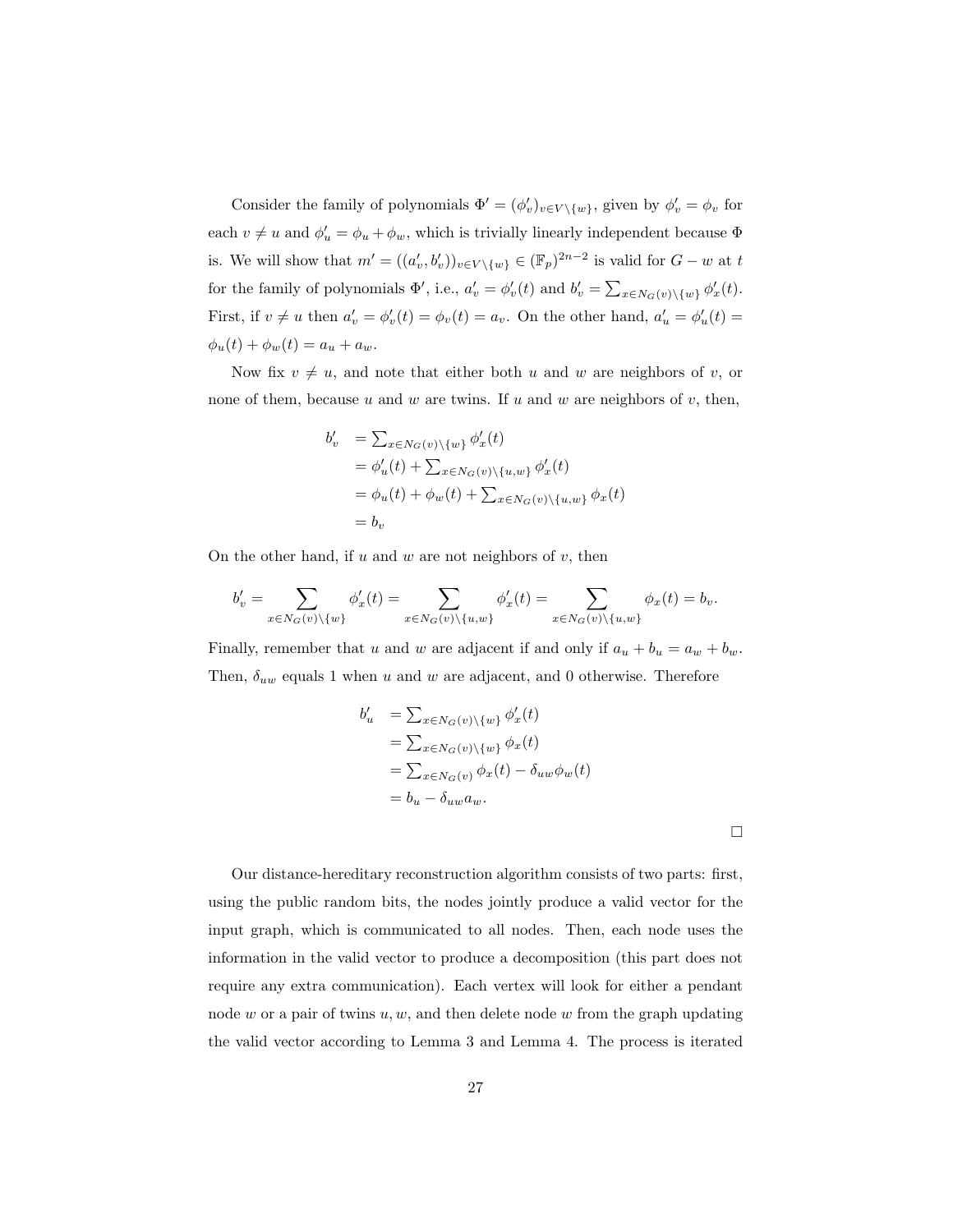until the whole graph is deleted (if the graph is distance-hereditary), or the process is blocked (so the graph is not distance-hereditary).

**Theorem 7.** Let  $G$  be the class of distance-hereditary graphs. There is a oneround, public-coin algorithm in the congested clique model that solves problem G-STRONG-REC w.h.p. using bandwidth  $\mathcal{O}(\log n)$  and  $\mathcal{O}(n^3)$  local-time computation.

PROOF. Let  $G = (V, E)$  the input graph of size n. For simplicity we assume that  $V = \{1, \ldots, n\}$ . In other words, the nodes and their identities are the same. Let p be a prime number to be fixed later and  $\Phi = (x^v)_{v \in V}$  as a family of polynomials in  $\mathbb{F}_p[X]$ . Before the communication round of the algorithm, nodes pick  $t \in \mathbb{F}_p$ uniformly at random using the public randomness, and communicate  $m<sub>v</sub>$ , where  $m = (m_v)_{v \in V}$  is valid for G at t for the family of polynomials  $\Phi = (x^v)_{v \in V}$ .

Upon receiving all messages, every vertex executes an iterative algorithm for  $i \in \{1, \ldots, n\}$ . In each step i it receives as input a vector  $m^i$  and a set  $V^i$  and outputs a vector  $m^{i+1}$  of and a set  $V^{i+1}$ , where  $V^1 = V$  and  $m^1 = m$ . We call  $m_v^i = (a_v^i, b_v^i)$ , for each  $i \in \{1, ..., n\}$ . The vector  $m^{i+1}$  and the set  $V^{i+1}$  is generated as follows

1. (Look for a pendant vertex) Look for a pair of vertices  $u, w$  in  $V^i$  satisfying  $a_u^i = b_w^i$ . If such pair exists, according to Lemma 3, we deduce that w has degree 1 and his unique neighbor is u. Then  $m^{i+1}$  is computed according to Lemma 3, and  $V^{i+1}$  is defined as  $V^i - \{w\}$ . Then, the algorithm starts step  $i + 1$ . If no such pair exists, continue to step 2.

2. (Look for twins) Look for a pair of vertices u, w in  $V^i$  such that  $a_u \neq a_w$ and either  $b_u = b_w$  or  $a_u + b_u = a_w + b_w$ . Is such pair exists, we deduce that u and w are (true or false) twins. In either case,  $m^{i+1}$  is computed according to Lemma 4, and  $V^{i+1}$  is defined as  $V^i - \{w\}$ . Then, the algorithm starts step  $i + 1$ . If no such pair exists, continue to step 3.

3. Deduce that G is not distance hereditary and all nodes reject.

We conclude by proving the correctness of the algorithm. Let  $\phi^i$  be the linearly independent family of polynomials corresponding to the valid vector of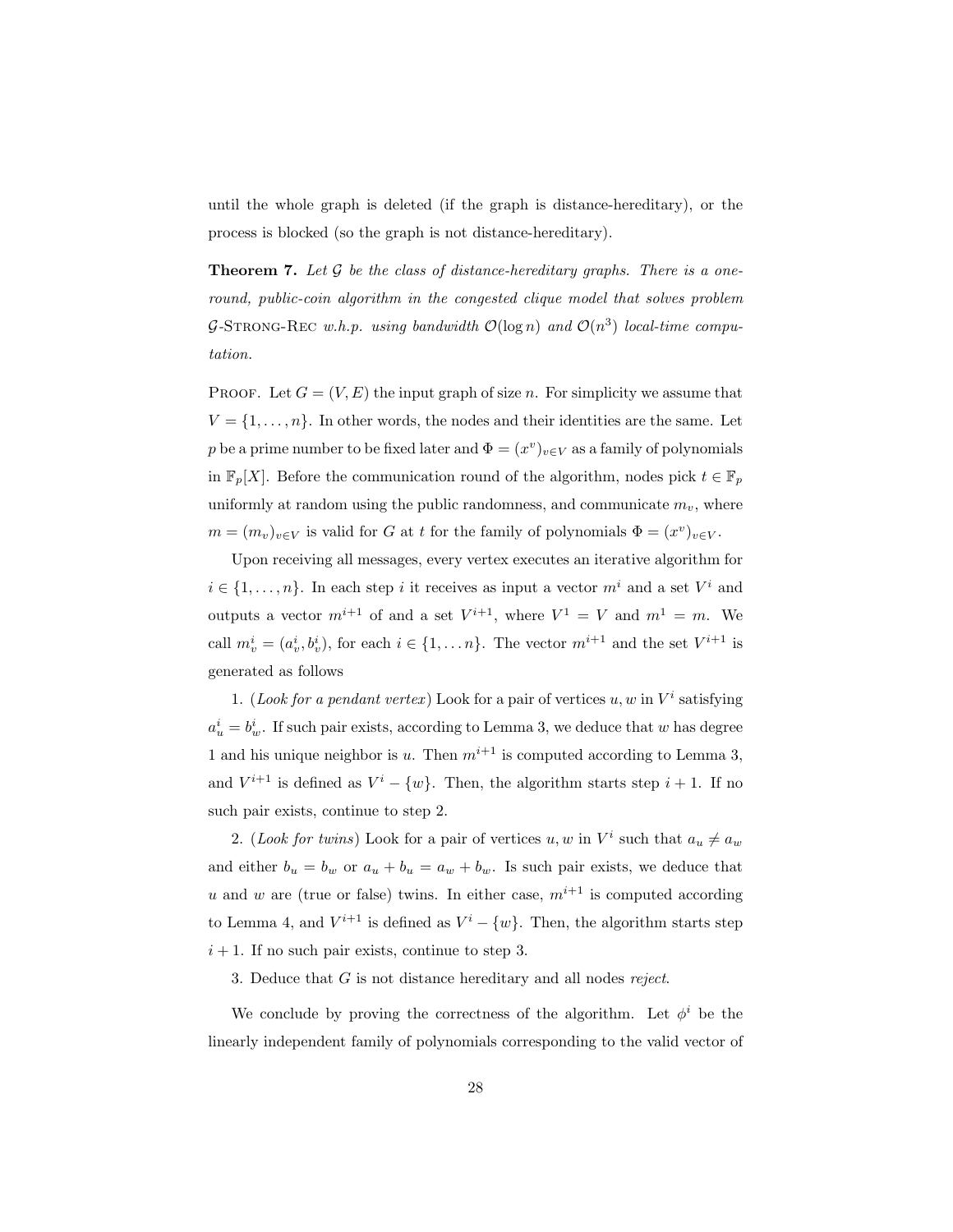$G^i = G[V^i]$ . For each  $u, v \in V(G^i)$ ,  $u \neq v$ , consider the polynomials  $\alpha^i_{u,v} = \phi^i_u \phi_{v}^{i},\beta_{u,v}^{i}=\sum_{w\in N_{G^{i}}(u)}\phi_{w}^{i}-\sum_{w\in N_{G^{i}}(v)}\phi_{w}^{i},\gamma_{u,v}^{i}=\sum_{w\in N_{G^{i}}[u]}\phi_{w}^{i}-\sum_{w\in N_{G^{i}}[v]}\phi_{w}^{i}$ and  $\sigma_{u,v}^i = \phi_u^i - \sum_{w \in N_{G}^i(v)} \phi_w^i$ .

The algorithm errs when a pair of nodes  $u, w$  satisfies the conditions 1 or 2 (without being twins or without one pending from the other). The probability of this event is at most the probability that, at some step  $i, t$  is a root of a nonzero polynomial  $\alpha^i_{u,v}, \beta^i_{u,v}, \gamma^i_{u,v}, \sigma^i_{u,v}$  for some pair  $u, v$  in any iteration. The union of the families  $\alpha^i = (\alpha^i_{u,v})_{u,v \in V}, \ \beta^i = (\beta^i_{u,v})_{u,v \in V}, \ \gamma^i = (\gamma^i_{u,v})_{u,v \in V}$  and  $\sigma^i = (\sigma^i_{u,v})_{u,v \in V}$ , have at most  $4n^2$  polynomials, there are at most n steps and each polyiomial has degree at most  $n$ . This implies that the protocol fails with probability at most  $4n^4/p$ . If we pick  $p \in [4n^{c+4}, 4n^{c+5}]$  for  $c > 1$  we obtain that the protocol fails with probability at most  $1/n<sup>c</sup>$ . . — Первый процесс в постановки программа в серверном становки производительно становки производите с производ<br>В серверном становки производительно становки производительно становки производительно становки производительн

#### 6.2. k-modular-width graphs

Graphs of bounded modular-width were introduced by Gajarský  $et \ al.$  [10] in the context of parameterized graph algorithms and parameterized complexity, with the aim of solving efficiently a large family of problems when this parameter is fixed. The modular-width generalizes other natural parameters such as vertex *cover, neighborhood diversity* and *twin-cover*. We refer the reader to [28] and [15] for surveys on structural and algorithmic aspects of modular decompositions (in the first reference, they are called substitution decompositions).

To define k-modular-width graphs we must define the notion of module. A module M in a graph  $G$  is a set of vertices such that all members in M have the same neighborhood outside M. Formally, for all  $u, v \in M: N(u) \setminus M =$  $N(v) \setminus M$ . We say that a graph G is a k-modular-width graph if one of the following conditions holds:

- 1. G has at most one node (the base case).
- 2. G is a disjoint union of two k-modular-width graphs.
- 3. G is a join of two k-modular-width graphs, i.e., G is obtained from two disjoint k-modular-width graphs by taking their disjoint union and then adding all possible edges between these two graphs.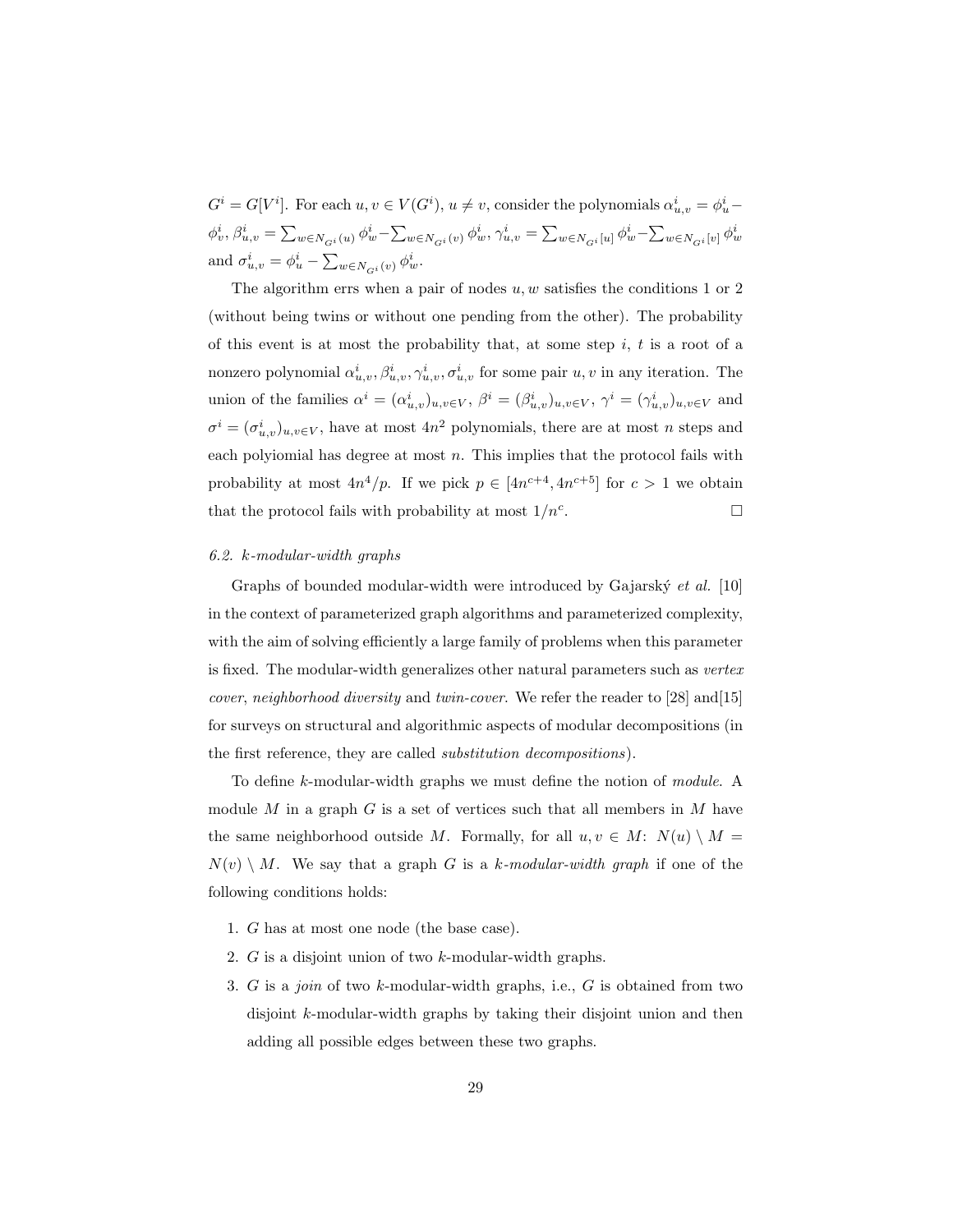4. The node set of G can be partitioned into  $\ell \leq k$  modules  $V_1, \ldots, V_\ell$  such that  $G[V_\ell]$  is a k-modular-width graph, for all  $1 \leq i \leq \ell$ .

We say that a class of graphs  $G$  is of *bounded modular width* if there exists some fixed  $k > 0$  such that every  $G \in \mathcal{G}$  is a k-modular-width graph.

Given a graph  $G$  of modular-width at most  $k$ , one can associate to  $G$  a rooted decomposition tree  $T$  following the rules above. Each internal node of the tree corresponds to operations 2 to 4, and leaves correspond to single vertices (operation 1). The following observations are crucial for our reconstruction algorithm.

**Lemma 5 ([9]).** Let G be a k-modular-width graph having strictly more than k vertices. Then, G has a module of  $2 \leq \ell \leq k$  vertices.

PROOF. Consider a decomposition tree  $T$  of  $G$ . Let  $u$  be one of the internal nodes such that all sons of u are leaves. Then, the corresponding module  $V[u]$  is formed by at most k leaves of the subtree rooted in  $u$ , and satisfies the lemma.  $\Box$ 

**Lemma 6.** Let G be a graph and  $M = \{u_1, \ldots, u_l\}$  be a module of G, with  $2 \leq l \leq k$ . G is a k-modular-width graph if and only if  $G[u_1 \leftarrow M] := G {u_2, \ldots, u_l}$  is a k-modular-width graph.

PROOF. Let  $G = (V, E)$  be a k-modular-width graph. Actually, any induced subgraph  $G[W]$  is of modular width at most k. Indeed, consider a decomposition tree for G, remove all leaves contained in  $V \setminus W$ , and shortcut all nodes with at most one son. We obtain a decomposition tree of  $G[W]$ , proving that it is of modular width at most k.

Conversely, assume that  $\{u_1, \ldots, u_l\}$  is a module of G, and  $G[u_1 \leftarrow M]$  is a k-modular-width graph. Replace, in a decomposition tree of  $G[u_1 \leftarrow M]$  the leaf  $u_1$  with a decomposition tree of  $G[\{u_1, \ldots, u_l\}]$ . We obtain a decomposition tree of  $G$ , certifying that  $G$  is a k-modular-width graph

The idea behind our reconstruction algorithm for k-modular-width graphs consists in iteratively find a module of size at most  $k$  in the graph, then *compress*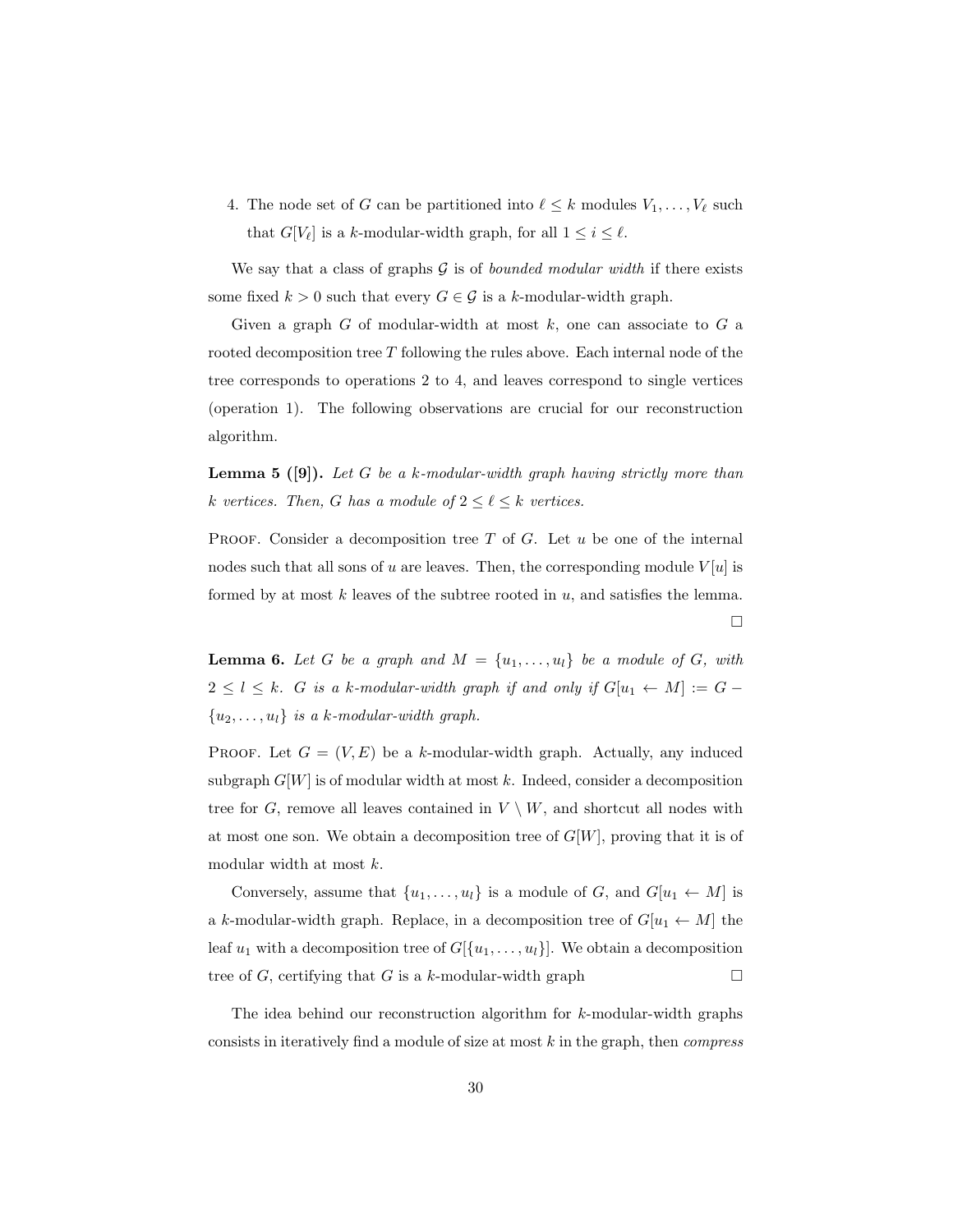the module into a single node, and repeat the procedure in the resulting graph. The procedure stops when the initial graph is reduced to a single vertex (and by Lemmas 5 and 6 we deduce that the graph is a k-modular-with graph), or no module can be found (and we deduce that the graph was not a k-modular-width graph). Following lemmas show how valid vectors can be used to identify the modules on this iterative algorithm.

**Lemma 7.** Let  $m = ((a_v, b_v))_{v \in V} \in (\mathbb{F}_p)^{2n}$  be a valid vector for  $G = (V, E)$  at  $t \in \mathbb{F}_p$ . Let  $M = \{u_1, \ldots, u_k\}$  be a module in G of size k, and call  $H = G[M]$ the subgraph induced by M. The vector

$$
m[u_1 \leftarrow M] = ((a'_v, b'_v))_{v \in V \setminus \{u_2, \dots, u_k\}} \in (\mathbb{F}_p)^{2n-2k}
$$

defined by:

$$
a'_{v} = \begin{cases} a_{v} & \text{if } v \neq u \\ \sum_{i=1}^{k} a_{u_{k}} & \text{if } v = u_{1} \end{cases} \qquad b'_{v} = \begin{cases} b_{v} & \text{if } v \neq u \\ b_{u_{1}} - \sum_{u \in N_{H}(u_{1})} a_{u} & \text{if } v = u_{1} \end{cases}
$$

is valid for  $G[u_1 \leftarrow M]$  at t.

PROOF. Let  $\Phi = (\phi_v)_{v \in V}$  be a linearly independent family of polynomials associated to m, and let us call  $G' = G[u_1 \leftarrow M]$  and  $m' = m[u_1 \leftarrow M]$ .

We show that m' is valid for G' at t for the family of polynomials  $\Phi' =$  $(\phi'_v)_{v \in V \setminus \{u_2,...,u_n\}}$  given by  $\phi'_v = \phi_v$  for each  $v \neq u_1$  and  $\phi'_{u_1} = \sum_{i=1}^k \phi_{u_i}$ , which is trivially linearly independent. For  $w \neq u_1$ , we have that

$$
a_w' = a_w = \phi_w(t) = \phi_w'(t).
$$

Since M is a module in G, any node  $w \in V \backslash M$  is either adjacent to  ${u_1, \ldots, u_k}$  or to none of them. In both cases

$$
b'_w = b_w = \sum_{v \in N(w)} \phi'_v(t).
$$

With respect to  $u_1$ , by definition,

$$
a'_{u_1} = \phi'_{u_1}(t) = \sum_{i=1}^k \phi_{u_i} = \sum_{i=1}^k a_{u_i}.
$$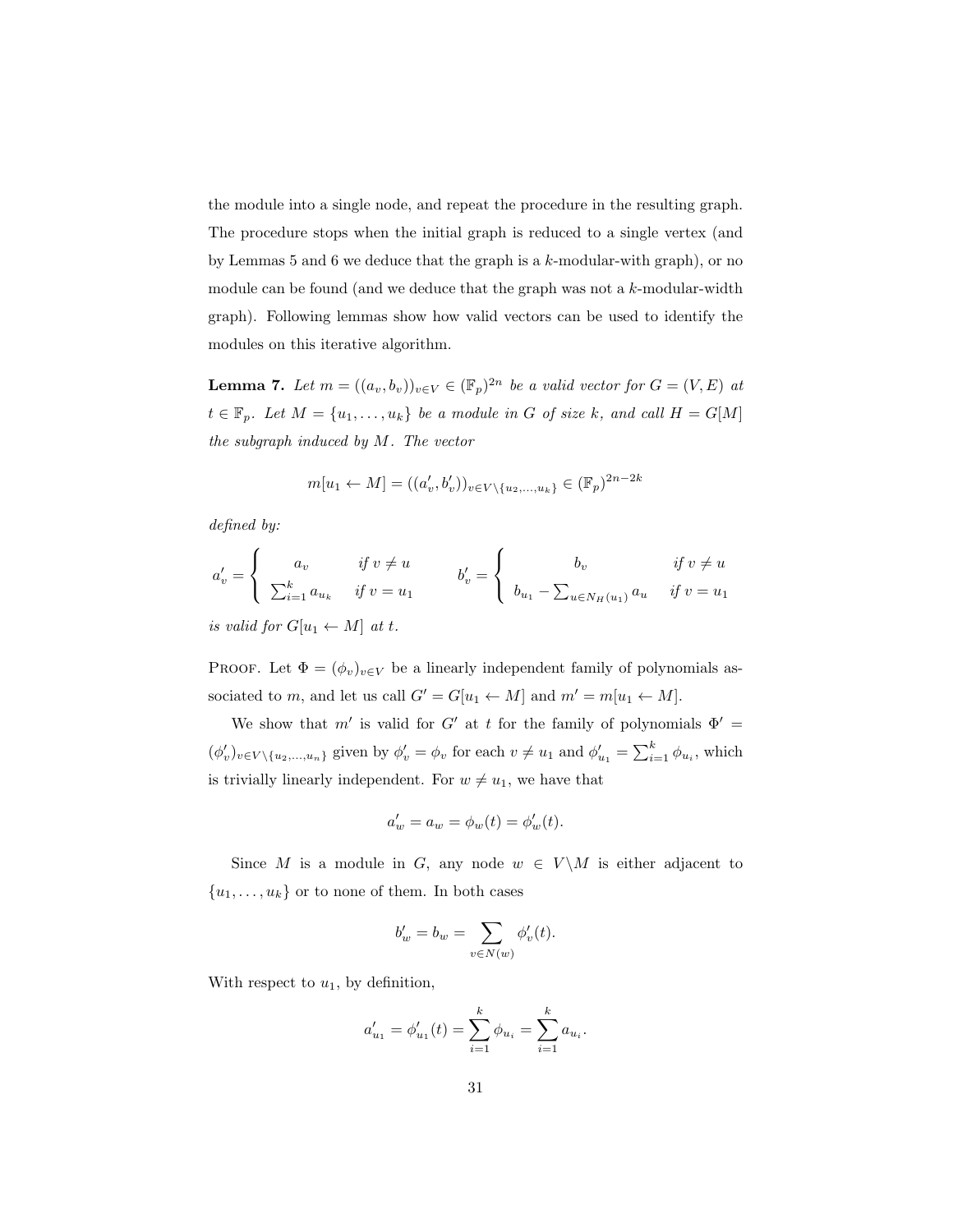Finally,

$$
b'_{u_1} = \sum_{u \in N_{G'}(u_1)} \phi'_u = \sum_{u \in N_G(u_1) \setminus M} \phi_u = b_{u_1} - \sum_{u \in N_H(u_1)} a_u.
$$

The following lemma shows how to use a valid vector of G to find a module. Let  $G = (V, E)$  be a graph, let  $m = ((a_v, b_v))_{v \in V}$  be a valid vector of G at  $t \in \mathbb{F}_p$ , and let  $0 < k \leq n$ . Let  $M = \{u_1, \ldots, u_k\}$  be a set of nodes and let H be k-node graph such that  $V(H) = M$ . Let us call, for  $u \in M$ ,

$$
s(u,m,H) = b_u - \sum_{w \in N_H(u)} a_w
$$

**Lemma 8.** If M is a module of G such that  $G[M] = H$  then

$$
s(u, m, H) = s(v, m, H)
$$
 for all  $u, v \in M$ .

PROOF. Let M be a module of G. Then,  $N_G(u) \setminus M = N_G(v) \setminus M$ , for all  $u, v \in M$ . Note that  $s(u, m, H)$  is exactly  $\sum_{w \in N_G(u) \setminus M} a_w$ . We deduce that  $s(u, m, H) = s(v, m, H)$  for all  $u, v \in M$ .

The algorithm for reconstructing k-modular-width graphs is very similar to the graph reconstructing distance-hereditary graphs. Using the public random bits the nodes will jointly produce a valid vector for the input graph, which is communicated to all nodes. Then, each node will use the information in the valid vector to produce a modular decomposition. Each node guesses a nontrivial module by testing every set  $M$  of at most  $k$  nodes, and for each such set, every possible induced graph  $H$  of  $|M|$  vertices. Then, it suppresses all vertices of the module except one, as in Lemma 7, and repeats the procedure in the remaining graph.

**Theorem 8.** Let  $G$  be the class of  $k$ -modular-width graphs. There is a oneround, public-coin algorithm in the congested clique model that solves problem G-STRONG-REC w.h.p. using bandwidth  $\mathcal{O}(\log n)$  and  $\mathcal{O}(k^2 2^{k^2} n^{k+4})$  local-time computation.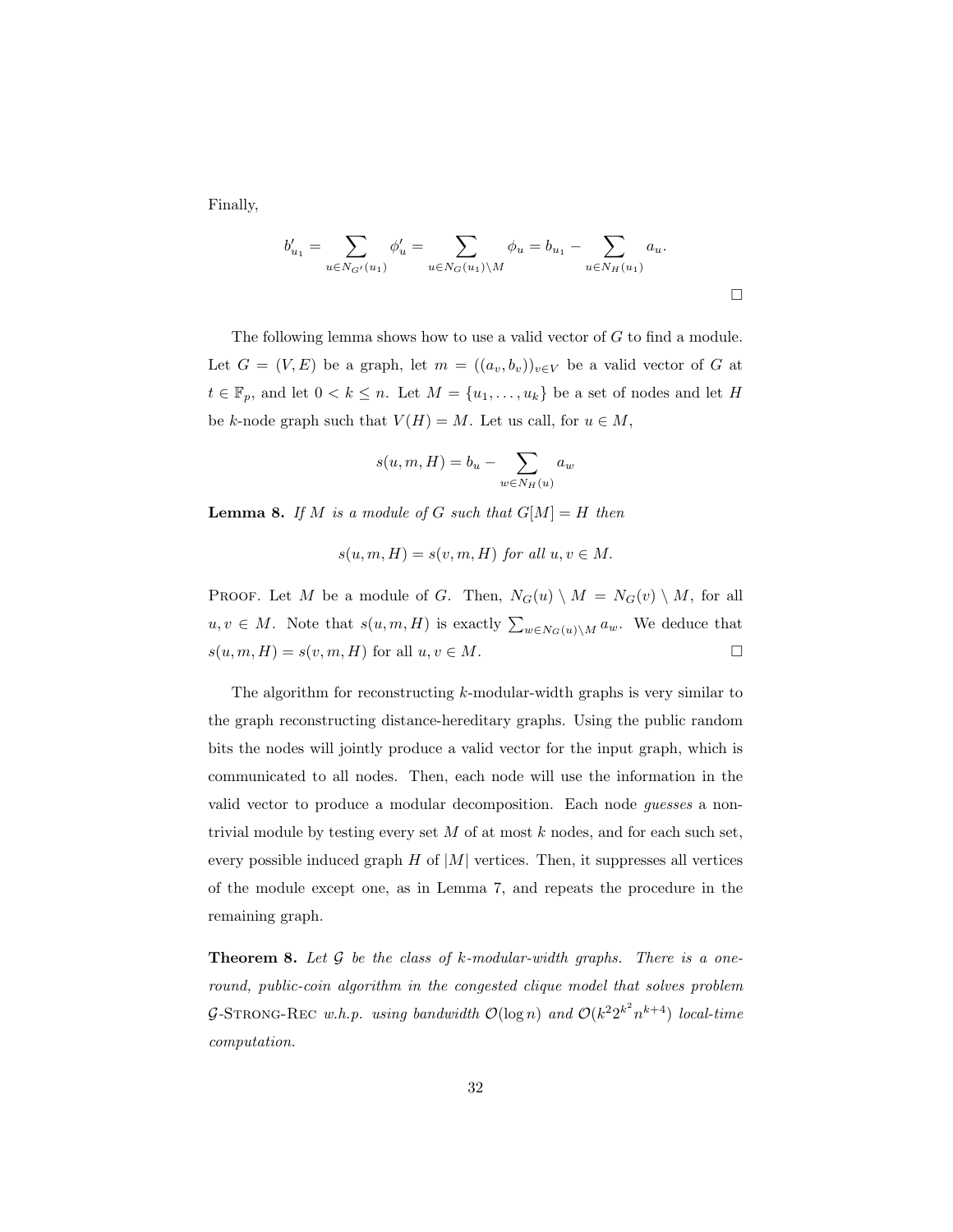PROOF. Let  $G = (V, E)$  the input graph of size n. Let p be a prime number to be fixed later and  $\Phi = (x^v)_{v \in V}$  be a family of polynomials in  $\mathbb{F}_p[X]$ . Before the communication round of the algorithm, nodes pick  $t \in \mathbb{F}_p$  uniformly at random using the public randomness, and communicate  $m_v$ , where  $m = (m_v)_{v \in V}$  is valid for G at t for the family of polynomials  $\Phi = (x^v)_{v \in V}$ .

Upon receiving all messages, every vertex executes an iterative algorithm (the algorithm is detailed in Algorithm 4). The algorithm starts defining a set  $E^{out} = \emptyset$  which at the end contains the set of edges of the input graph, when the input graph is a k-modular-width graph. In step  $i \in \{1, \ldots, n\}$  the algorithm receives as input a vector  $m^i$ , a set  $V^i$  and a map  $\varphi^i: V \to V$ , and outputs a vector  $m^{i+1}$ , a set  $V^{i+1}$  and map  $\varphi^{i+1}$ . Initially  $m^1 = m$ ,  $V^1 = V$  and  $\varphi^1$  is the identity, and for  $i > 1$ :

- $V^i$  is the set of vertices obtained after the *i*-th time a module of size at most  $k$  is identified and reduced to a single vertex (see Lemma 8).
- $m^i$  is the valid vector of  $G[V^i]$  in t.
- $\varphi^i$  maps each vertex v into the vertex u into which v is compressed when a module is reduced to u. In other words,  $\varphi^{i}(v) = u$  then u is an ancestor of  $v$  in the decomposition tree  $T$ .

On input  $(m^i, V^i, \varphi^i)$ , the values of  $m^{i+1}$ ,  $V^{i+1}$  and  $\varphi^i$  are computed as follows:

1. Look for a set of at most  $k$  nodes that induce module  $M$ . To do this, the algorithm picks every possible set  $M = \{u_1, \ldots, u_\ell\} \subseteq V^i$  of  $2 \leq \ell \leq k$  nodes and every possible subgraph  $H = (M, E')$ , and test whether  $s(u, m^i, H)$  $s(u_v, m^i, H)$  for all  $u, v \in M$ . If one such a set M and graph H are found, the algorithm deduces that M is a module and H is the subgraph of  $G[V^i]$  induced by  $M$ , and continues with step 2. Otherwise, the algorithm deduces that the input graph is not a k-modular-width graph and rejects. Otherwise it continues to step 2.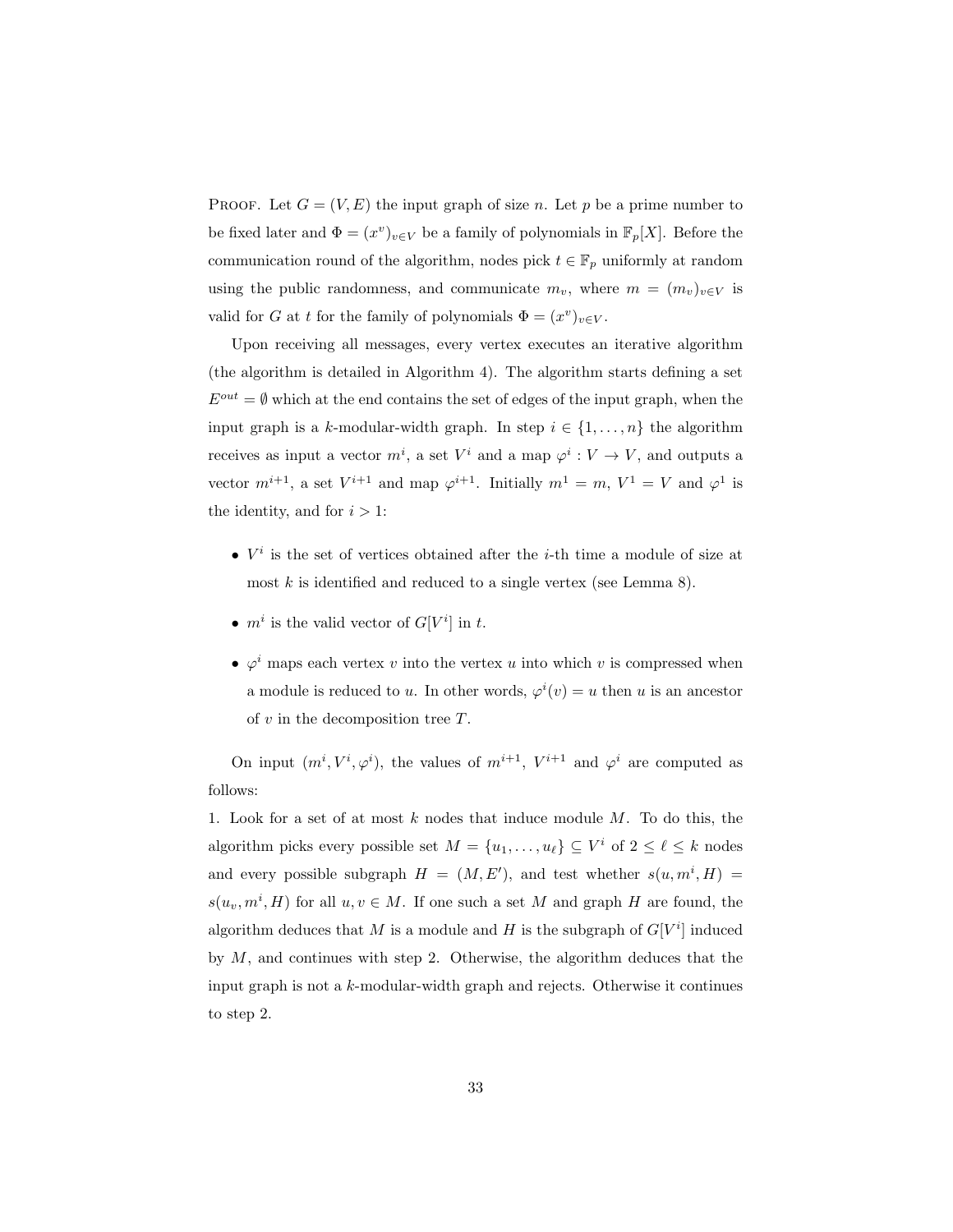2. When a module is identified, the algorithm deduces that the connections between the vertices in the module are given by  $H$ . Let  $v_1$  and  $v_2$  be two vertices in V such that  $\varphi^i(v_1), \varphi^i(v_2) \in M$ . Suppose now that  $\{\varphi^i(v_1), \varphi^i(v_2)\} \in E(H)$ . The fact that  $v_1$  and  $v_2$  have adjacent ancestors in the decomposition tree means that  $v_1$  and  $v_2$  are also adjacent. Therefore, the algorithm adds to  $E^{out}$  all edges  $\{v, w\}$  satisfying that  $\varphi^i(v), \varphi^i(w) \in M$  and  $\{\varphi^i(v), \varphi^i(w)\} \in E(H)$ .

3. Finally, the algorithm defines  $V^{i+1} = V^i - \{u_2, ..., u_\ell\}$ . If  $V^{i+1} = \{u_1\}$ , return the set of edges  $E^{out}$ . Otherwise, the algorithm computes then the vector  $m^{i+1} = m^i[u_1 \leftarrow M]$  according to Lemma 7. The algorithm has all the information to compute  $m^{i+1}$  because it knows H. Then, for each vertex  $v \in V$ it defines  $\varphi^{i+1}(v) = u_1$  if  $\varphi^{i+1}(v) \in M$ , and  $\varphi^{i+1}(v) = \varphi^i(v)$  otherwise.

Lemmas 5, 6, 7 and 8 ensure that the Algorithm 4 is correct as long as that at each iteration a module  $M$  and the corresponding induced subgraph  $H$  are correctly identified.

Consider the *i*-th iteration of the algorithm, and let  $\phi^i$  be the linearly independent family of polynomials corresponding to the valid vector of the graph  $G^i = G[V^i]$  at t. For each  $u, v \in V(G^i)$  and  $\ell$ -vertex graph H with  $V(H) \subseteq$  $V(G^i)$ , let us define the polynomials  $\rho^i_{H,v} = \sum_{w \in N_{G^i}(v)} \phi^i_w - \sum_{w \in N_H(v)} \phi^i_w$ , and  $\tau_{H,u,v}^{i} = \rho_{H,u}^{i} - \rho_{H,v}^{i}$ . Observe that  $\rho_{H,v}^{i}(t) = s(v, m^{i}, H)$ .

The algorithm errs if at some iteration  $i$  there is a set of at most  $k$  nodes  $M$ such that  $\tau_{H,u,v}^i = 0$  for each pair of vertices  $u, v \in M$ , but at the same time M is not a module of  $G[V^i]$  or H is not the subgraph induced by M in  $G[V^i]$ . Let us suppose that M is not a module of  $G[V^i]$  or H is not the subgraph induced by M in  $G[V^i]$ . Then there must exist a pair of vertices  $u, v \in M$  such that  $\rho_{H,v}^i$  and  $\rho_{H,u}^i$  are defined by different linear combinations of polynomials in  $\Phi^i$ . Since  $\Phi^i$  is a linearly independent family of polynomials,  $\tau^i_{H,u,v}$  is a non-zero polynomial of degree at most  $n$ . Therefore, the probability that the algorithm fails for M and H is at most  $n/p$ .

We deduce that the probability that the algorithm misidentifies a module is at most the probability that, at any iteration, t is a root of a nonzero polynomial  $\tau^i_{H,u,v}$  for some choice of set M of at most k nodes, graph  $H(M, E'),$  and nodes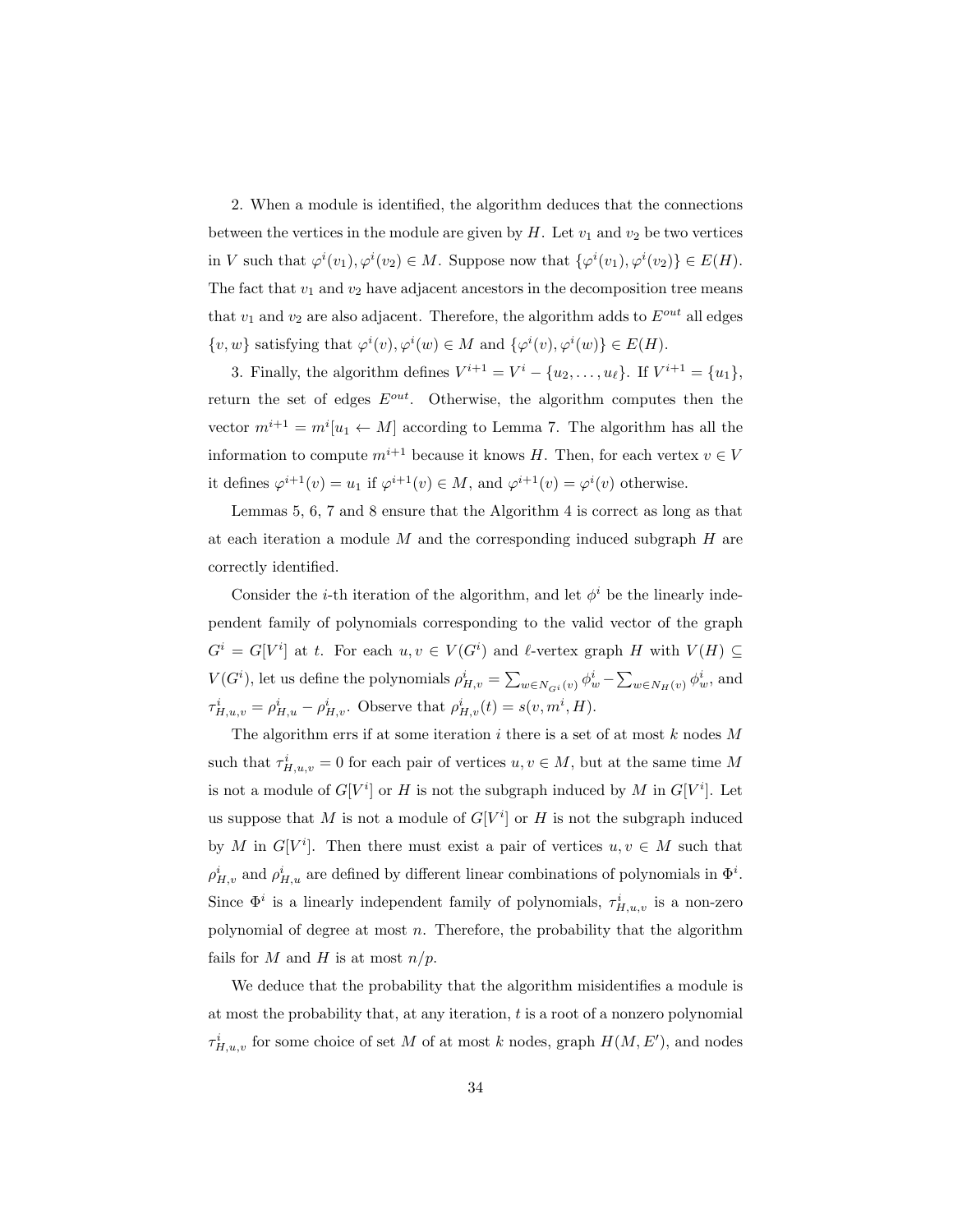# Algorithm 4: Iterative algorithm executed by every vertex after the

communication round.

1 Receive from each  $v \in V$  the bits of  $m_v$ , and define  $m = (m_v)_{v \in V}$ ; **2** Initialize  $E^{out} = \emptyset$ ,  $V^1 = V$ ,  $m^1 = m$  and  $\varphi^1(v) = v$  for all  $v \in V$ ; 3 for  $i = 1$  to n do 4 Compute the set  $\Sigma$  of all tuples  $(\ell, M = \{u_1, \ldots, u_\ell\}, H)$  such that  $2 \leq \ell \leq k$ ,  $M \subseteq V^i$ , H is a graph with vertex set M, and  $s(u, m^i, H) = s(v, m^i, H)$  for all  $u, v \in M$  (see Lemma 8); 5 if  $\Sigma = \emptyset$  then 6 **return** reject; 7 else 8 Pick any  $(\ell, M = \{u_1, \ldots, u_\ell\}, H) \in \Sigma$ ; 9 forall  $v, w \in V$  do 10 if  $\varphi^i(v) \neq \varphi^i(w)$  and  $\{\varphi^i(v), \varphi^i(w)\} \in E(H)$  then 11  $\Big|\Big|$   $E^{out} = E^{out} \cup \{v,w\}$ 12 forall  $v \in V$  do 13 if  $\varphi(v) \in M$  then 14  $\phi^{i+1}(v) = \varphi^i(u_1)$  $15$  else 16  $\Box$   $\varphi^{i+1}(v) = \varphi^{i}(v)$ 17 |  $m^{i+1} = m^{i}[u_1 \leftarrow M]$  (see Lemma 7);  $\begin{array}{|c|c|} \hline \textbf{18} & & V^{i+1} = V^i \setminus \{u_2, \ldots, u_\ell\}; \hline \end{array}$  $\begin{array}{|c|c|} \hline \textbf{19} & \textbf{19} \end{array} \begin{array}{|c|c|} \hline \textbf{if} & V^i=\{u_1\} \textbf{ then} \end{array}$  $20$  return  $E^{out}$ ;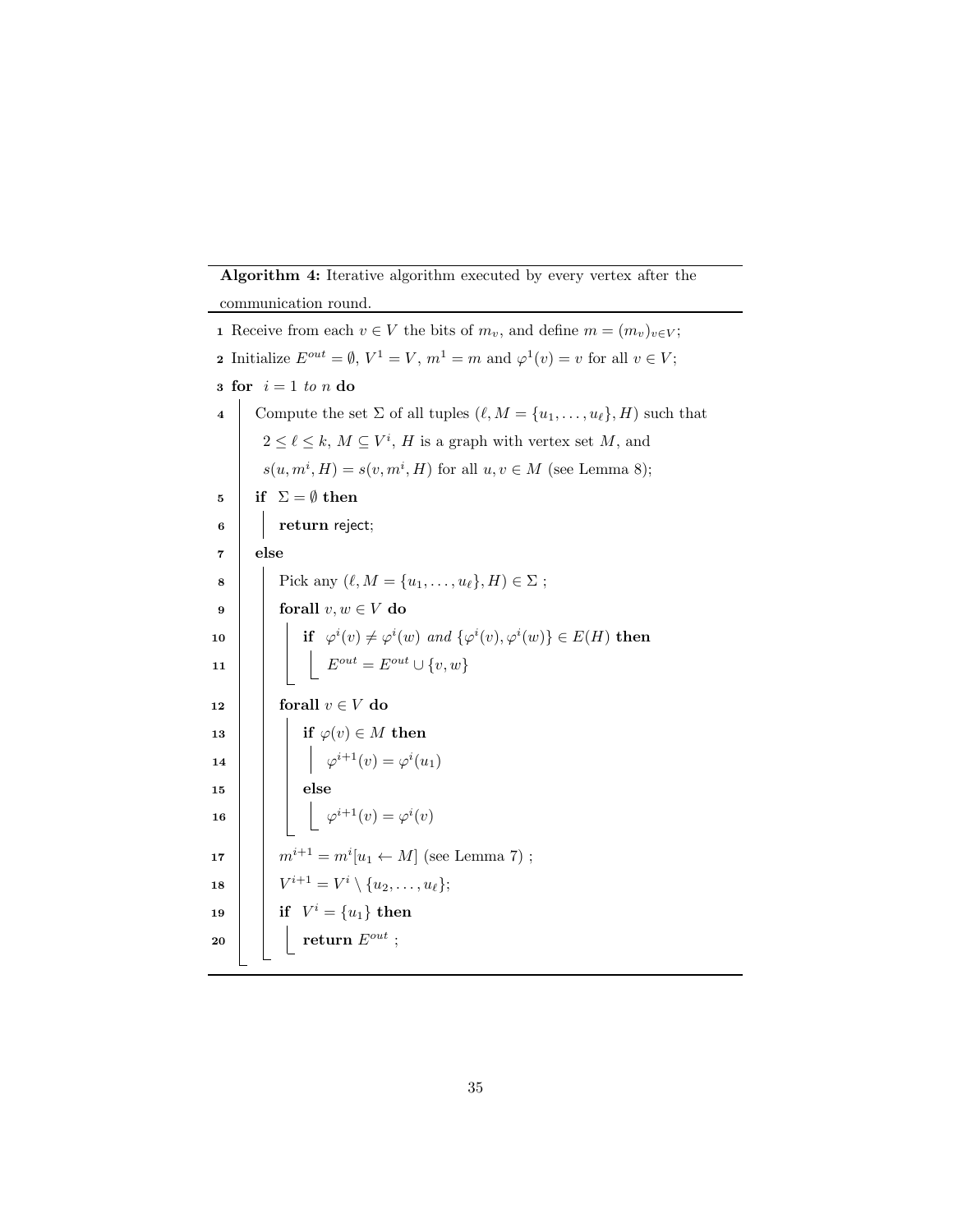$u, v \in M$ . The union of these families has at most  $k^2 \cdot 2^{\mathcal{O}(k^2)} \cdot n^{k+2}$  polynomials at any iteration. Since there are at most  $n$  iterations, we conclude that the protocol fails with probability at most  $n^{f(k)}(n/p)$ , with  $f(k) = \mathcal{O}(k^2)$ . Picking  $p \in [n^{f(k)+c}, n^{f(k)+c+1}]$  we obtain that the protocol fails with probability at most  $1/n^c$ . . В последните последните последните последните последните последните последните последните последните последн<br>В 1990 година от селото на селото на селото на селото на селото на селото на селото на селото на селото на сел

# 7. Discussion

A natural question is to try to understand the relation between the recognition problem and the reconstruction problem. (The recognition problem is the classical decision problem, where we simply want to decide whether the input graph belongs to some class  $\mathcal{G}$ ). It is clear that finding a formal proof showing some type of equivalence between the reconstruction and the recognition problems would yield a non-trivial lower bound on the recognition problem. However, in [7], the authors show that any non-trivial unconditional lower bound on a decision problem in the congested clique model would imply novel Boolean circuit complexity lower bounds. Nevertheless, proving lower bounds for explicit Boolean functions in the theory of circuit complexity has been an elusive goal for decades. Therefore, even though for some graph classes  $G$ , it seems that the only strategy to decide whether  $G \in \mathcal{G}$  is to reconstruct G, proving this is as difficult as proving fundamental conjectures in circuit complexity, a notoriously difficult challenge.

# Acknowledgments

This work has been partially supported by CONICYT via PIA/ Apoyo a Centros Científicos y Tecnológicos de Excelencia AFB 170001 (P.M. and I.R.), FONDECYT 1170021 (I.R.), FONDECYT 11190482 (P.M.) and PAI + Convocatoria Nacional Subvención a la Incorporación en la Academia Año 2017 + PAI77170068 (P.M.).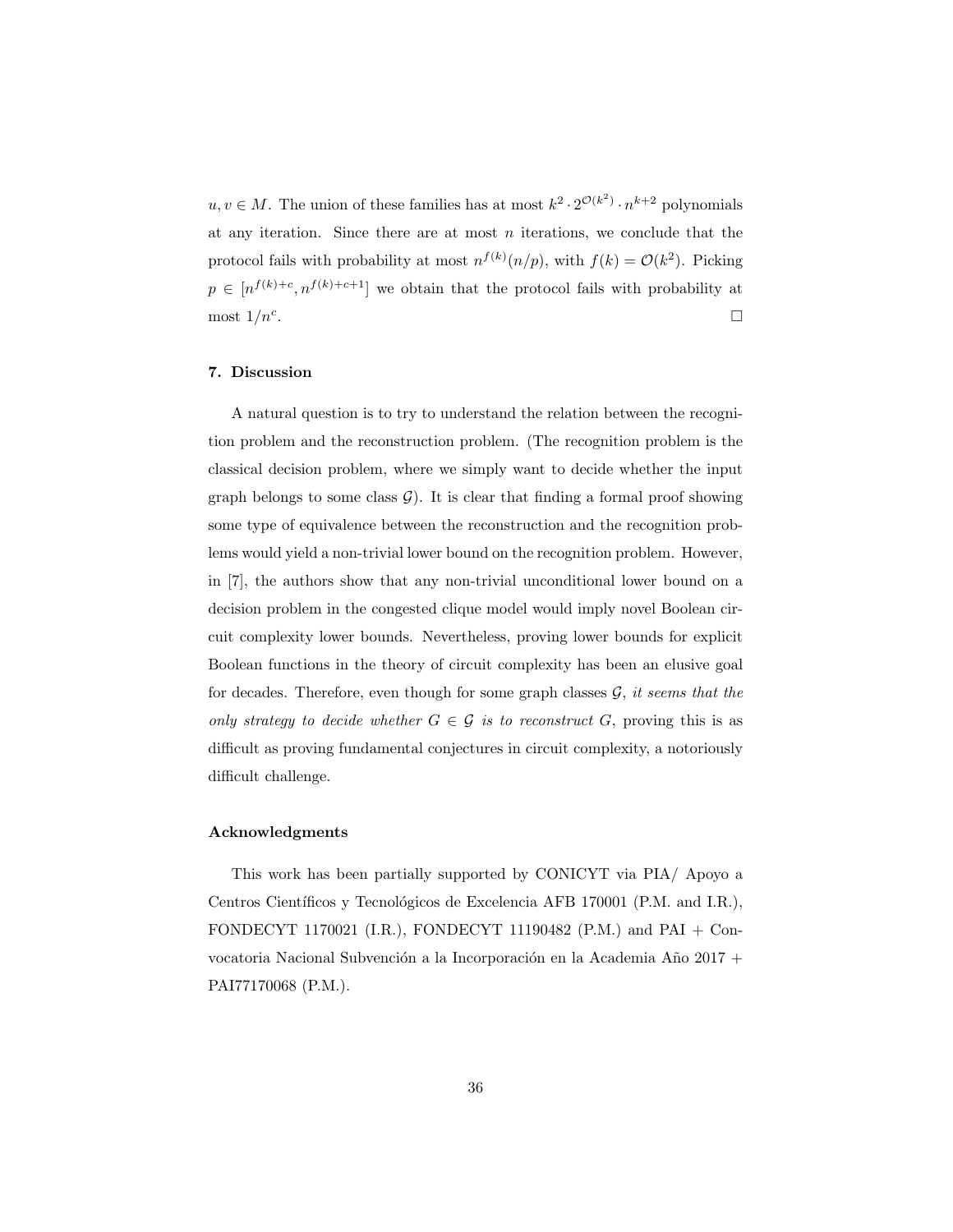#### References

- [1] Hans-Jürgen Bandelt and Henry Martyn Mulder. Distance-hereditary graphs. Journal of Combinatorial Theory, Series B, 41(2):182–208, 1986.
- [2] Paul Beame, Paraschos Koutris, and Dan Suciu. Communication steps for parallel query processing. Journal of the ACM (JACM), 64(6):40, 2017.
- [3] Florent Becker, Mart´ın Matamala, Nicolas Nisse, Ivan Rapaport, Karol Suchan, and Ioan Todinca. Adding a referee to an interconnection network: What can(not) be computed in one round. In 25th IEEE International Parallel and Distributed Processing Symposium (IPDPS), pages 508–514, 2011.
- [4] Andreas Brandstädt, Van Bang Le, and Jeremy P Spinrad. Graph classes: a survey. SIAM, 1999.
- [5] Keren Censor-Hillel, Petteri Kaski, Janne H. Korhonen, Christoph Lenzen, Ami Paz, and Jukka Suomela. Algebraic methods in the congested clique. In ACM Symposium on Principles of Distributed Computing (PODC), pages 143–152, 2015.
- [6] Jeffrey Dean and Sanjay Ghemawat. Mapreduce: simplified data processing on large clusters. Communications of the ACM, 51(1):107–113, 2008.
- [7] Andrew Drucker, Fabian Kuhn, and Rotem Oshman. On the power of the congested clique model. In ACM Symposium on Principles of Distributed Computing (PODC), pages 367–376, 2014.
- [8] Eduard Eiben, Robert Ganian, and O-joung Kwon. A single-exponential fixed-parameter algorithm for distance-hereditary vertex deletion. Journal of Computer and System Sciences, 97:121–146, 2018.
- [9] Fedor V Fomin, Mathieu Liedloff, Pedro Montealegre, and Ioan Todinca. Algorithms parameterized by vertex cover and modular width, through potential maximal cliques. Algorithmica, 80(4):1146–1169, 2018.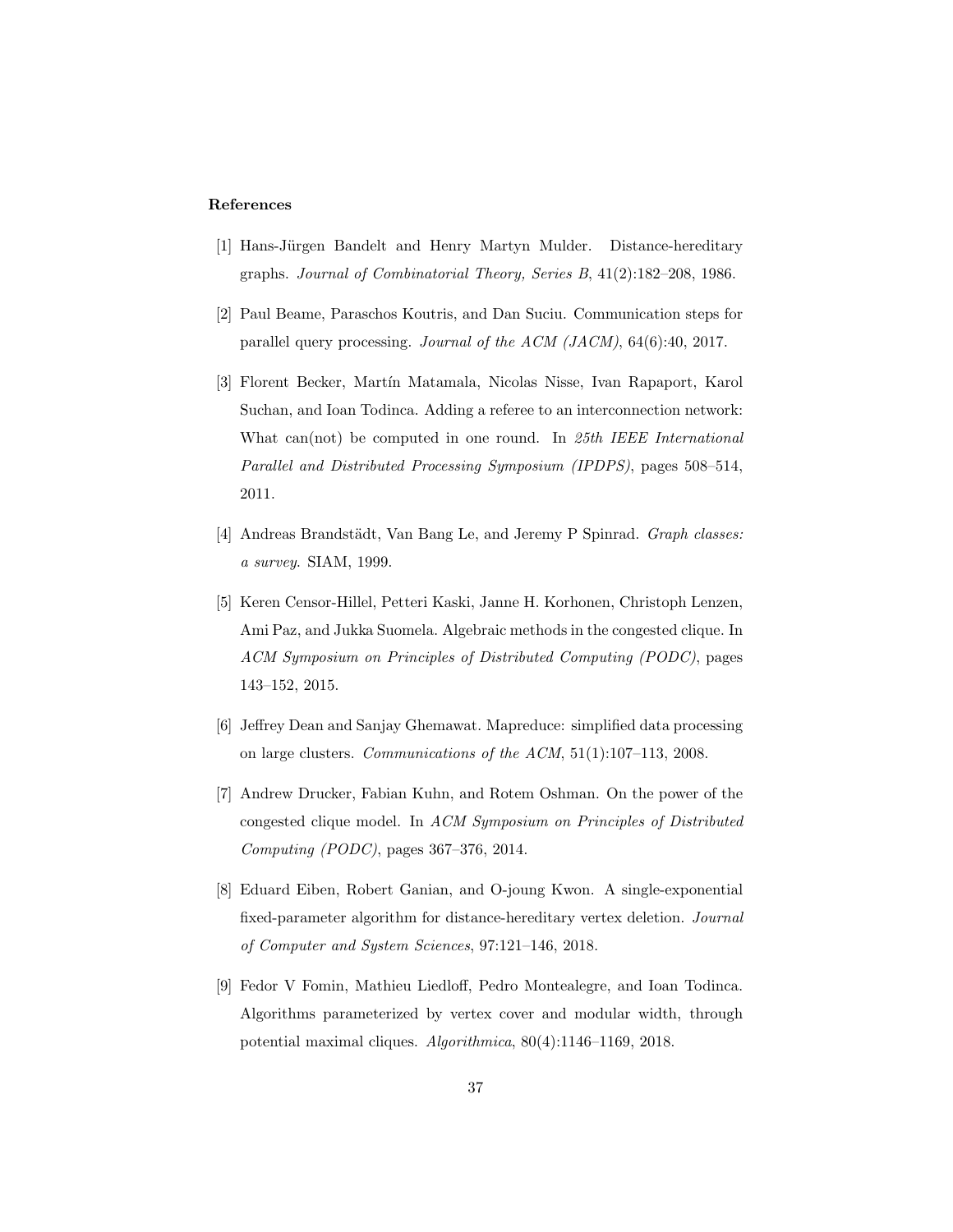- [10] Jakub Gajarský, Michael Lampis, and Sebastian Ordyniak. Parameterized algorithms for modular-width. In Gregory Gutin and Stefan Szeider, editors, Parameterized and Exact Computation, pages 163–176, Cham, 2013. Springer International Publishing.
- [11] Michael R Garey and David S Johnson. Computers and intractability, volume 29. WH Freeman New York, 2002.
- [12] Mohsen Ghaffari. An improved distributed algorithm for maximal independent set. In 23rd Annual ACM-SIAM Symposium on Discrete Algorithms (SODA), pages 270–277. Society for Industrial and Applied Mathematics, 2016.
- [13] Mohsen Ghaffari. Distributed mis via all-to-all communication. In Proceedings of the ACM Symposium on Principles of Distributed Computing, pages 141–149. ACM, 2017.
- [14] Mohsen Ghaffari and Merav Parter. MST in log-star rounds of congested clique. In ACM Symposium on Principles of Distributed Computing (PODC), pages 19–28. ACM, 2016.
- [15] Michel Habib and Christophe Paul. A survey of the algorithmic aspects of modular decomposition. Computer Science Review, 4(1):41–59, 2010.
- [16] James W Hegeman, Gopal Pandurangan, Sriram V Pemmaraju, Vivek B Sardeshmukh, and Michele Scquizzato. Toward optimal bounds in the congested clique: Graph connectivity and MST. In ACM Symposium on Principles of Distributed Computing (PODC), pages 91–100. ACM, 2015.
- [17] James W. Hegeman and Siriam V. Pemmaraju. Lessons from the congested clique applied to MapReduce. In Int. Colloquium on Structural Information and Communication Complexity (SIROCCO), volume 8576 of LNCS, pages 149–164, 2014.
- [18] James W. Hegeman, Sriram V. Pemmaraju, and Vivek Sardeshmukh. Nearconstant-time distributed algorithms on a congested clique. In 28th In-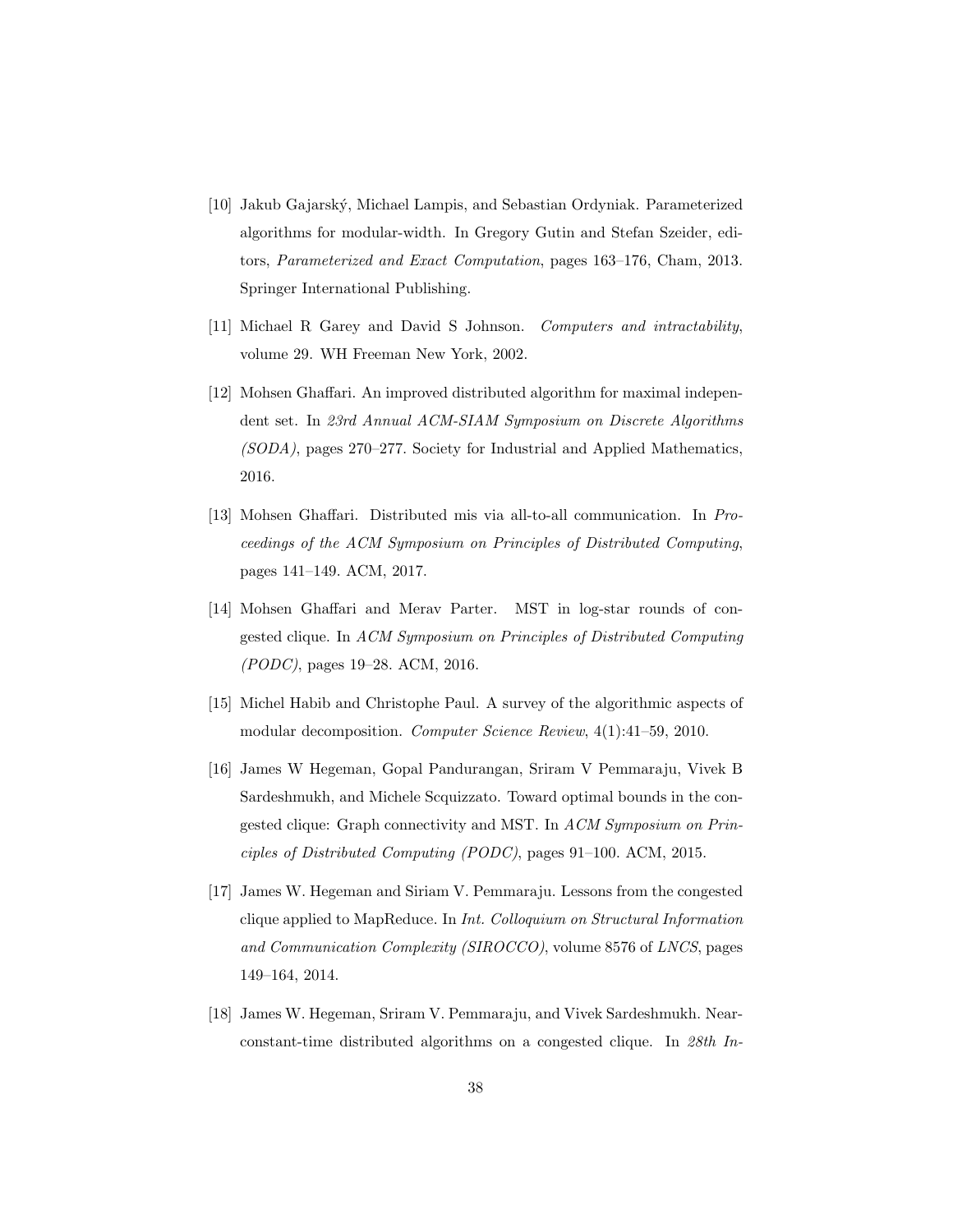ternational Symposium on Distributed Computing (DISC), pages 514–530, 2014.

- [19] Michael Isard, Mihai Budiu, Yuan Yu, Andrew Birrell, and Dennis Fetterly. Dryad: distributed data-parallel programs from sequential building blocks. In Proceedings of the 2nd ACM SIGOPS/EuroSys European Conference on Computer Systems 2007, pages 59–72, 2007.
- [20] Tomasz Jurdziński and Krzysztof Nowicki. MST in  $O(1)$  rounds of congested clique. In Proceedings of the Twenty-Ninth Annual ACM-SIAM Symposium on Discrete Algorithms, pages 2620–2632. SIAM, 2018.
- [21] Jarkko Kari, Martín Matamala, Ivan Rapaport, and Ville Salo. Solving the induced subgraph problem in the randomized multiparty simultaneous messages model. In International Colloquium on Structural Information and Communication Complexity, pages 370–384. Springer, 2015.
- [22] Howard Karloff, Siddharth Suri, and Sergei Vassilvitskii. A model of computation for mapreduce. In Proceedings of the 21st ACM-SIAM Symposium on Discrete Algorithms, pages 938–948. Society for Industrial and Applied Mathematics, 2010.
- [23] Hartmut Klauck, Danupon Nanongkai, Gopal Pandurangan, and Peter Robinson. Distributed computation of large-scale graph problems. In 26th Annual ACM-SIAM Symposium on Discrete Algorithms (SODA), pages 391–410. SIAM, 2015.
- [24] Christoph Lenzen. Optimal deterministic routing and sorting on the congested clique. In ACM Symposium on Principles of Distributed Computing (PODC), pages 42–50, 2013.
- [25] Rudolf Lidl and Harald Niederreiter. Introduction to finite fields and their applications. Cambridge University Press, 1994.